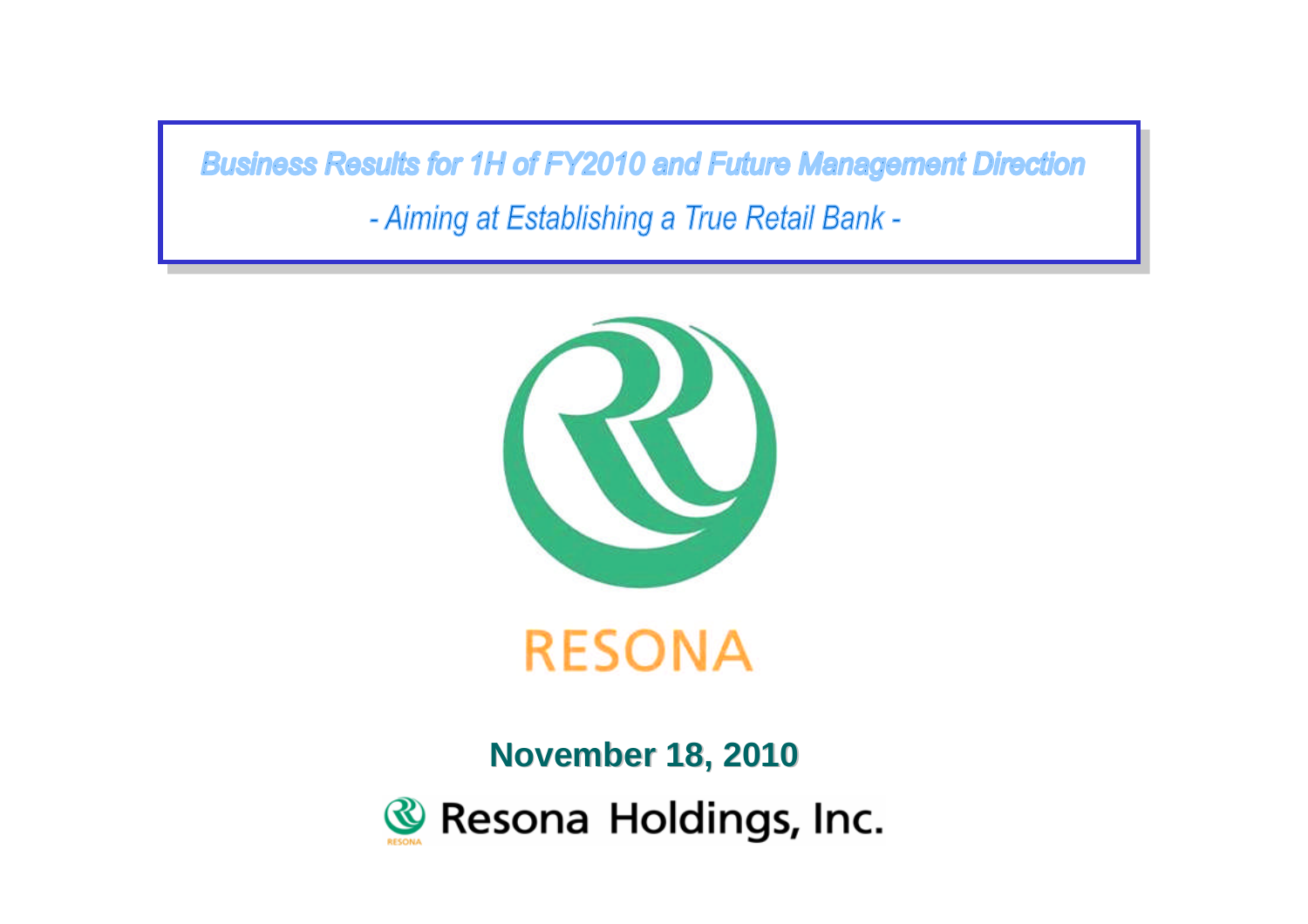

*Note: In some pages of this material, names of Resona Group companies are shown in the following abbreviated form: RHD: Resona Holdings, RB: Resona Bank, SR: Saitama Resona Bank, KO: Kinki Osaka Bank*

# **I. Outline of Business Results for 1H of FY2010**

**II. Future Management Direction**

**(1) Outline of the New Business Revitalization Plan**

**(2) Strategic Initiatives for Promoting Cross-Selling**

**III. Outline of Resona's Capital Restructuring Plan**

**[Reference Materials]**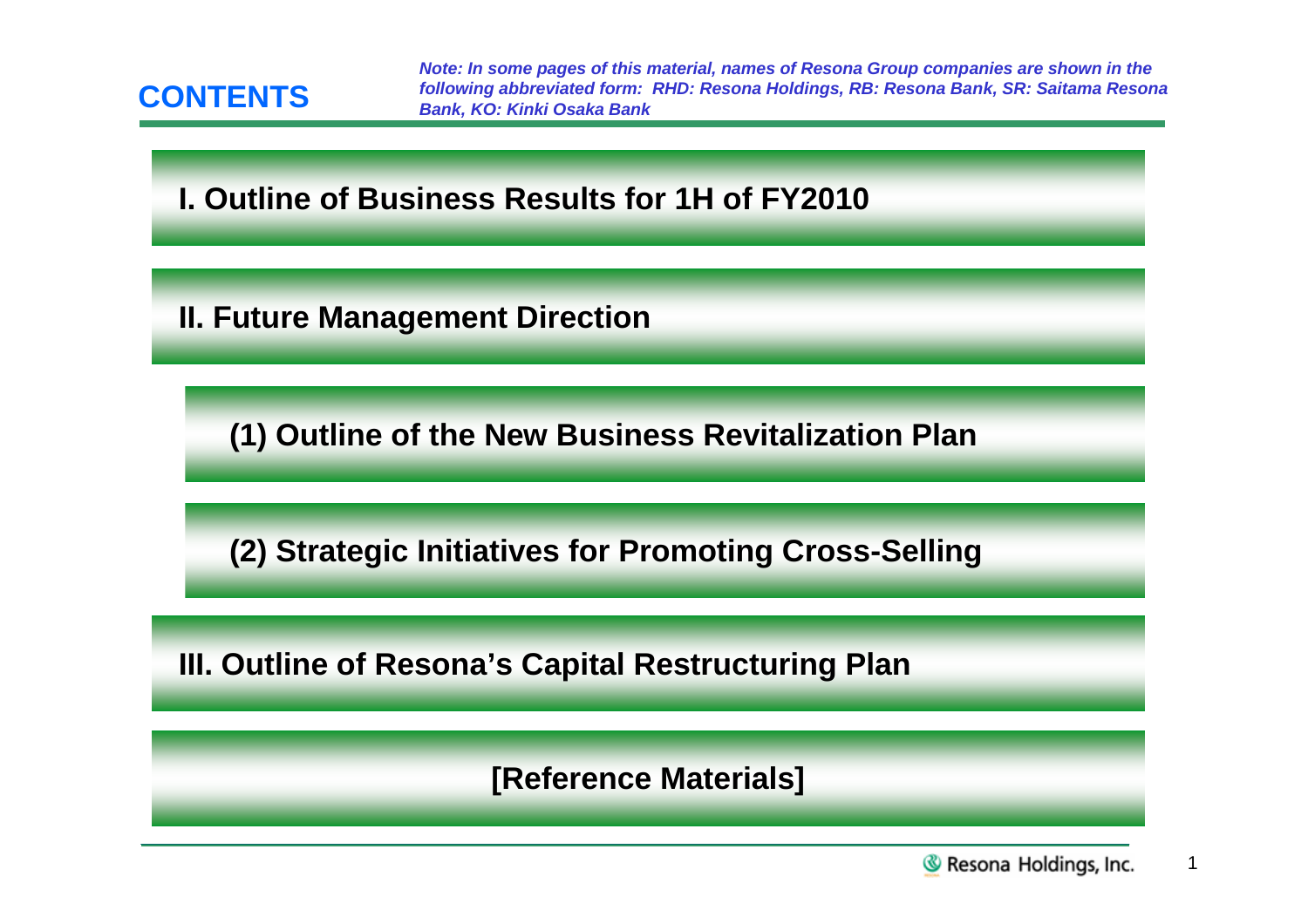# **I. Outline of Business Results for 1H of FY2010**

**II. Future Management Direction**

**(1) Outline of the New Business Revitalization Plan**

**(2) Strategic Initiatives for Promoting Cross-Selling**

**III. Outline of Resona's Capital Restructuring Plan**

**[Reference Materials]**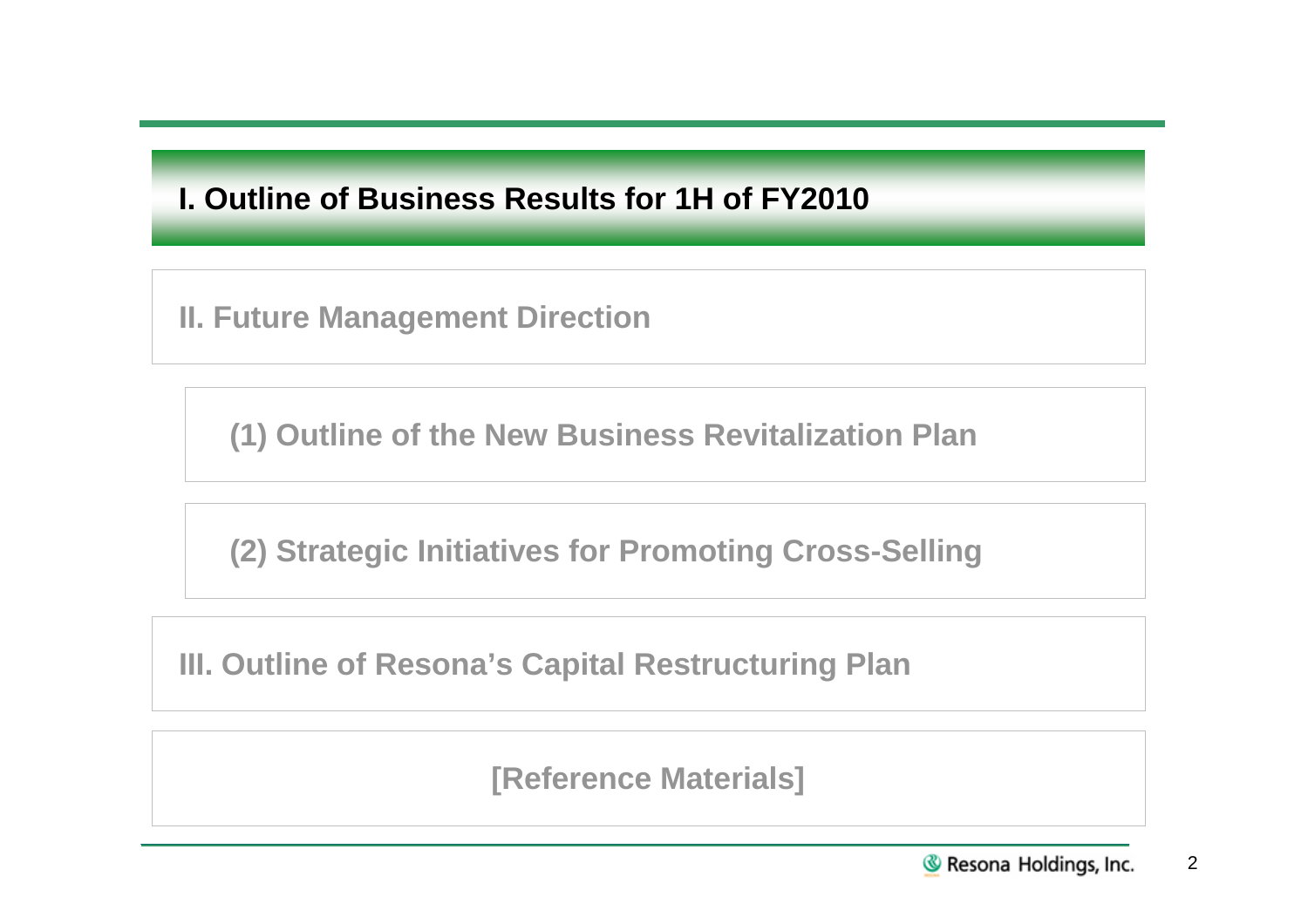# **Financial Results for 1H of FY2010: General Overview**

## **Posted consolidated interim net income of Y81.7bn**

- **Interim net income decreased Y3.8bn (-4.4%) YoY, but exceeded the 1H forecast by Y21.7bn (+36.2%)**
- **Y40.8bn (+45.8%) YoY increase in income before income taxes and minority interests**
	- The increase is mostly due to a decline in net credit costs by Y36.5bn YoY (-53.0%)
- **Y44.6bn YoY increase in income tax charges**
	- Absence of DTA adjustment in relation to taxable provisioning of general reserve for possible loan losses in 1H FY2009

## **Steady and stronger-than-forecast top-line income**

- **Y8.0bn (+5.2%) YoY increase in "consolidated gross operating profit" + "consolidated operating expense"**
- Actual net operating profit surpassed the 1H forecast by Y16.3bn (+13.0%)(total of 3 banks)
	- $\triangleright$  Increase in gains on bonds offset the decrease in income from loans and deposits
	- Investment trust sales increased by 80% YoY, contributing to an increase in fees and commission income
	- Continued efforts to reduce operating costs brought down cost-to-income ratio to 54% level (total of 3 banks)

## **Maintained soundness in asset quality**

- **NPL ratio as of Sep. 30, 2010 : 2.60%** (total of 3 banks)
- **Unrealized gain on available-for-sale securities as of Sep. 30, 2010 : Y94.8bn** (total of 3 banks)
- Consolidated CAR as of Sep. 30, 2010 : 12.80%, Tier 1 ratio: 9.06% (preliminary ratios)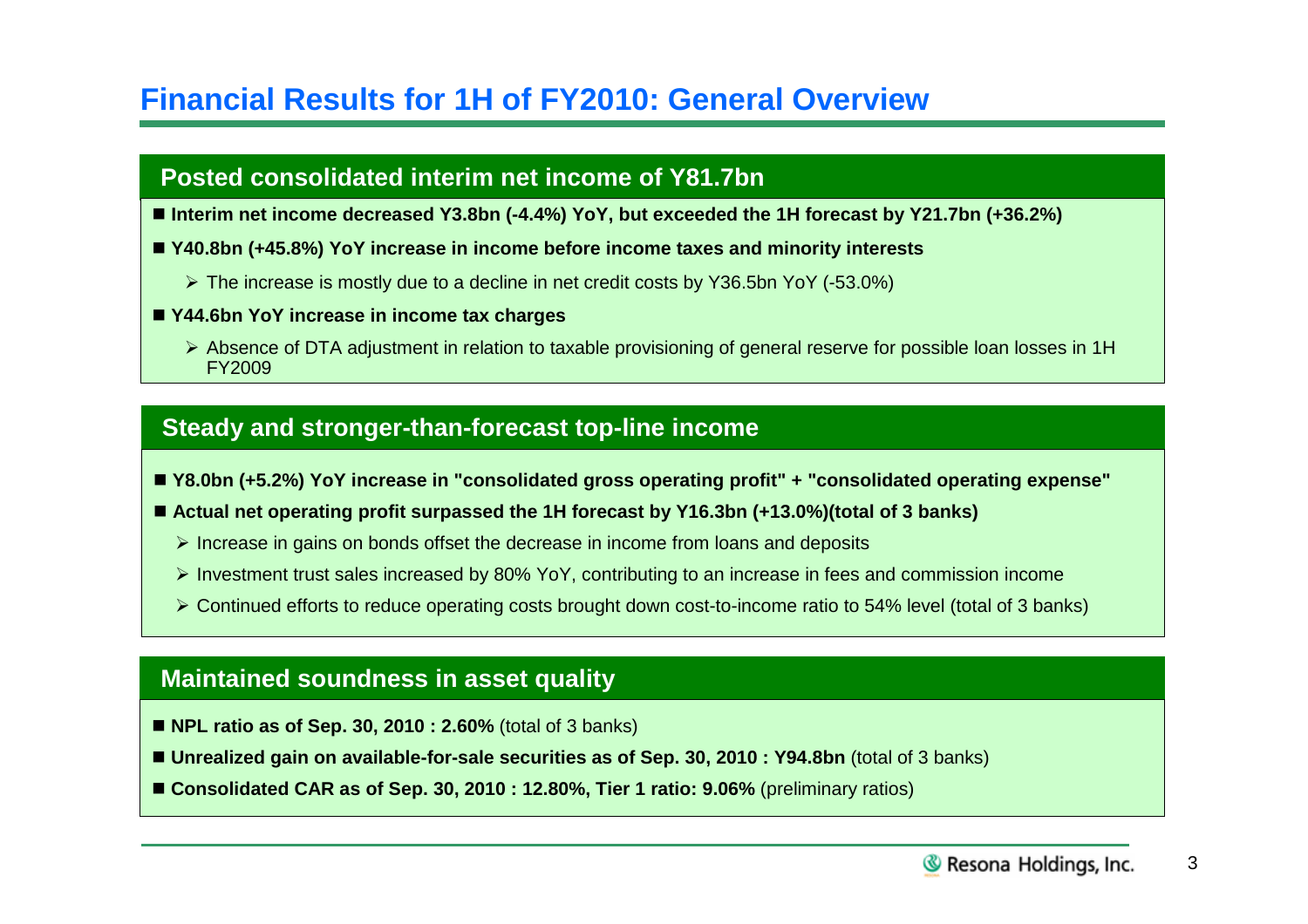# **Factors Accounting for the Change in Consolidated Interim Net Income**

**Consolidated income before income taxes and minority interests for 1H FY2010 increased by Y40.8bn from 1H FY2009**

(Billions of Yen)

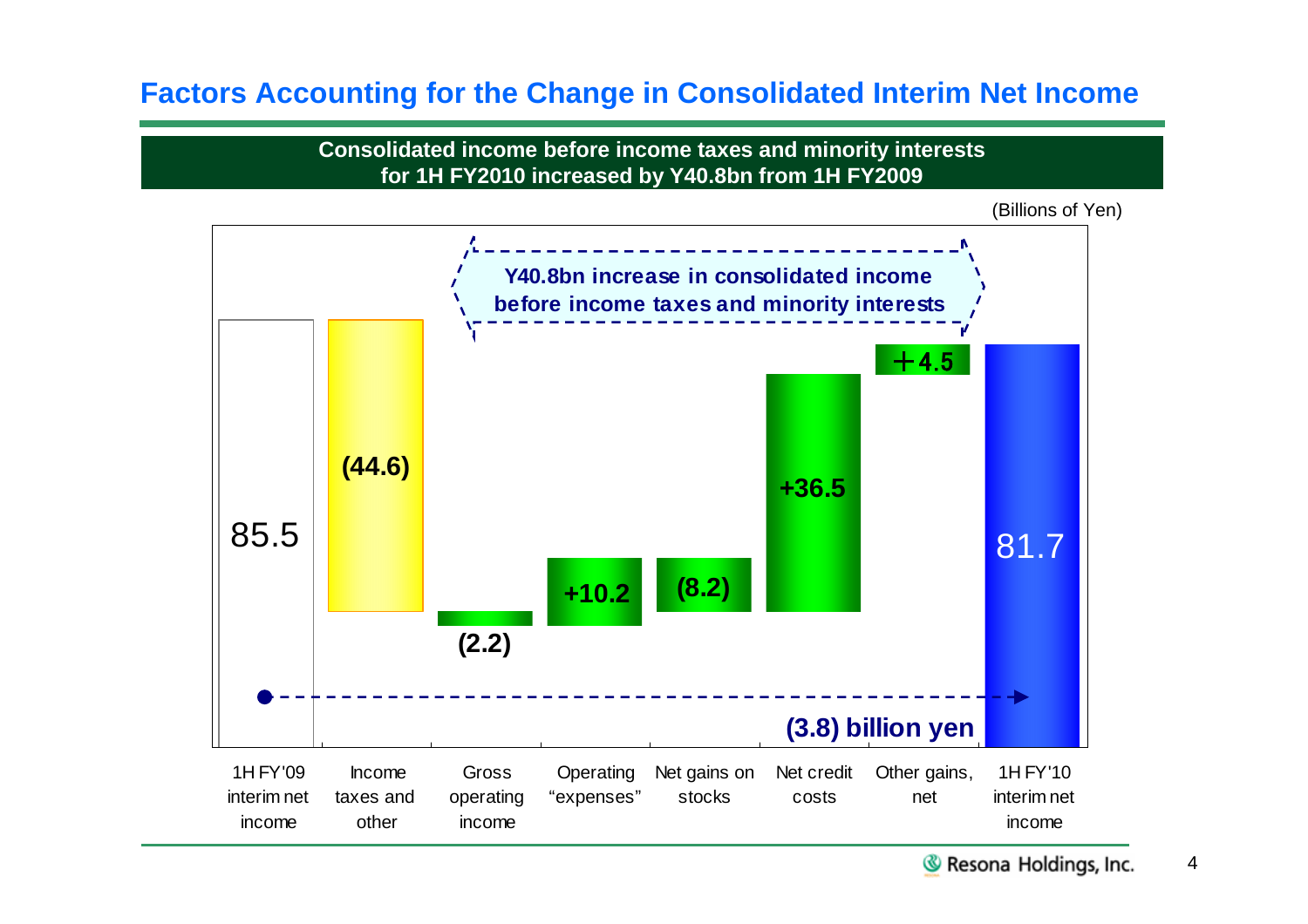# **Outline of P&L for 1H of FY2010**

| (Billions of Yen)                        |                        |            |                   |                   |                             |                      |         |                      |                                                                                                                                                            |  |  |  |
|------------------------------------------|------------------------|------------|-------------------|-------------------|-----------------------------|----------------------|---------|----------------------|------------------------------------------------------------------------------------------------------------------------------------------------------------|--|--|--|
|                                          | <b>Resona Holdings</b> |            |                   |                   | <b>Total of group banks</b> |                      | Saitama | Kinki                | Factors accounting for the difference $(A) - (B)$                                                                                                          |  |  |  |
|                                          | (Consolidated)         |            | <b>Difference</b> | Non-consolidated) |                             | Resona               | Resona  | Osaka                | (Approx. figures)                                                                                                                                          |  |  |  |
|                                          | (A)                    | YoY change | $(A)-(B)$         | (B)               | YoY change                  | Non-<br>consolidated |         | Non-<br>consolidated | RC: Resona Card, RG: Resona Guarantee                                                                                                                      |  |  |  |
| <b>Gross operating profit</b>            | 344.7                  | (2.2)      | 31.1              | 313.5             | (1.5)                       | 208.3                | 74.6    | 30.5                 |                                                                                                                                                            |  |  |  |
| (1) Net interest income                  | 243.3                  | (11.4)     | 6.7               | 236.5             | (11.5)                      | 146.4                | 66.4    | 23.6                 | RC3.0bn and other                                                                                                                                          |  |  |  |
| Income from loans and deposits           |                        |            |                   | 212.2             | (14.9)                      | 133.6                | 57.3    | 21.2                 | Domestic operations; banking account; Deposits include NCDs                                                                                                |  |  |  |
| (2) Trust fees                           | 13.2                   | (1.2)      |                   | 13.2              | (1.2)                       | 13.2                 |         |                      |                                                                                                                                                            |  |  |  |
| (3) Fees and commission income           | 60.2                   | 3.0        | 24.0              | 36.2              | 3.3                         | 25.6                 | 6.6     | 3.9                  | RG 15.2bn, RC 7.9bn and other                                                                                                                              |  |  |  |
| $(4)$ Other operating income             | 27.8                   | 7.3        | 0.3               | 27.5              | 7.8                         | 23.0                 | 1.5     | 2.9                  |                                                                                                                                                            |  |  |  |
| Net gain on bonds                        | 29.                    | 14.6       |                   | 29.1              | 14.6                        | 23.3                 | 3.0     | 2.7                  |                                                                                                                                                            |  |  |  |
| Actual net operating profit              |                        |            |                   | 141.3             | 1.9                         | 94.6                 | 36.8    | 9.8                  | Net operating profit before transfer to general reserve for possible<br>loan losses and expenses related to problem loan disposal in the<br>trust account. |  |  |  |
| Expenses (including non-recurring items) | 184.0                  | 10.2       | (9.7)             | (174.3)           | 5.6                         | (114.0)              | (38.7)  |                      | $(21.5)$ RC-6.3bn, RG-1.8bn and other                                                                                                                      |  |  |  |
| Net gain/(loss) on stocks                | (6.6)                  | (8.2)      | 0.0               | (6.7)             | (8.9)                       | (6.6)                | (0.1)   | 0.0                  |                                                                                                                                                            |  |  |  |
| Credit related expenses, net             | (32.2                  | 36.5       | (14.1)            | (18.1)            | 33.2                        | (8.1)                | (3.9)   |                      | $(6.0)$ RG-11.8bn, RC-3.2bn and other                                                                                                                      |  |  |  |
| Other gain/(loss), net                   | 8.2                    | 4.5        | 1.3               | 6.8               | 2.6                         | 6.1                  | 1.2     | (0.5)                |                                                                                                                                                            |  |  |  |
| Income before income taxes               | 129.9                  | 40.8       | 8.6               | 121.2             | 31.1                        | 85.6                 | 33.0    | 2.5                  |                                                                                                                                                            |  |  |  |
| Income taxes and other                   | (48.1)                 | (44.6)     | (3.5)             | (44.5)            | (35.8)                      | (31.6)               | (13.5)  | 0.6                  | Minority interests in net income -2.4bn,<br>Income tax of RHD and other -1.1bn                                                                             |  |  |  |
| Net income                               | 81.7                   | (3.8)      | 5.0               | 76.6              | (4.6)                       | 53.9                 | 19.5    | 3.1                  |                                                                                                                                                            |  |  |  |



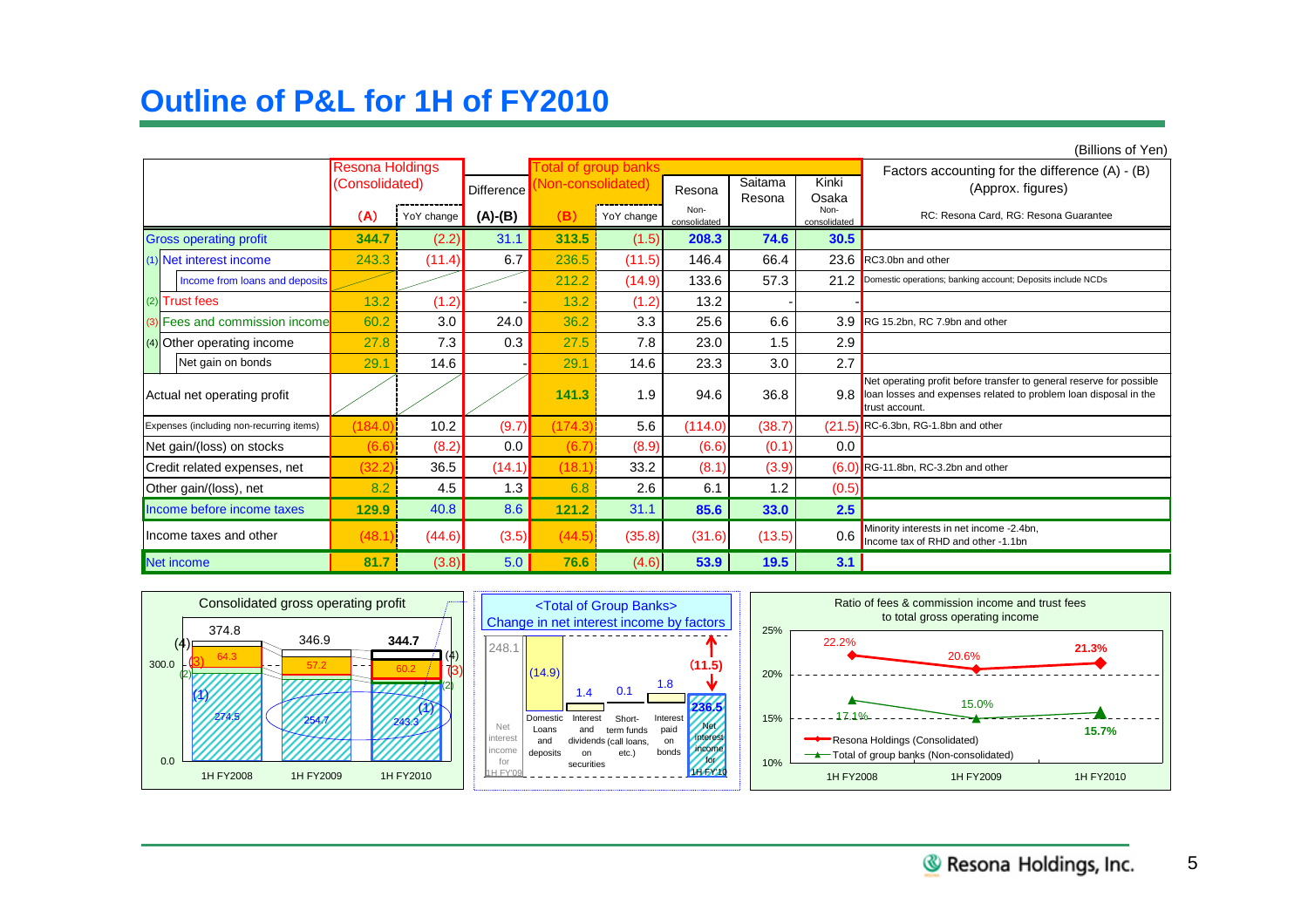# **Analysis on YoY Change in Top Line Income (Total of Group Banks)**



\*1. Domestic operations (Deposits include NCDs) \*2. Fees and commission income plus trust fees

Resona Holdings, Inc.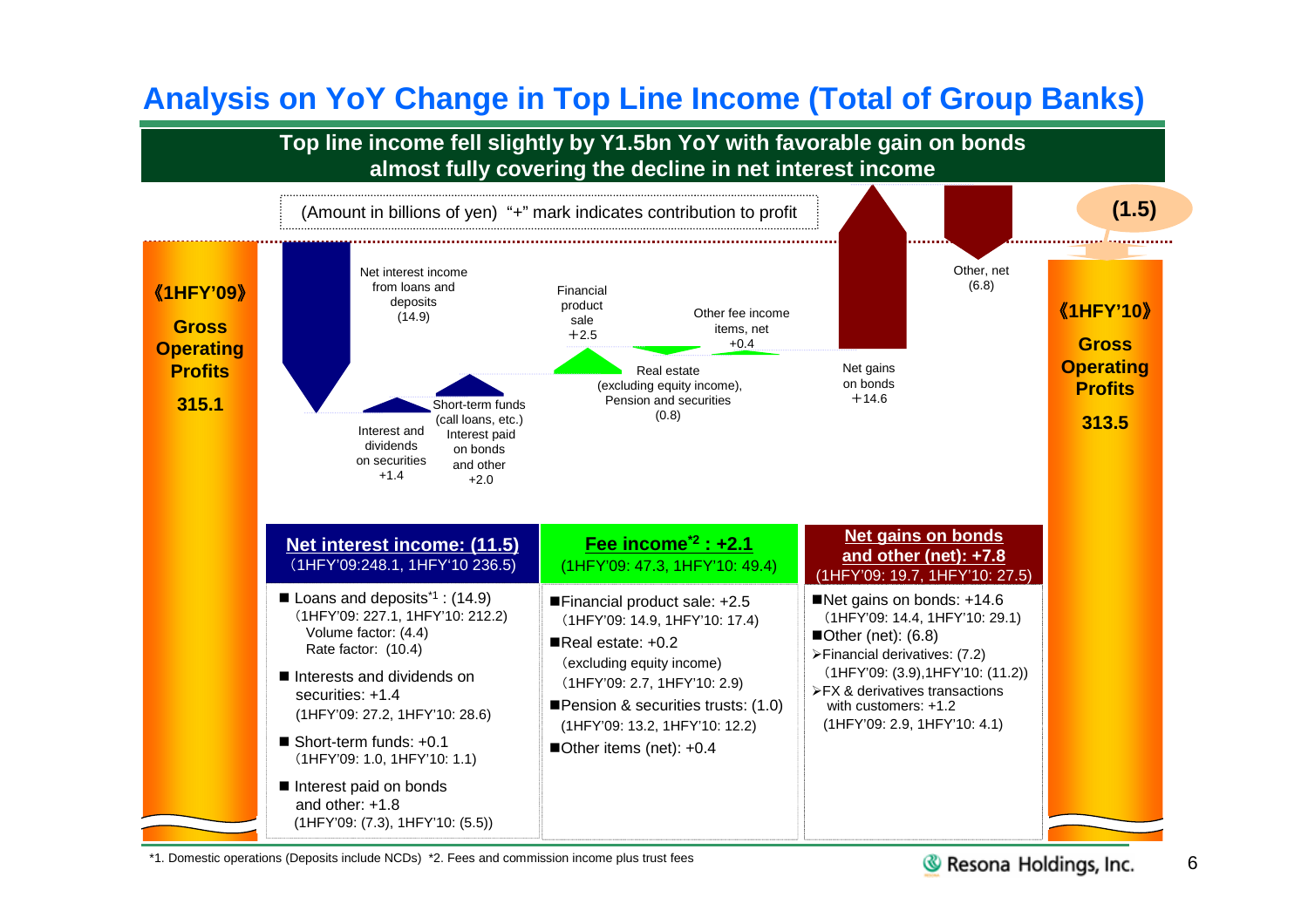# **Trend of Loan and Deposit (Total of Group Banks)**



## **Trend of loan and deposit rates and spread**

## **Trend of term-end deposit balance**



## **Trend of term-end loan balance**

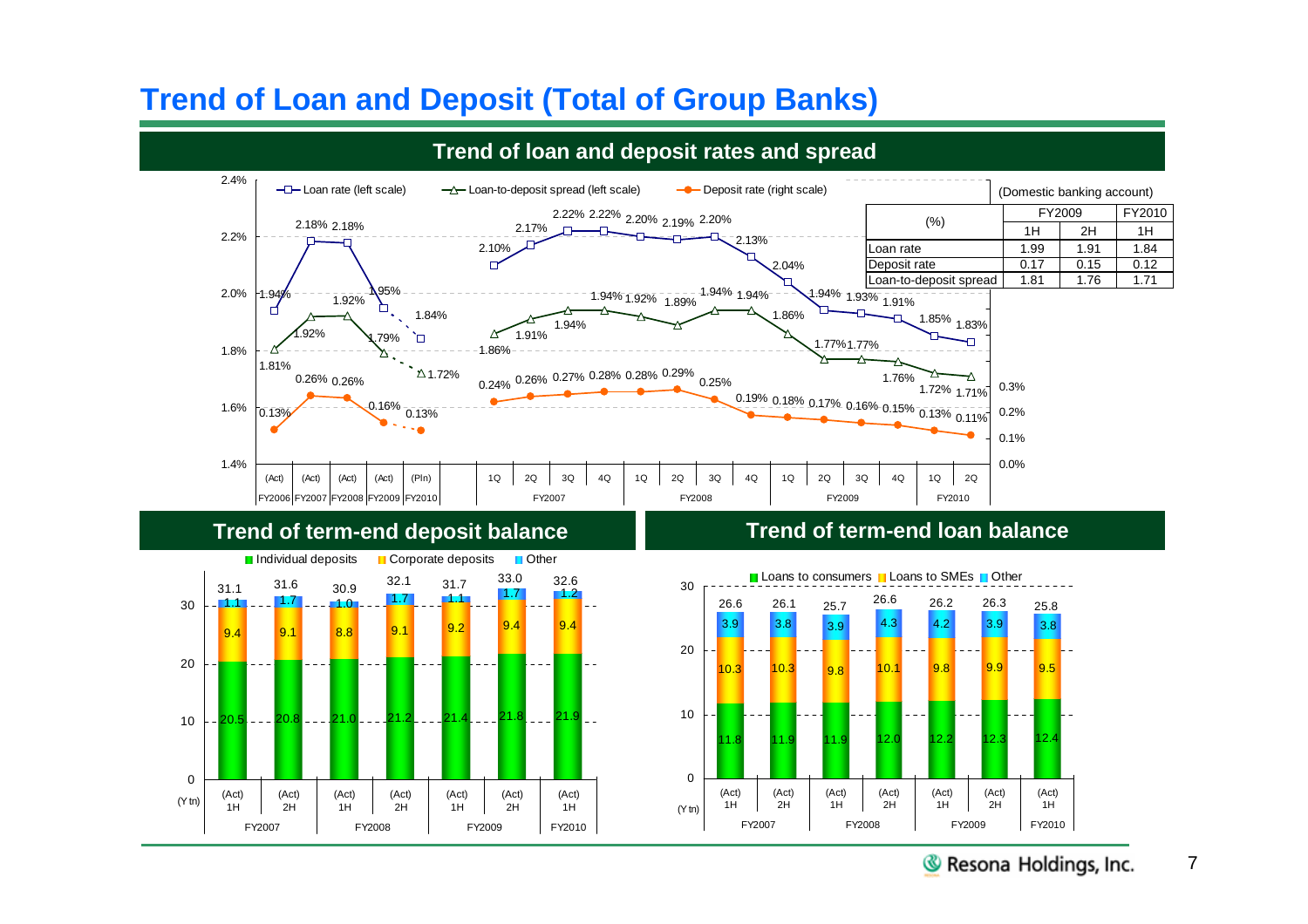

# **Trend of Housing Loan Business (Total of Group Banks)**

## **Trend of housing loan balance**



## **Subrogation payment and net loss ratios**

| Ratio of subrogation payment*1 |  |  |  |  |  |  |  |
|--------------------------------|--|--|--|--|--|--|--|
| In the range of $0.4 - 0.5\%$  |  |  |  |  |  |  |  |
| Net loss ratio*2               |  |  |  |  |  |  |  |
| Under $0.2\%$                  |  |  |  |  |  |  |  |
|                                |  |  |  |  |  |  |  |

\*1. Rate of subrogation repayment by loan guarantee subsidiaries. \*2. Subrogation ratio x (1 - collection rate after subrogation)

\* Data compiled for management and administration purposes (including Flat 35)

8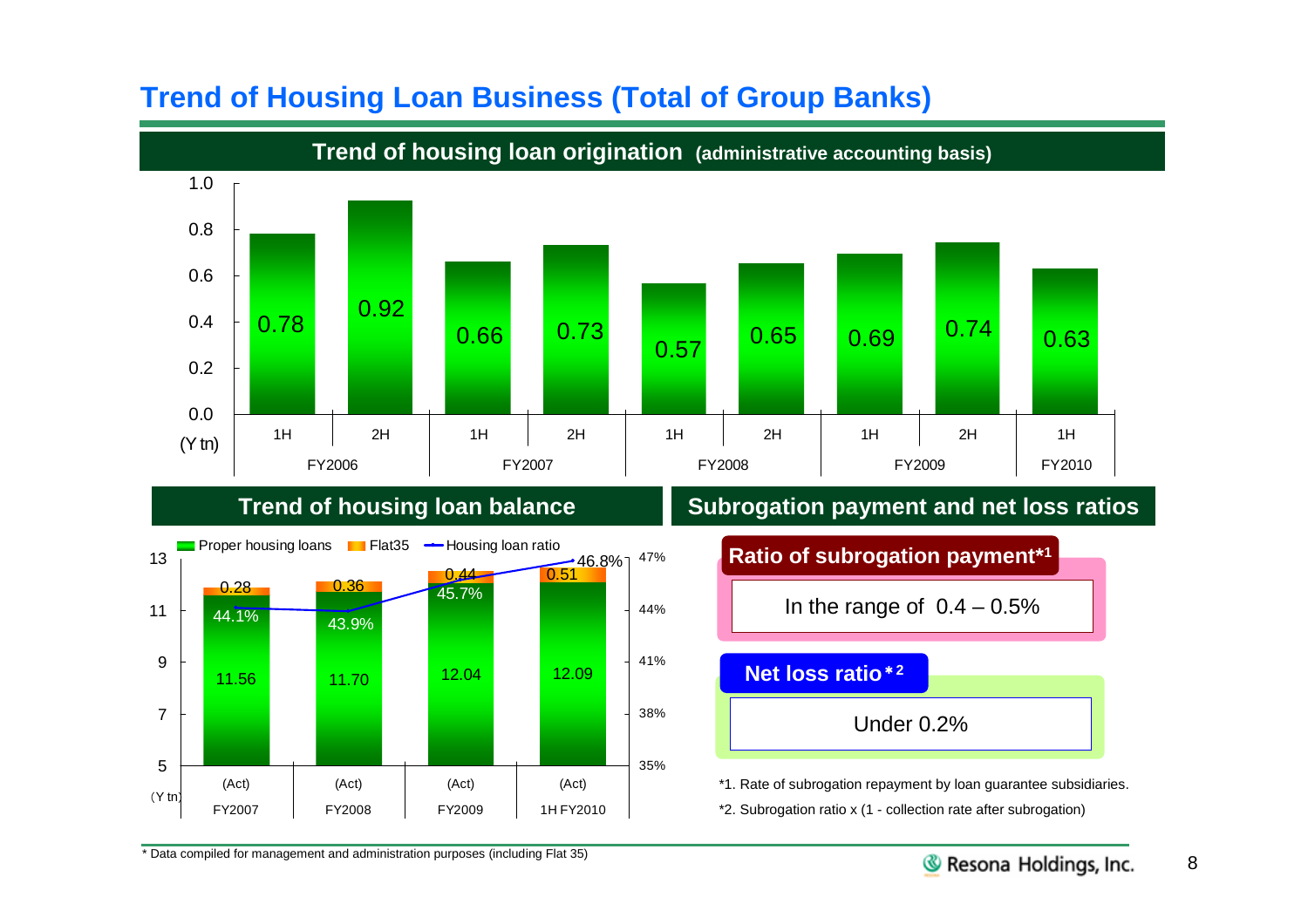

# **Trend of Major Fee Businesses**





**Real Estate Business\*1 (RB) Pension and Securities Trust Business (RB)**

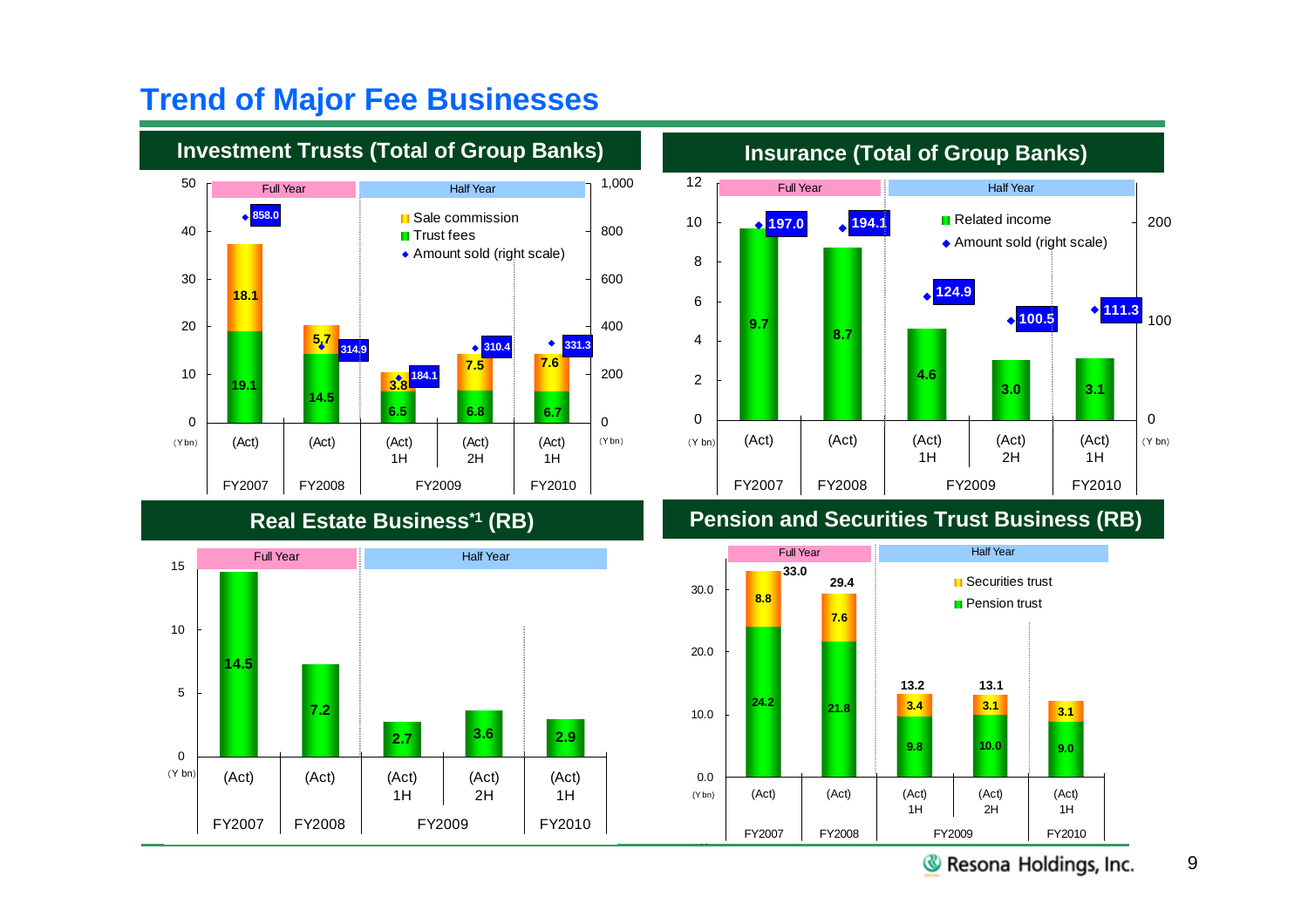# **Trend of Credit Costs and NPL (Total of Group Banks)**

|                                                                         |             |                    |                    |                    |             | (Billions of Yen)  |                    |
|-------------------------------------------------------------------------|-------------|--------------------|--------------------|--------------------|-------------|--------------------|--------------------|
|                                                                         | 1H<br>FY'07 | 2H<br><b>FY'07</b> | 1H<br><b>FY'08</b> | 2H<br><b>FY'08</b> | 1H<br>FY'09 | 2H<br><b>FY'09</b> | 1H<br><b>FY'10</b> |
| General reserve                                                         | (20.5)      | 4.6                | 6.4                | (28.5)             | 9.5         | (18.8)             | (11.5)             |
| Specific reserve and other items                                        | 34.3        | 20.2               | 120.1              | 66.0               | 41.7        | 49.5               | 29.6               |
| New bankruptcy, downward<br>migration                                   | 85.3        | 81.3               | 157.3              | 139.0              | 56.3        | 59.2               | 39.1               |
| Reversal and other gains (upward<br>migration, off-balancing and other) | (51.0)      | (61.1)             | (37.2)             | (72.9)             | (14.6)      | (9.7)              | (9.4)              |
| Total credit-related expenses (net)                                     | 13.8        | 24.8               | 126.5              | 37.4               | 51.3        | 30.7               | 18.1               |

**NPL balance and NPL ratio**

## **Credit costs Credit costs arising from 3 industries and large obligors declined noticeably**

◆ New addition to specific reserve by credit amounts at the beginning of the fiscal year









10 Resona Holdings, Inc.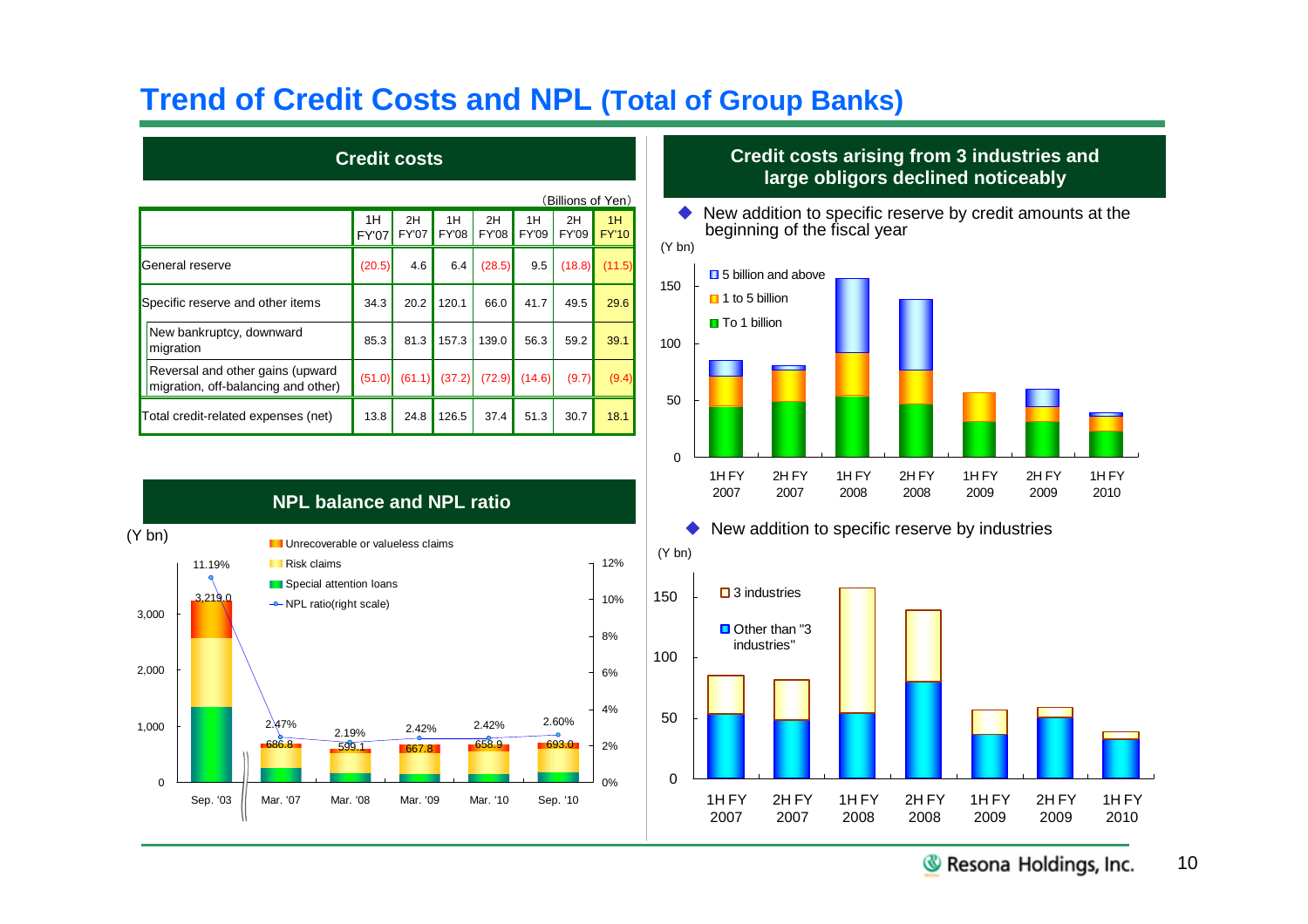# **Securities Portfolio (1) (RHD Consolidated)**

## **Securities portfolio with reduced downside risks**

(Ybn)

|                                  |           |           |         |         | 1 N I 1                       |  |
|----------------------------------|-----------|-----------|---------|---------|-------------------------------|--|
|                                  | Mar.31,03 | Mar.31,07 |         |         | Mar.31,09 Mar.31,10 Sep.30,10 |  |
| Available-for-sale securities *1 | 6,005.1   | 6,396.5   | 7,096.6 | 7,733.7 | 7,792.3                       |  |
| <b>Stocks</b><br>(1)             | 1,319.0   | 390.4     | 356.7   | 344.5   | 357.0                         |  |
| <b>Bonds</b>                     | 4,433.0   | 4,951.7   | 6,431.1 | 7,055.1 | 7,163.5                       |  |
| Japanese Government Bonds        | 3,811.0   | 3,927.6   | 5,653.4 | 5,755.7 | 5,933.6                       |  |
| <b>Local Government Bonds</b>    | 159.8     | 311.5     | 196.0   | 146.2   | 122.5                         |  |
| Corparate Bonds                  | 462.2     | 712.5(3)  | 581.6   | 1,153.1 | 1,107,3                       |  |
| Other                            | 253.0(2)  | 1,054.4   | 308.7   | 334.0   | 271.7                         |  |
| Unrealized gains/(losses)        | $-25.8$   | 432.9     | $-32.5$ | 120.6   | 95.3                          |  |
|                                  |           |           |         |         |                               |  |

| <b>Bonds held to maturity *2</b> | 2.5  | 148.4 | 599.1 | 1.087.2 | .286.6 |
|----------------------------------|------|-------|-------|---------|--------|
| Unrealized gains/(losses)        | J.OI |       | 7.3I  | 24.8    | 36.0   |

| 599.1 | 1,087.2 | 1,286.6 |
|-------|---------|---------|
|       | 24.8    | 36.0    |

\*1 Amounts are on an acquisition cost basis.

\*2 Amounts appearing on B/S.

### 【**Factors for change**】

**(1)** Significant reduction during the Intensive Revitalization Period

**(2)** Unwinding net investment position in response to poor market visibility

**(3)** Government-backed bonds

- + 336.0bn (from Mar.31, '09) : Same risk category as JGB
- Privately placed bonds
- + 285.8bn (from Mar.31, '09) : newly classified as marketable securities
- available for sale due to a change in accounting treatment

## ■ Trend of Securities Portfolio **Relationship-purpose equity holdings**

### **Stocks**

- Reduced relationship-purpose stock holdings by approx. Y1tn on acquisition cost basis from the level in March 2003
- Continue efforts to reduce the balance further

## **Net investment portfolio**

### **JGB**

- Average duration : 2.5 years, BPV: Y1.93bn
- Balance of floating-rate JGBs: Y481.5bn

### **Other**

• No direct investments in sovereign bonds issued by European countries

Indirect exposure is also minimal:

- $\rightarrow$  Less than Y1.5bn to PIIGS countries
- No investments in assets linked to the U.S. sub-prime housing loans
- All securitized products held were organized in Japan and 90% of them are backed by housing loans originated in Japan

[Securitized products by underlying assets]  $(Vhn)$ 

| <b>Securitized Products</b> | 221.2 |
|-----------------------------|-------|
| <b>RMBS</b>                 | 201.0 |
| <b>CMBS</b>                 | 122   |
| Other                       | o     |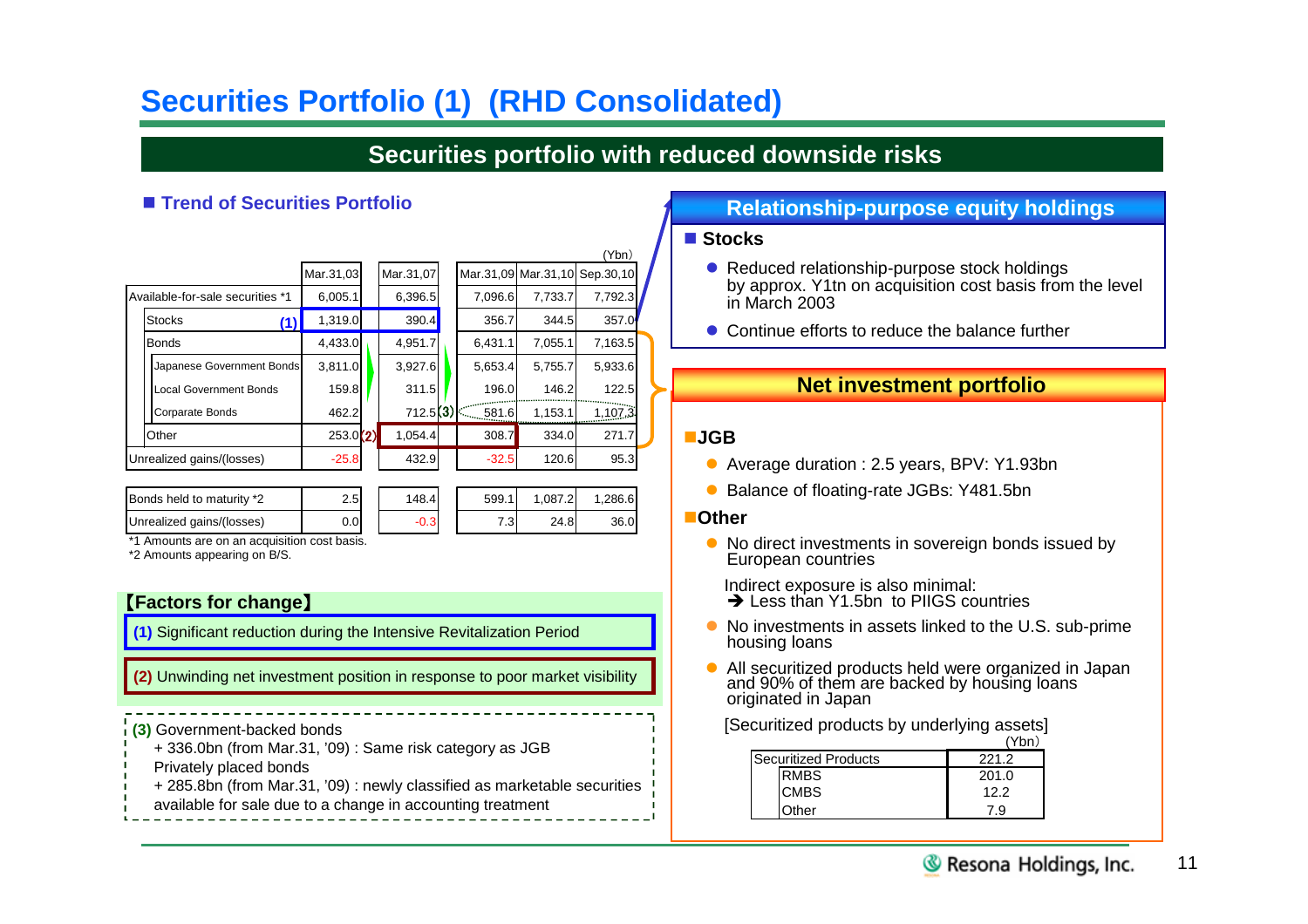# **Securities Portfolio (2) (RHD Consolidated)**

### **Net unrealized gain (loss) on non-trading marketable securities available for sale**

- Net unrealized gain: Y95.3bn
- **Floating-rate JGB consistently marked to market prices**
	- **Net unrealized loss on floating-rate JGB : (Y9.1bn)**
	- **[Reference] Net unrealized gain based on theoretical prices computed for an administrative purpose: +Y13.3bn**
- Net unrealized gain (loss) (RHD consolidated)



## **Ratio of stockholdings to total assets**

- **Break-even Nikkei Average : Approx. 7,600 Yen**
- β **vis-à-vis Nikkei Average : Approx. 0.8**
- Stockholdings (acquisition price) to total assets: 0.89%
- Ratio of stockholdings to total assets (Sep. 30, 2010)



<sup>・</sup>Resona HD : Total of group banks

・Mizuho : Mizuho Bank, Ltd.+ Mizuho Corporate Bank, Ltd. + Mizuho Trust & Banking Co., Ltd. ・SMBC : Sumitomo Mitsui Banking Corporation

・MUFG : Bank of Tokyo-Mitsubishi UFJ, Ltd. + Mitsubishi UFJ Trust and Banking Corporation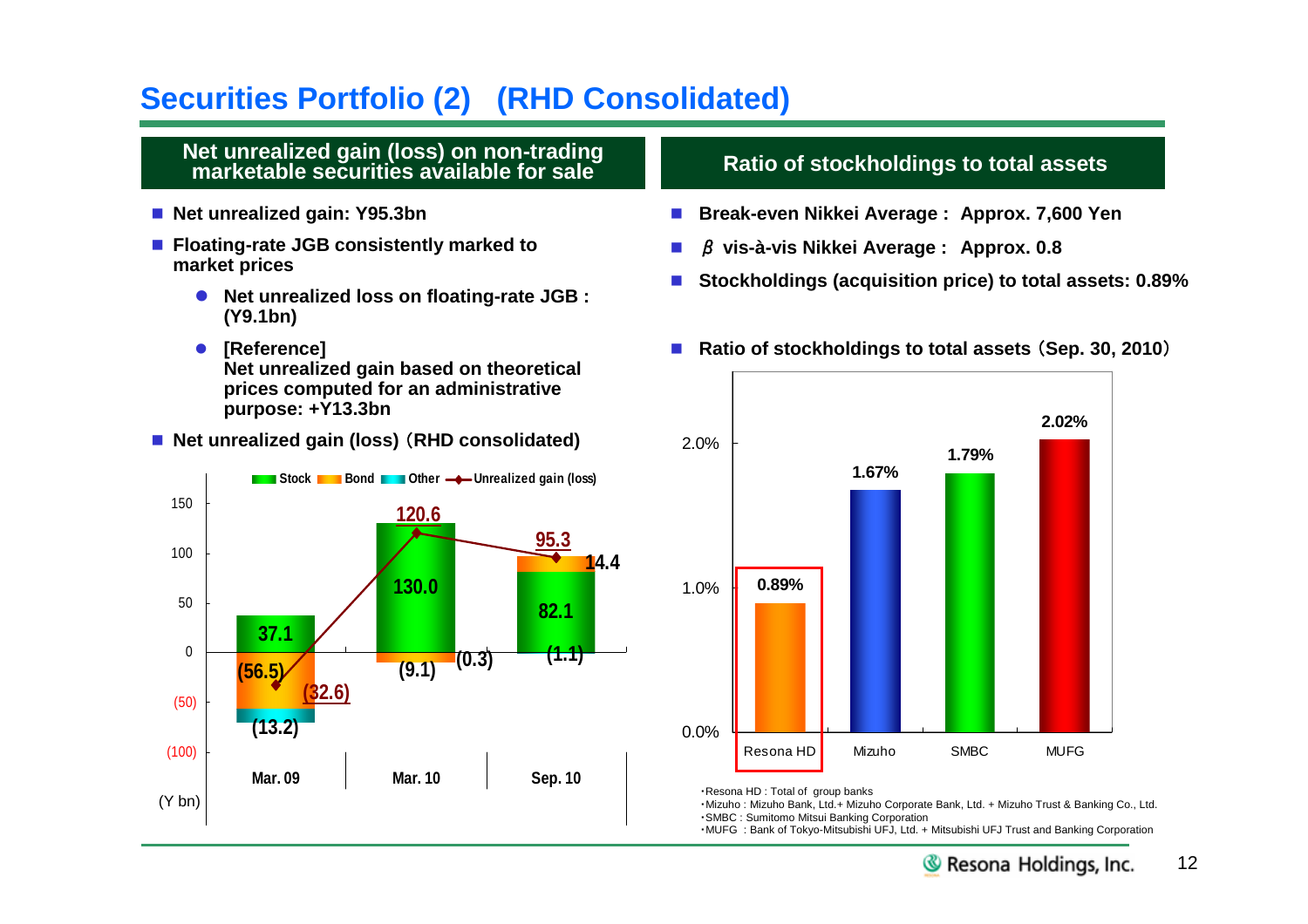# **Capital Adequacy Ratio (RHD Consolidated)**

**RHD's consolidated CAR [Mar. 31, 2010] 13.81%** ⇒ **[Sep. 30, 2010] 12.80% (- 1.01%)**

| <b>Capital adequacy ratio</b>                                                                               |                                             |                                                                               |                               | <b>Factors for the change in 1H FY2010</b>                                                                               |                                                                            |  |  |  |  |
|-------------------------------------------------------------------------------------------------------------|---------------------------------------------|-------------------------------------------------------------------------------|-------------------------------|--------------------------------------------------------------------------------------------------------------------------|----------------------------------------------------------------------------|--|--|--|--|
| Change in capital adequacy ratio (Basel II, F-IRB basis)                                                    |                                             |                                                                               | (Ybn, %)                      | [Total qualifying capital] - 381.2bn (-2.01%)<br>Repayment of public funds: Y425.7br<br>$\triangleright$ Tier1           |                                                                            |  |  |  |  |
| Capital adequacy ratio<br>Tier 1 ratio                                                                      | Mar.31, 2010 Sep.30, 2010<br>13.81<br>10.20 | 12.80<br>9.06                                                                 | Change<br>(1.01)<br>(1.14)    | •Other capital surplus<br>• Repayment of public funds<br>• Retained earnings<br>• Repayment of public funds              | $-176.8bn$ (-0<br>$-176.8bn$ (-<br>$-165.3bn$ $(-0)$<br>$-248.8$ bn ( $-7$ |  |  |  |  |
| Total qualifying capital                                                                                    | 2,814.0                                     | 2,432.7                                                                       | (381.2)                       | • Accumulation of profit<br>• Preferred securities FX adjustment                                                         | $+83.4$ bn $(+)$<br>$-14.1bn$ (-                                           |  |  |  |  |
| Tier 1<br>Capital stock and capital surplus<br>Retained earnings                                            | 2,078.6<br>727.9<br>1,327.1                 | 1,722.3<br>551.0<br>1,161.7                                                   | (356.3)<br>(176.8)<br>(165.3) | $\triangleright$ Tier 2<br>• Subordinated debt FX adjustment<br>·Inclusion of loan loss reserve etc.                     | $-19.9$ bn (-0<br>$-4.7bn$ $(-0)$                                          |  |  |  |  |
| Minority interests in consolidated<br>subsidiaries<br>Tier <sub>2</sub>                                     | 125.1<br>752.1                              | 110.9<br>726.2                                                                | (14.1)<br>(25.9)              | [Risk-weighted assets]<br>$\triangleright$ Credit risk assets                                                            | $-1,372.5$ bn (+0.86%)<br>$-1,327.1$ bn (+                                 |  |  |  |  |
| 45% of unrealized gains on<br>other securities<br>Excess of eligible reserves<br>relative to EL and general | 80.4                                        | This item is not applicable to<br>banks with only domestic operations<br>75.6 | (4.7)                         | • Decline in the average risk weight for loan portfolio,<br>• Decrease in the outstanding balance of corporate loans, et |                                                                            |  |  |  |  |
| reserve for possible loan losses<br>Subordinated bonds                                                      | 640.1                                       | 620.2                                                                         | (19.9)                        | [Reference Information]                                                                                                  |                                                                            |  |  |  |  |
| <b>Deductions</b><br>Risk-weighted assets                                                                   | 16.7<br>20,371.4                            | 15.7<br>18,998.8 (1,372.5)                                                    | (0.9)                         | ■ Consolidated capital adequacy ratio: 12.98%<br>(BIS international standard)<br>Tier 1 ratio:                           | 8.5                                                                        |  |  |  |  |
| Credit risk<br>Operational risk                                                                             | 19,127.1<br>1,244.3                         | 17,799.9 (1,327.1)<br>1,198.9                                                 | (45.4)                        | (BIS international standard)<br>■ Net unrealized gain on<br>available-for-sale securities:<br>Net DTA / Tier 1 capital:  | $+95.3bn$<br>11.54%                                                        |  |  |  |  |

\* Disclosure of capital adequacy ratio as of Sep. 30, 2010 is on a preliminary basis.

|                                                                                                                                                            | <b>Factors for the change in 1H FY2010</b> |  |  |  |  |  |  |  |  |  |  |
|------------------------------------------------------------------------------------------------------------------------------------------------------------|--------------------------------------------|--|--|--|--|--|--|--|--|--|--|
| [Total qualifying capital] - 381.2bn (-2.01%)                                                                                                              |                                            |  |  |  |  |  |  |  |  |  |  |
| Repayment of public funds: Y425.7bn<br>$\triangleright$ Tier1                                                                                              |                                            |  |  |  |  |  |  |  |  |  |  |
| •Other capital surplus                                                                                                                                     | $-176.8bn$ $(-0.94%)$                      |  |  |  |  |  |  |  |  |  |  |
| • Repayment of public funds                                                                                                                                | -176.8bn (-0.94%)                          |  |  |  |  |  |  |  |  |  |  |
| • Retained earnings                                                                                                                                        | $-165.3bn$ $(-0.88%)$                      |  |  |  |  |  |  |  |  |  |  |
| • Repayment of public funds                                                                                                                                | $-248.8bn$ $(-1.31\%)$                     |  |  |  |  |  |  |  |  |  |  |
| • Accumulation of profit                                                                                                                                   | +83.4bn (+0.44%)                           |  |  |  |  |  |  |  |  |  |  |
| • Preferred securities FX adjustment                                                                                                                       | $-14.1bn$ $(-0.08%)$                       |  |  |  |  |  |  |  |  |  |  |
| $\triangleright$ Tier 2                                                                                                                                    |                                            |  |  |  |  |  |  |  |  |  |  |
| • Subordinated debt FX adjustment                                                                                                                          | $-19.9$ bn ( $-0.11\%$ )                   |  |  |  |  |  |  |  |  |  |  |
| . Inclusion of loan loss reserve etc.                                                                                                                      | -4.7bn (-0.03%)                            |  |  |  |  |  |  |  |  |  |  |
| [Risk-weighted assets]                                                                                                                                     | $-1,372.5$ bn (+0.86%)                     |  |  |  |  |  |  |  |  |  |  |
| $\triangleright$ Credit risk assets                                                                                                                        | - 1,327.1bn (+0.83%)                       |  |  |  |  |  |  |  |  |  |  |
| • Decline in the average risk weight for loan portfolio,                                                                                                   |                                            |  |  |  |  |  |  |  |  |  |  |
| • Decrease in the outstanding balance of corporate loans, etc.                                                                                             |                                            |  |  |  |  |  |  |  |  |  |  |
|                                                                                                                                                            |                                            |  |  |  |  |  |  |  |  |  |  |
| [Reference Information]                                                                                                                                    |                                            |  |  |  |  |  |  |  |  |  |  |
| ■ Consolidated capital adequacy ratio: 12.98%<br>(BIS international standard)<br>Tier 1 ratio:<br>(BIS international standard)<br>■ Net unrealized gain on | 8.87%                                      |  |  |  |  |  |  |  |  |  |  |
| available-for-sale securities:<br>Net DTA / Tier 1 capital:                                                                                                | +95.3bn<br>11.54%                          |  |  |  |  |  |  |  |  |  |  |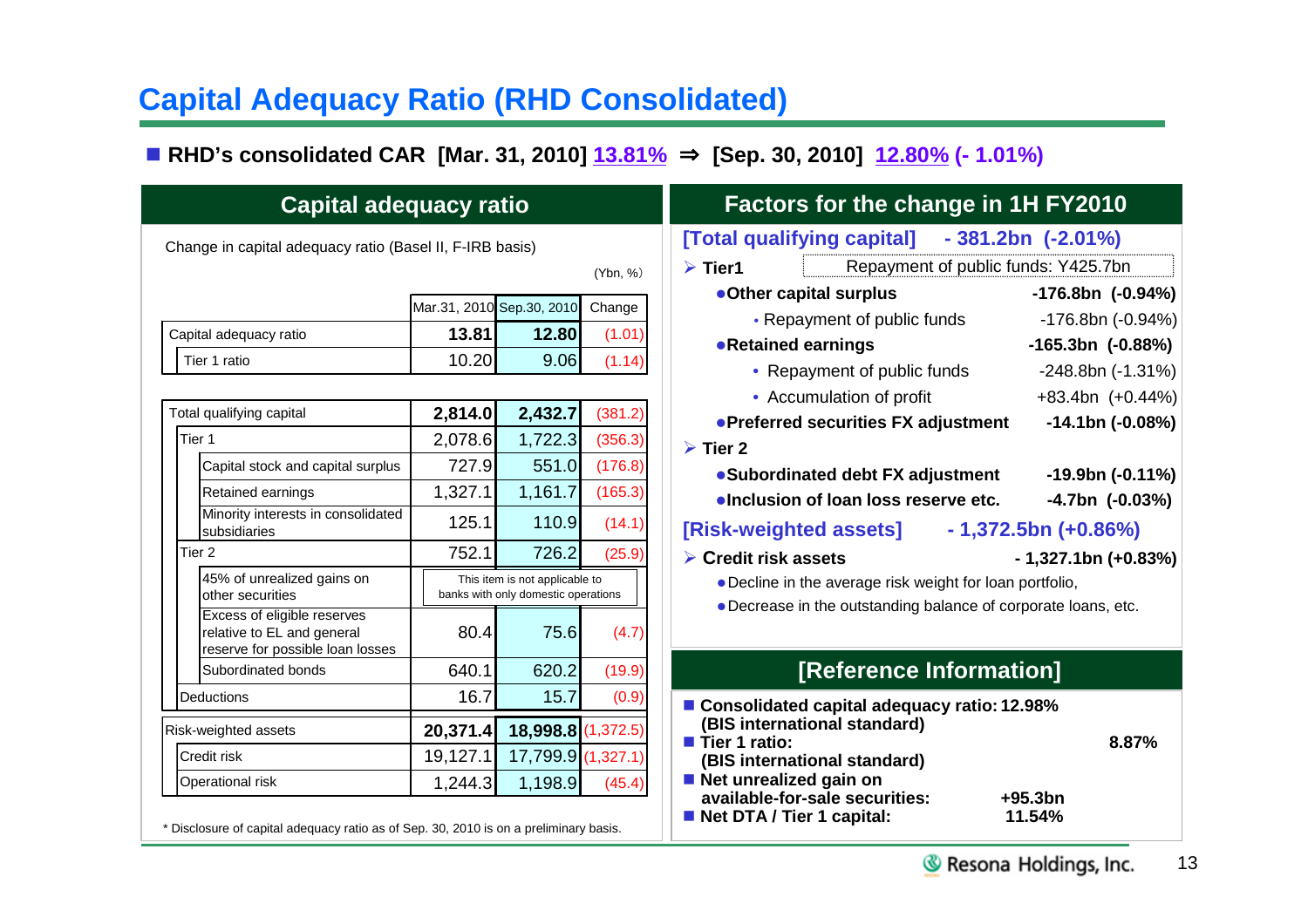# **Earnings Forecasts for FY2010 ( Released on November 12, 2010)**

|                              | <b>Resona Holdings (Consolidated)</b> |                              |                      |                                          |                  |                                |      | Resona Holdings (Non-consolidated)                                  |  |
|------------------------------|---------------------------------------|------------------------------|----------------------|------------------------------------------|------------------|--------------------------------|------|---------------------------------------------------------------------|--|
|                              | 1H FY'10<br>(Actual)                  | <b>Full year</b><br>forecast | original<br>forecast | Change from Change from<br>previous year |                  | 1H FY'10 Full year<br>(Actual) |      | Change from Change from<br>forecast original forecast previous year |  |
| Consolidated ordinary income | 460.4                                 | 875.0                        | 45.0                 | (0.1)                                    | Operating income | 16.7                           | 31.0 |                                                                     |  |
| Consolidated ordinary profit | 114.7                                 | 175.0                        | 5.0                  | 22.7                                     | Operating profit | 14.0                           | 25.5 | 0.5                                                                 |  |
| Net (interim) income         | 81.7                                  | 135.0                        | –                    | 2.8                                      | Ordinary profit  | 14.3                           | 25.0 | 1.0                                                                 |  |

Forecast of capital adequacy ratios <br>
range\*1



\*1. The forecast of capital adequacy ratio as of Mar. 31, 2011 would be expected to be "in the upper 10.0% range" if a capital raising of 600 billion yen through a public offering of common stock and repurchase and cancellation of DIC preferred stock of 900 billion yen are successfully implemented by the end of this current fiscal year.

|                      | Holdings (Consolidated) |                                          |                                                                                                                                         |                                                                |                      |                              | Resona Holdings (Non-consolidated) |                              |  |  |
|----------------------|-------------------------|------------------------------------------|-----------------------------------------------------------------------------------------------------------------------------------------|----------------------------------------------------------------|----------------------|------------------------------|------------------------------------|------------------------------|--|--|
| Full year<br>orecast | original<br>forecast    | Change from Change from<br>previous year |                                                                                                                                         |                                                                | 1H FY'10<br>(Actual) | <b>Full year</b><br>forecast | Change from<br>original forecast   | Change from<br>previous year |  |  |
| 875.0                | 45.0                    | (0.1)                                    |                                                                                                                                         | Operating income                                               | 16.7                 | 31.0                         |                                    | (8.0)                        |  |  |
| 175.0                | 5.0                     | 22.7                                     |                                                                                                                                         | Operating profit                                               | 14.0                 | 25.5                         | 0.5                                | (7.1)                        |  |  |
| 135.0                |                         | 2.8                                      |                                                                                                                                         | Ordinary profit                                                | 14.3                 | 25.0                         | 1.0                                | (7.6)                        |  |  |
|                      |                         |                                          |                                                                                                                                         | Net (interim) income                                           | 15.4                 | 26.0                         | 1.0                                | (8.9)                        |  |  |
| wer 12%<br>range*1   |                         |                                          |                                                                                                                                         | Forecast for term-end per share dividend<br>on common stock *2 |                      | $10$ yen                     |                                    |                              |  |  |
|                      |                         |                                          | e "in the upper 10.0% range" if a capital raising of 600 billion yen<br>preferred stock of 900 billion yen are successfully implemented | Forecast for term-end per share dividend<br>on preferred stock |                      | As pre-determined            |                                    |                              |  |  |

\*2 Resona Group has announced its intention to increase dividend on common stock per share by 20 percent and intend an effort to distribute stable dividends thereafter, subject to implementation of a capital exchange and additional repayment of public funds described in "Resona Capital Restructuring Plan" press-released dated November 5, 2010.

|                                     |                      | Total of three banks (approx. figure) |                                                 |               |                               | Resona Bank                         |                              |                       | Saitama Resona Bank                   |                               |                       | Kinki Osaka Bank                                         |                              |
|-------------------------------------|----------------------|---------------------------------------|-------------------------------------------------|---------------|-------------------------------|-------------------------------------|------------------------------|-----------------------|---------------------------------------|-------------------------------|-----------------------|----------------------------------------------------------|------------------------------|
|                                     | 1H FY'10<br>(Actual) | <b>Full year</b><br>forecast          | Change from Change from<br>original<br>forecast | previous year | Full year<br>forecast         | Change from<br>original<br>forecast | Change from<br>previous year | Full year<br>forecast | original forecast previous year       | Change from Change from       | Full year<br>forecast | Change from<br>original forecast                         | Change from<br>previous year |
| Gross operating profit              | 313.5                | 607.0                                 | 3.0                                             | (8.2)         | 399.0                         | 4.0                                 | (7.6)                        | 149.0                 | 0.5                                   | $\cdot$                       | 59.0                  | (1.5)                                                    | (1.7)                        |
| Operating expenses                  | (172.2)              | (347.                                 | (3.0)                                           | 3.5           | (227.0)                       | (2.0)                               | 3.8                          | (77.5)                | (0.5)                                 | (1.1)                         | (41.5)                |                                                          | 1.7                          |
| Actual net operating profit         | 141.3                | 260.0                                 |                                                 | (4.6)         | 172.0                         | 2.0                                 | (3.7)                        | 71.5                  |                                       | 0.1                           | 17.5                  | (1.5)                                                    | 0.1                          |
| Ordinary profit                     | 106.4                | 170.0                                 |                                                 | 17.4          | 111.0                         | 1.0                                 | 9.6                          | 58.5                  | 1.5                                   | 9.6                           | 1.0                   | (3.0)                                                    | (1.2)                        |
| Income before income taxes          | 121.2                | 187.0                                 |                                                 | 10.5          | 126.0                         | 1.0                                 | 6.5                          | 57.5                  | 1.5                                   | 5.7                           | 3.0                   | (3.0)                                                    | (2.1)                        |
| Net (interim) income                | 76.6                 | 130.0                                 |                                                 | 6.9           |                               |                                     |                              |                       |                                       |                               |                       | Resona Group has applied a consolidated taxation system. |                              |
| Gain/(loss) on stocks               | (6.7)                |                                       | (4.0)                                           | (4.3)         |                               | (4.0)                               | (2.1)                        |                       |                                       | (0.7)                         |                       |                                                          | (1.3)                        |
| Credit related expenses             | (18.1)               |                                       | 4.0                                             | 16.1          | (43.0)                        | 4.0                                 | 11.1                         | (11.0)                | 1.5                                   | 5.7                           | (11.0)                | (0.5)                                                    | 0.2                          |
|                                     |                      |                                       |                                                 |               | <consolidated></consolidated> |                                     |                              |                       | <non-consolidated></non-consolidated> | <consolidated></consolidated> |                       |                                                          |                              |
| Forecast of capital adequacy ratios |                      |                                       |                                                 |               |                               | Lower 11% range                     |                              |                       | Lower 11% range                       |                               | Approx. 11%           |                                                          |                              |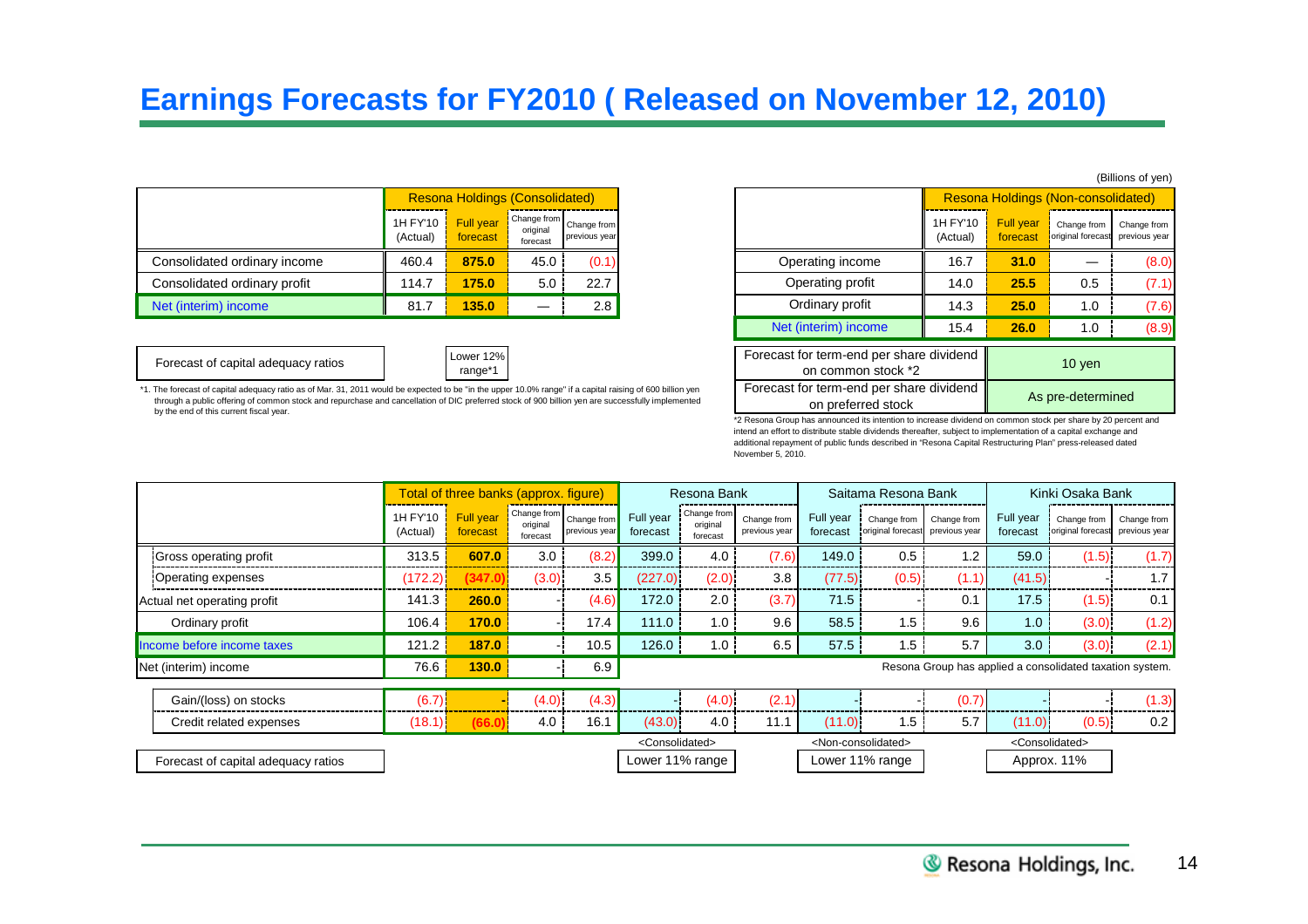**I. Outline of Business Results for 1H of FY2010**

**II. Future Management Direction**

**(1) Outline of the New Business Revitalization Plan**

**(2) Strategic Initiatives for Promoting Cross-Selling**

**III. Outline of Resona's Capital Restructuring Plan**

**[Reference Materials]**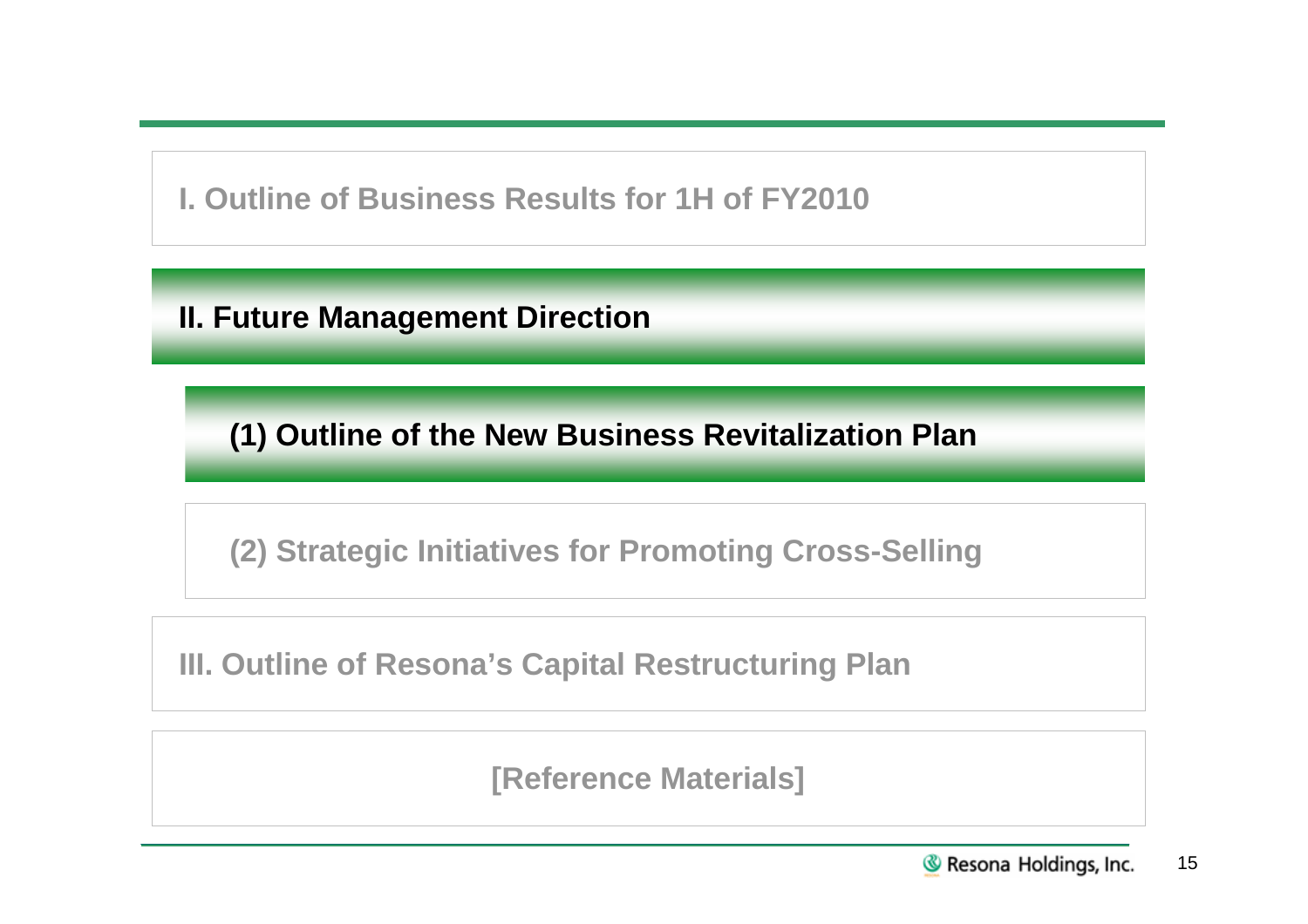# **Concept of the New Business Revitalization Plan**

# **Aiming at Establishing a True Retail Bank Group**



16 **& Resona Holdings, Inc.**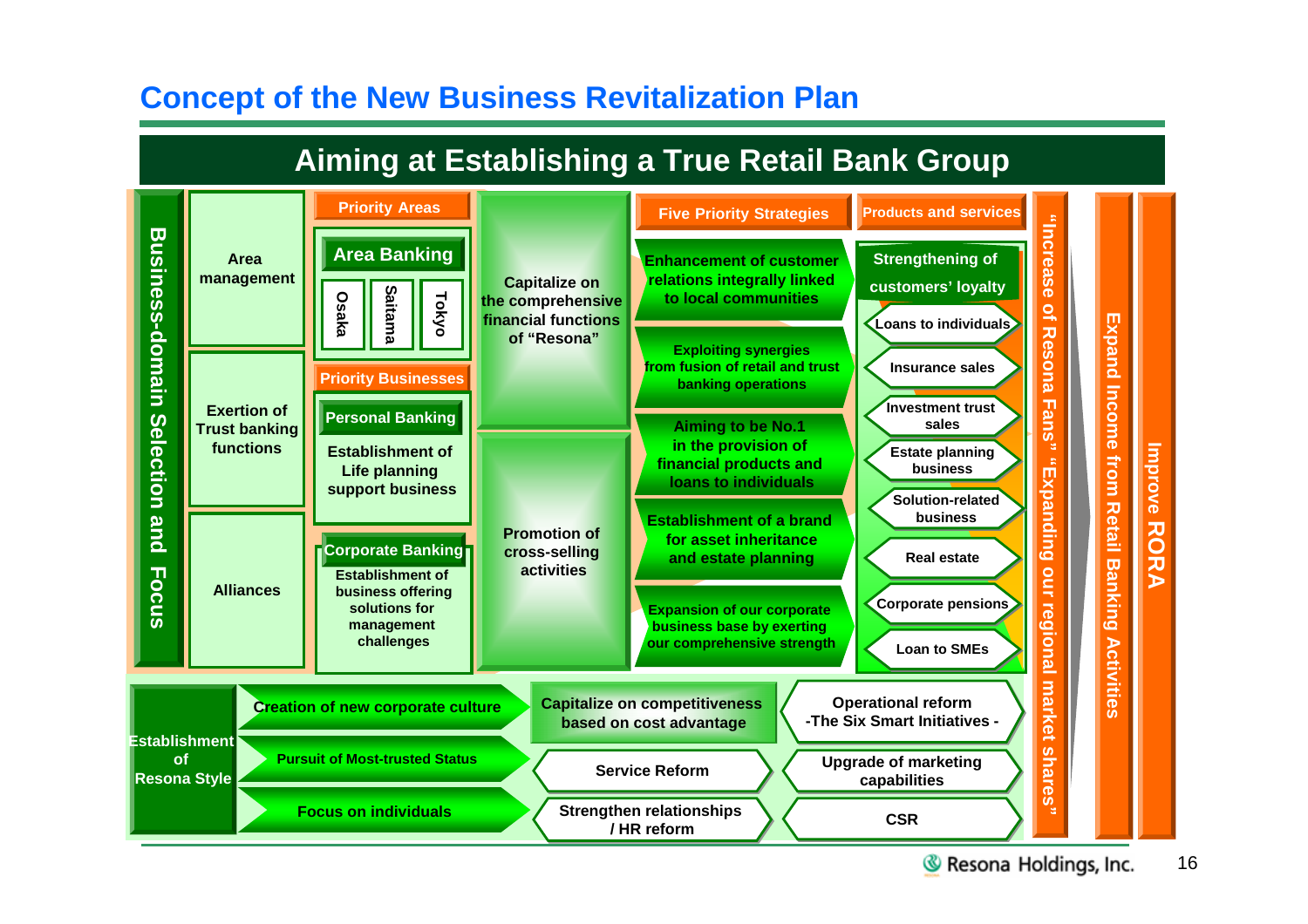# **Outline of the Earnings Plan**(**Total of Group Banks**)

## **Return to a stable growth trend**

### **[Earnings Trend & Plan] [Major Assumptions]**

| (Amount in Billions of Yen)              | <b>FY2009</b> | <b>FY2010</b> | <b>FY2011</b> | FY2012 | <b>FY2013</b> | Increase                |
|------------------------------------------|---------------|---------------|---------------|--------|---------------|-------------------------|
|                                          | Actual        | Plan<br>(A)   | Plan          | Plan   | Plan<br>(B)   | (Decrease)<br>$(B)-(A)$ |
| <b>Gross operating profit</b>            | 615.2         | 607.0         | 603.0         | 606.0  | 623.0         | 16.0                    |
| Net interest income                      | 485.8         | 464.0         | 466.0         | 469.0  | 481.0         | 17.0                    |
| Fee income *1                            | 96.3          | 102.0         | 105.0         | 107.0  | 111.7         | 9.7                     |
| Other                                    | 32.9          | 41.0          | 32.0          | 30.0   | 30.3          | (10.7)                  |
| Net gains on bonds                       | 19.7          | 23.2          | 2.0           | (2.7)  | 0.9           | (22.3)                  |
| <b>Operating expense</b>                 | 350.5         | 347.0         | 346.0         | 345.0  | 343.0         | (4.0)                   |
| <b>Personnel expense</b>                 | 126.0         | 128.0         | 127.5         | 127.5  | 129.0         | 1.0                     |
| Non-personnel expenses                   | 206.0         | 200.0         | 199.5         | 198.5  | 195.0         | (5.0)                   |
| Actual net operating profit *2           | 264.6         | 260.0         | 257.0         | 261.0  | 280.0         | 20.0                    |
| Net gains on stocks                      | 4.3           |               | 4.0           | 7.0    | 8.0           | 8.0                     |
| <b>Credit costs, net</b>                 | 82.1          | 66.0          | 64.0          | 64.0   | 61.0          | (5.0)                   |
| Other gains, net                         | (10.2)        | (7.0)         | (5.0)         | (4.0)  | (2.0)         | 5.0                     |
| Income before income taxes               | 176.5         | 187.0         | 192.0         | 200.0  | 225.0         | 38.0                    |
| <b>Net income</b>                        | 123.1         | 130.0         | 131.0         | 121.0  | 137.0         | 7.0                     |
| [Management Indices]                     |               |               |               |        |               |                         |
| Fee income ratio % *3                    | 15.65         | 16.80         | 17.41         | 17.66  | 17.93         | 1.13                    |
| Cost-to-income ratio %*4                 | 56.98         | 57.16         | 57.37         | 56.93  | 55.05         | (2.11)                  |
| <b>Actual net operating profit ROA %</b> | 0.68          | 0.65          | 0.64          | 0.64   | 0.68          | 0.03                    |
| RORA (Income before income taxes) % *5   | 0.87          | 0.94          | 0.97          | 1.01   | 1.13          | 0.19                    |
| Credit cost ratio % *6                   | 0.32          | 0.26          | 0.25          | 0.25   | 0.23          | (0.03)                  |

- \*1. Fees and commission income + Trust fees
- \*2. Net operating profit before transfer to general reserve and NPL charge-off in the trust account
- \*3. Fee income / Gross operating profit
- \*4. Operating expenses / Gross operating profit (before NPL charge-off in the trust account)
- \*5. Income before income taxes / 〔(Risk assets beginning balance + ending balance)〕
- \*6. Credit costs, net / Total credits (term-end balance)

### **<Macro economy>**

● Stagnation in domestic economy continues for a while. However, from mid-FY2012,domestic economy is expected to recover gradually spurred by growth of Asian economies.

### **<Interest rates>**

● Both long and short-term interest rates remain at the same level for the time being, and start to rise again gradually from mid-FY2012.

|                                            | <b>FY2010</b> | FY2011              | FY2012 | <b>FY2013</b> | Increase   |
|--------------------------------------------|---------------|---------------------|--------|---------------|------------|
|                                            | Plan          | Plan                | Plan   | Plan          | (Decrease) |
|                                            | (A)           |                     |        | (B)           | $(B)-(A)$  |
| <b>Overnight call rate (policy rate) %</b> |               | 0.100               | 0.300  | 0.500         | 0.400      |
| <b>TIBOR 3M %</b>                          |               | 0.390               | 0.590  | 0.790         | 0.400      |
| 10 year JGB %                              |               | 1.350               | 1.550  | 1.750         | 0.400      |
| FX (Yen / 1US\$)                           | 90            | 95                  | 100    | 110           | <b>20</b>  |
| Nikkei 225 (yen)                           |               | $9,000 \sim 11,000$ | 12,500 | 15,000        |            |

## 【**Image of Accumulating Retained Earnings \* 1**】



**[End of FY2013] Outstanding amount of public fund preferred shares (Sep.30, 2010) < Accumulated retained earnings**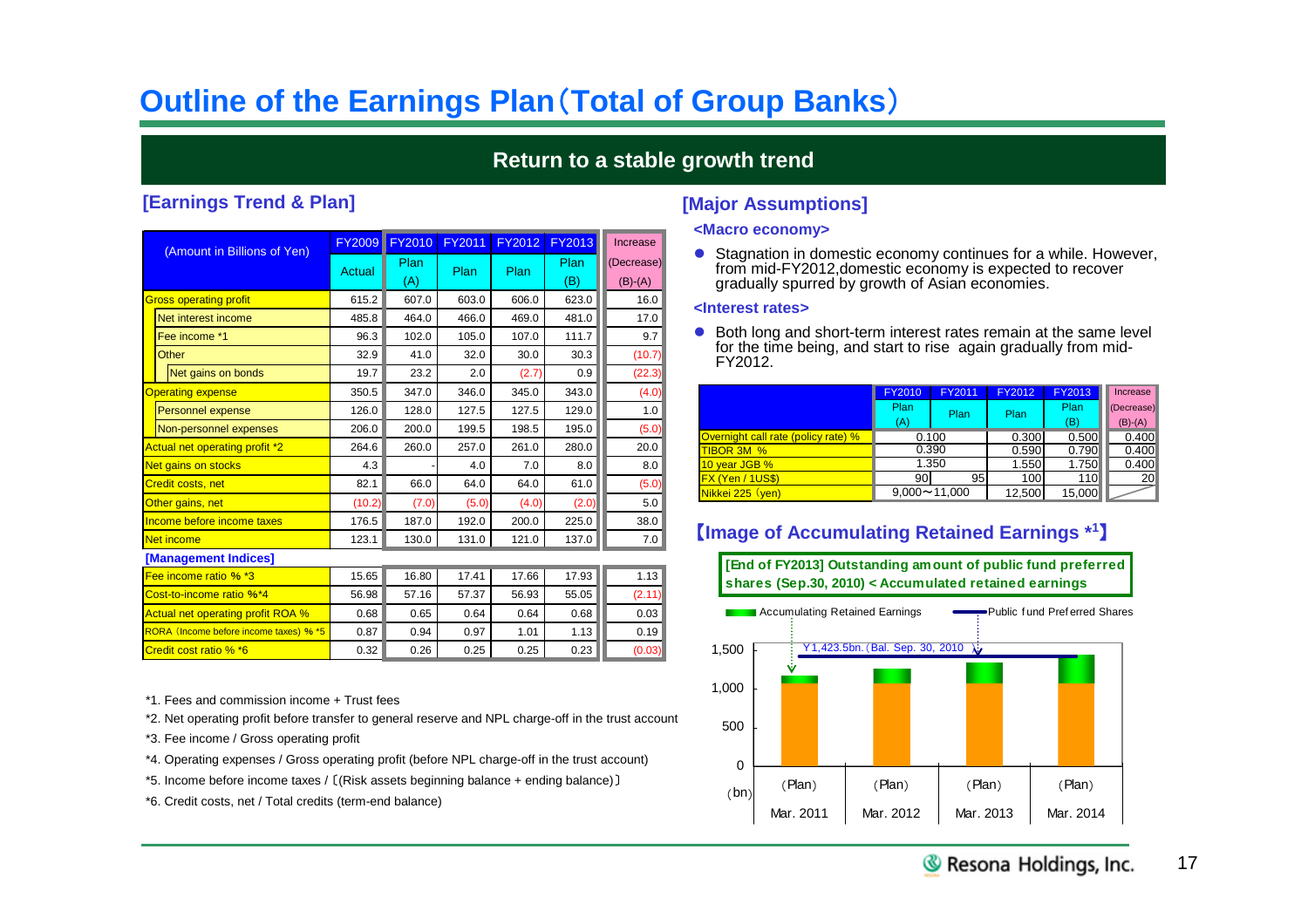# **Gap Analysis: Income before Income Taxes under the New Plan Period** ( **Total of Group Banks**)

**Income before income taxes to increase by Y38.0bn during the period covered by the New Plan**



\*1. Domestic operations (Deposits include NCDs) \*2. Fees and commission income plus trust fees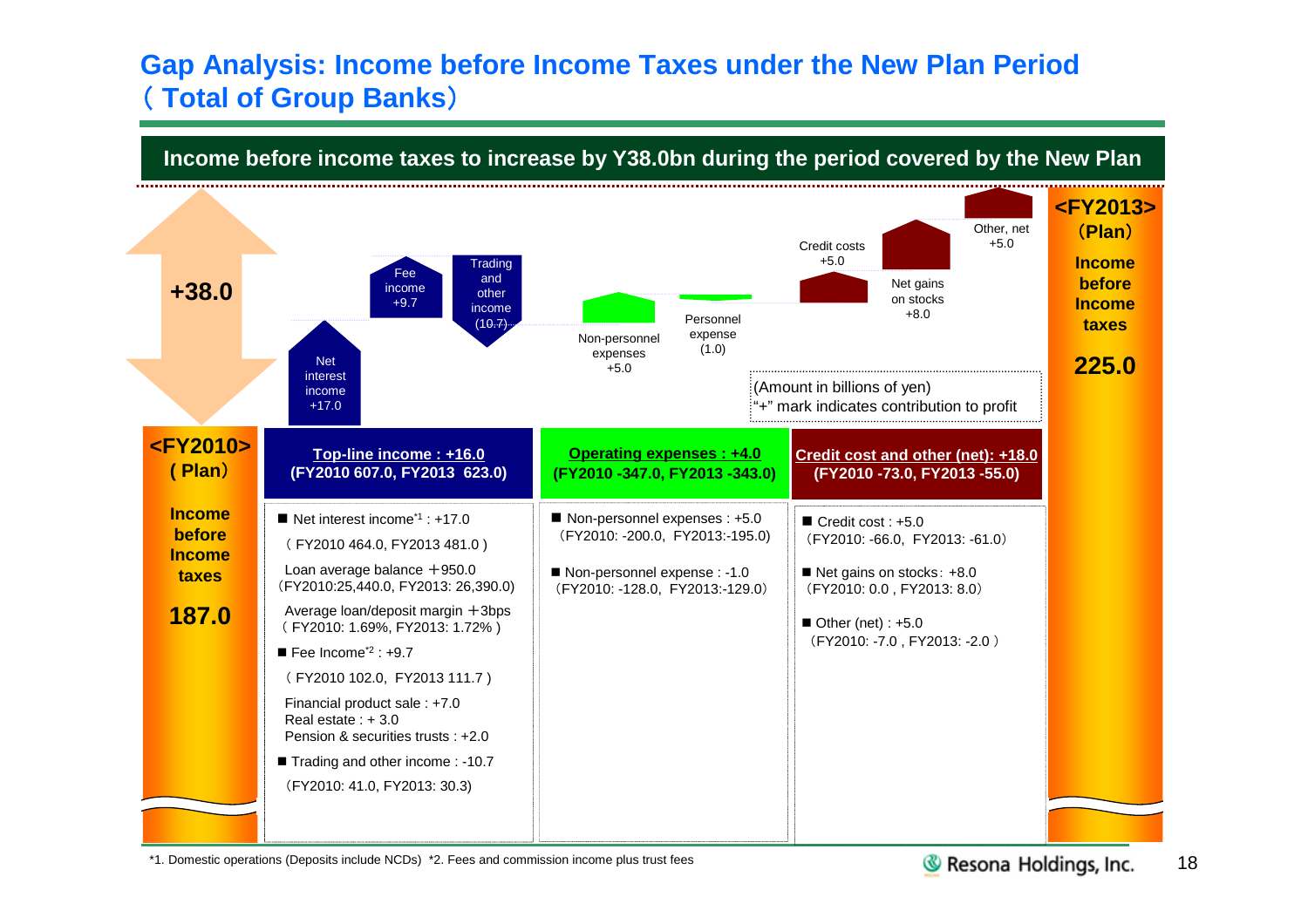# **Priority Businesses in the New Plan Period**



\*As a percentage share among five designated trust banks in Japan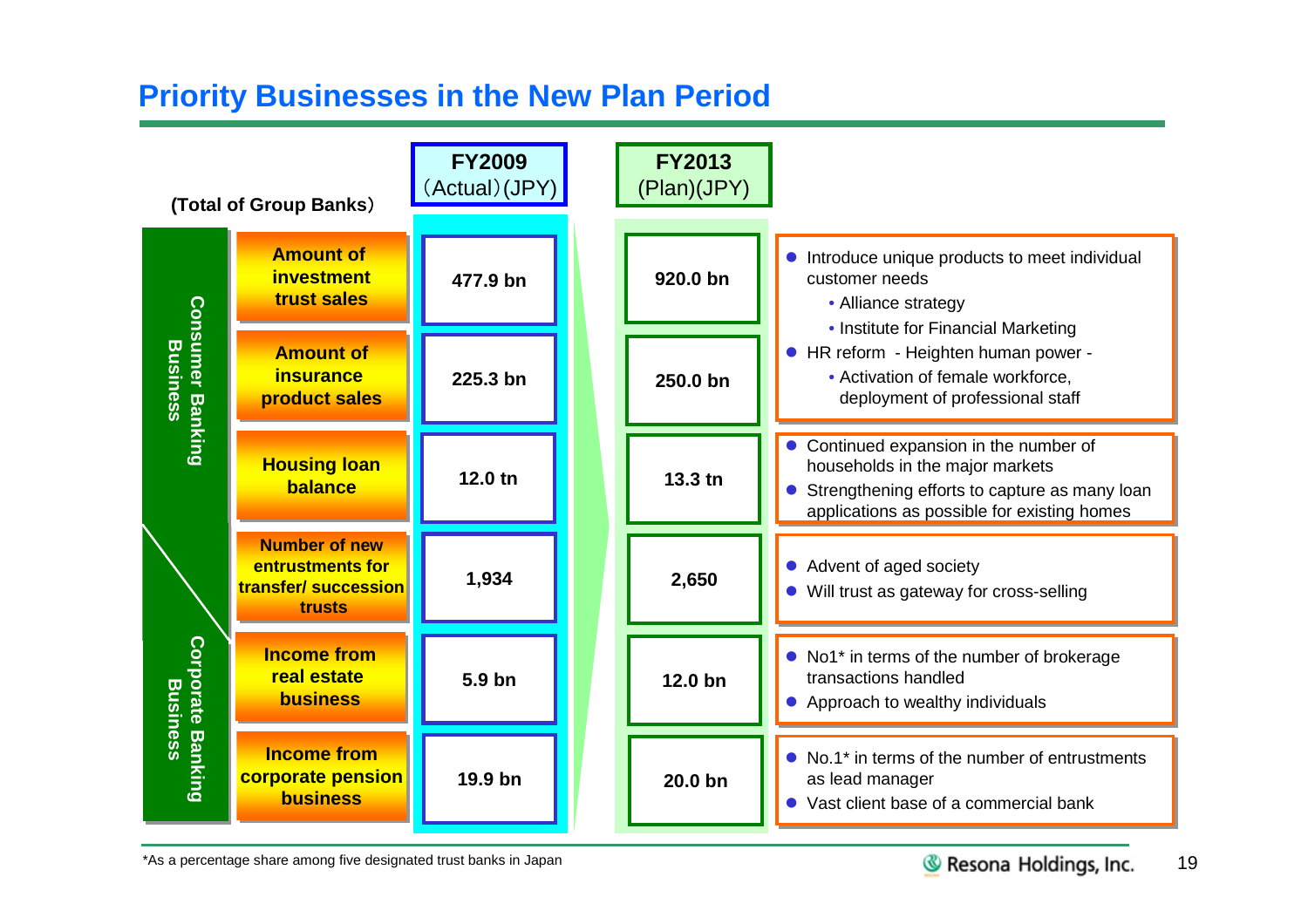**I. Outline of Business Results for 1H of FY2010**

**II. Future Management Direction**

**(1) Outline of the New Business Revitalization Plan**

**(2) Strategic Initiatives for Promoting Cross-Selling**

**III. Outline of Resona's Capital Restructuring Plan**

**[Reference Materials]**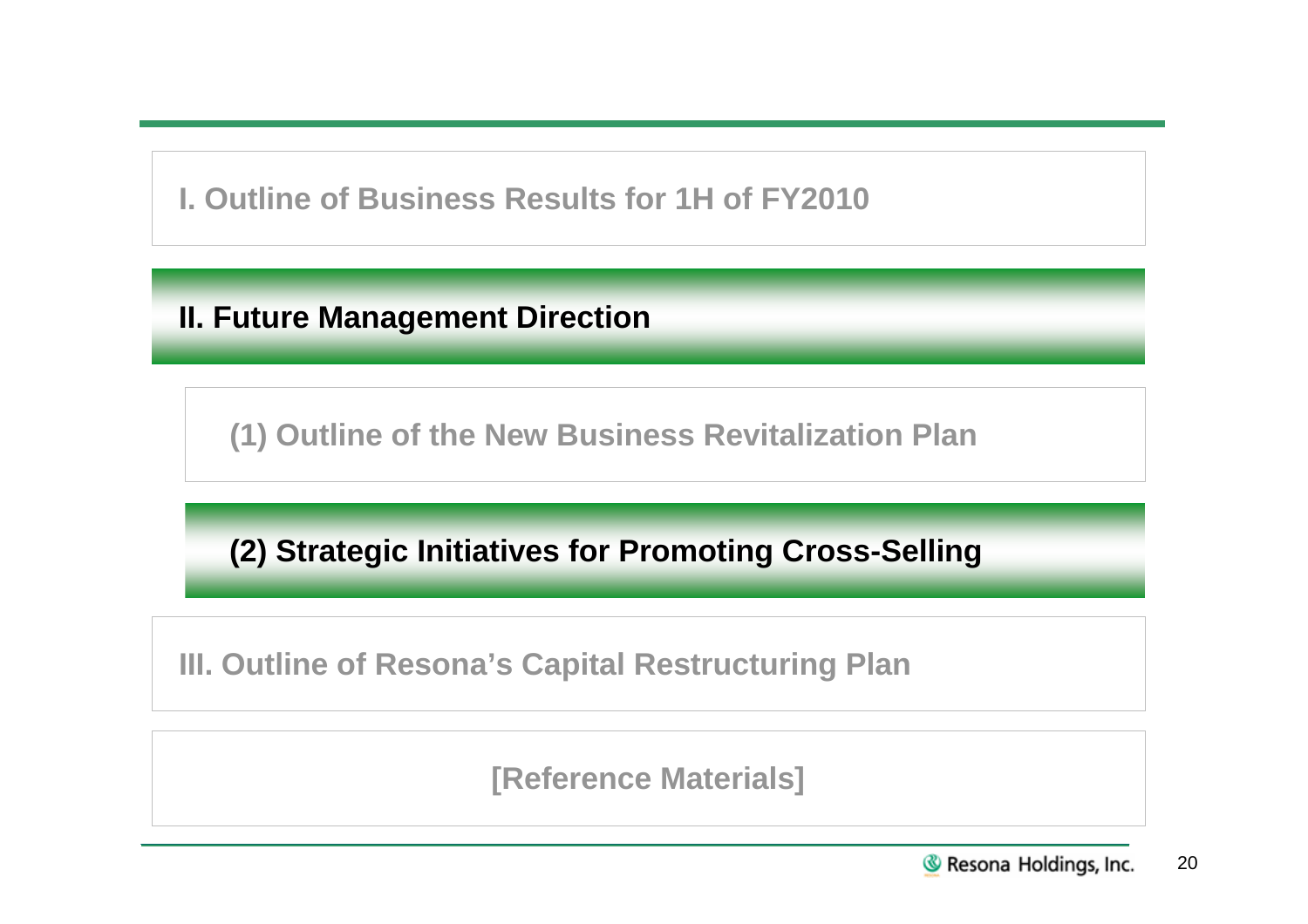# **Upside from Cross-Sales**

| <b>Cross-Selling per Customer*1</b>                                                                                                                         | Average Number of Cross-Sales*1,2                                                                      |                              |                                                |                                             |                                                                                                                                                                | # of Cross-Sales and<br><b>Gross Operating Profit per Customer*1,3</b> |  |  |
|-------------------------------------------------------------------------------------------------------------------------------------------------------------|--------------------------------------------------------------------------------------------------------|------------------------------|------------------------------------------------|---------------------------------------------|----------------------------------------------------------------------------------------------------------------------------------------------------------------|------------------------------------------------------------------------|--|--|
| Resona has achieved only one or<br>fewer cross-sales for 78.2% of<br>total clients<br>Resona will target these clients to<br>promote additional cross sales | ■ Average number of cross-sales is<br>between 0.88 and 0.97<br>Less than one cross-sales on<br>average |                              |                                                |                                             | ■ Average operating profit per<br>customer is JPY 26,000<br>$\blacksquare$ Profitability improves significantly<br>with one or more than two cross-<br>selling |                                                                        |  |  |
|                                                                                                                                                             |                                                                                                        |                              |                                                | (Number of cross sales)                     | (JPY thousand)                                                                                                                                                 |                                                                        |  |  |
| More than 4<br>3                                                                                                                                            |                                                                                                        | <b>Resona</b><br><b>Bank</b> | <b>Saitama</b><br><b>Resona</b><br><b>Bank</b> | <b>Kinki</b><br><b>Osaka</b><br><b>Bank</b> | 300                                                                                                                                                            | 269                                                                    |  |  |
| $\overline{2}$<br>4.5%                                                                                                                                      | <b>Affluent I</b>                                                                                      | 2.97                         | 3.69                                           | 3.59                                        | customer)<br>250                                                                                                                                               | 199                                                                    |  |  |
| 14.2%<br>$\pmb{0}$<br>40.4%                                                                                                                                 | <b>Affluent II</b>                                                                                     | 2.33                         | 2.61                                           | 2.60                                        | Gross operating profit per<br>200                                                                                                                              | 186<br>149                                                             |  |  |
|                                                                                                                                                             | <b>Mass I</b>                                                                                          | 2.09                         | 2.25                                           | 2.11                                        | 150                                                                                                                                                            | 123<br>90                                                              |  |  |
|                                                                                                                                                             | <b>Mass II</b>                                                                                         | 1.75                         | 1.83                                           | 1.88                                        | 100                                                                                                                                                            | 54                                                                     |  |  |
| 37.8%                                                                                                                                                       | <b>Mass III</b>                                                                                        | 0.78                         | 0.75                                           | 0.63                                        | 50<br>3                                                                                                                                                        | Average JPY 26,000<br>22                                               |  |  |
| $0 + 1$<br>1<br>78.2%                                                                                                                                       | <b>Total</b>                                                                                           | 0.97                         | 0.97                                           | 0.88                                        | $\Omega$<br>$\Omega$                                                                                                                                           | $\overline{2}$<br>5<br>6<br>More<br>3<br>than                          |  |  |
| As of March 2010 end<br>Number of product per client. Client categories are defined as follows:<br>*2                                                       |                                                                                                        |                              |                                                |                                             |                                                                                                                                                                | 8<br>(# of cross sales)                                                |  |  |

Affluent I: AUM or condominium loans exceeding JPY 50 million, Affluent II: AUM exceeding JPY 10 million, Mass I: Housing loan for own home, Mass II: AUM exceeding JPY 5 million, Mass III: AUM below JPY 5 million

\*3 Figures for Resona Bank, calculated as 12 times the gross operating profit per customer recorded for the one month ended March 31, 2010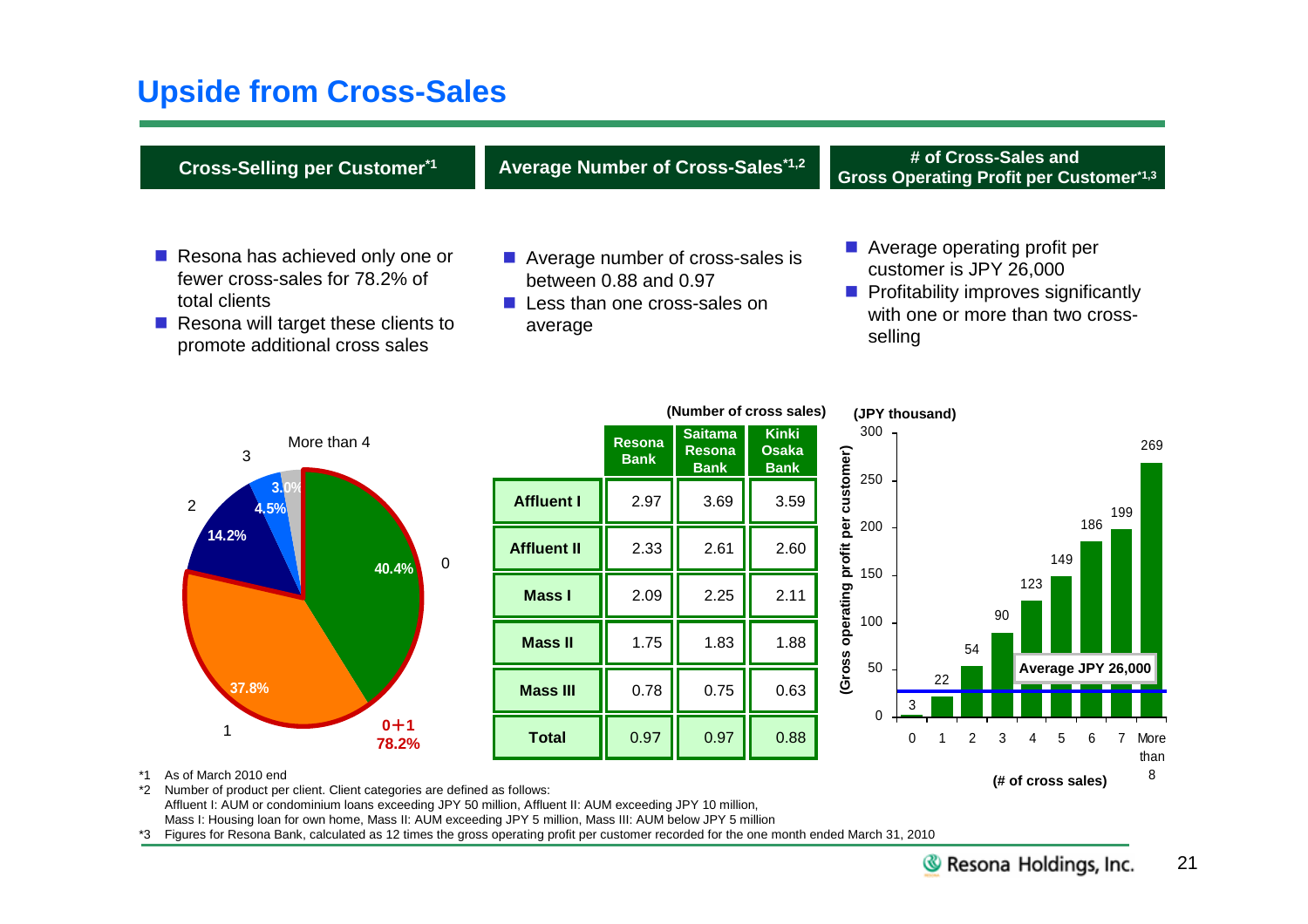# **Aged Society and AM Needs**

**Historical and Estimated Trend of Population Over 65 Years Old\*1**



- \*1 Source:National Institute of Population and Social Security Research "Population Statistics 2008", As of Oct. 1st, 2010
- \*2 Source:The Central Council for Financial Services Information. % of Saving Product: % of bonds, stocks, investment trust, money trust, loan trust etc. in financial assets
- \*3 Active customers as of March 31, 2010 (Total of group banks) Total population per age group from "Population Estimate" (Ministry of Internal Affairs and Communications) As of Apr. 1st, 2010 (final figures)

**Financial Asset Distribution and Product Preference\*2**



**Financial Asset Balance per Household**  $\blacksquare$  **% of Saving product (Right axis)** 

### **Resona's Active Customers per Age Group / Total Population per Age Group\*3**

A large share of accounts in 50s to 70s skewed distribution

### of financial assets

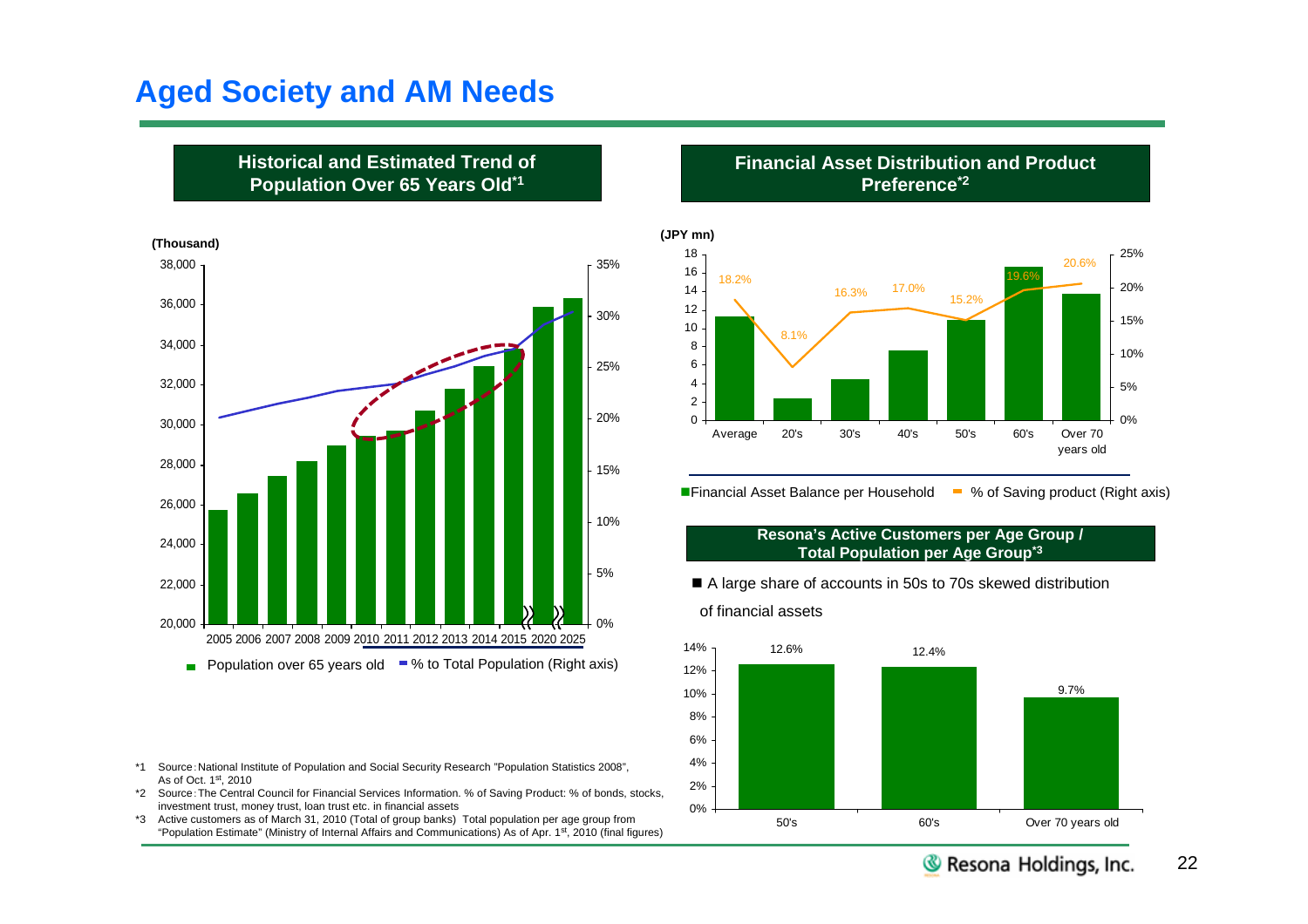# **"Retail x Trust" (Will Trust)**

## **Will Trusts: A Gateway to Cross Selling**

### ■ Resona's Strengths ··· Function and Foundation

- **Trust business held within the bank itself**
- Client base and network of a commercial bank
- Diverse Products and Solutions (Cross-Selling)



## **Increasing Demand for Will Trusts in an Aged Society**



### $\blacksquare$ Total Inquiries  $\blacksquare$  inheritance related  $\blacksquare$  Ratio of inheritance related

## **Trend of Will Trust Custodies**

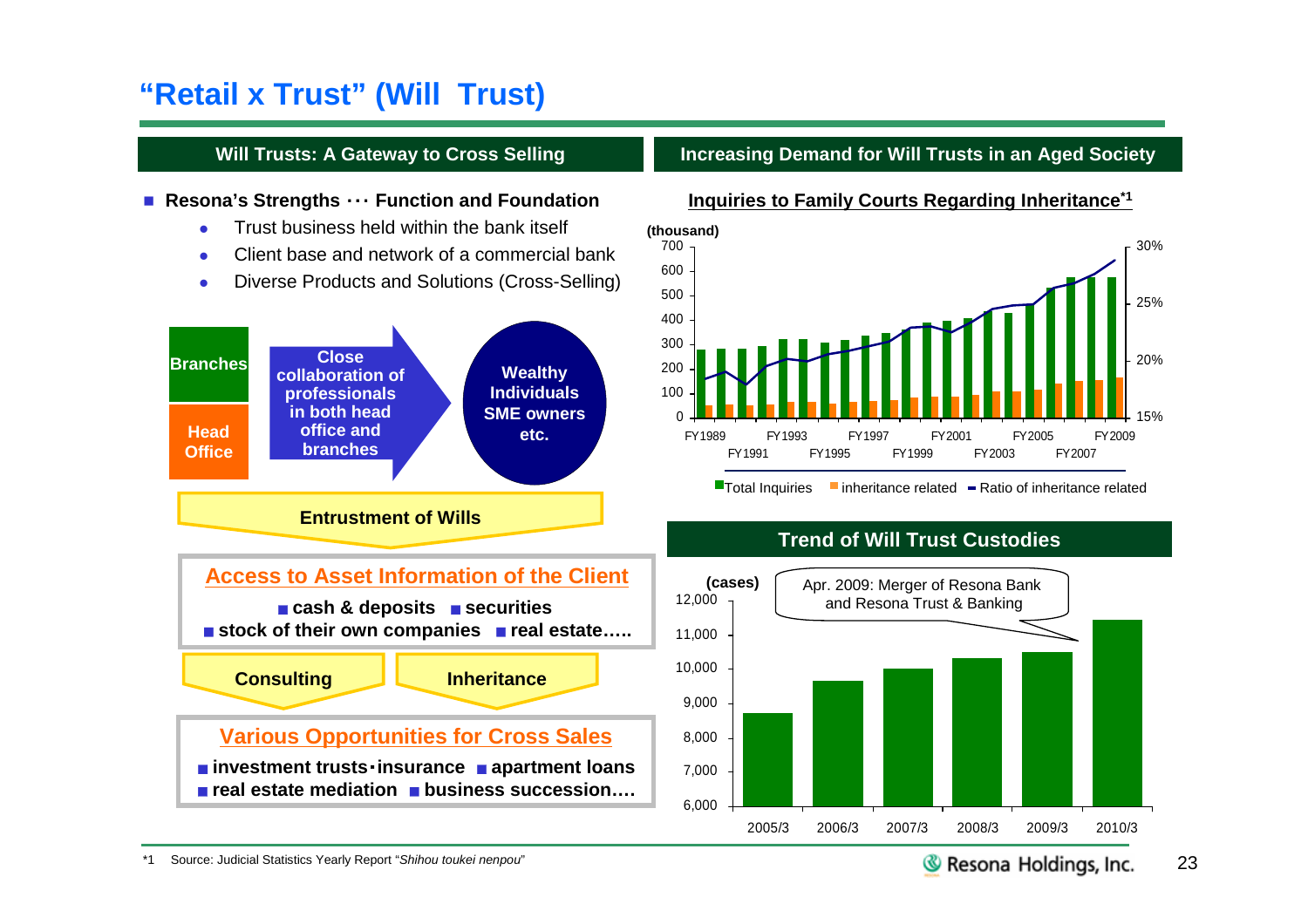# **Housing Loan Growth**



### **Sales of Existing Homes to Total Home Sales1\* Ratio of Existing Homes in Housing Loan Applications\*3**





\*1 Source: Ministry of Land, Infrastructure, Transport and Tourism Excerpt from documents published by "*Shakai Shihon Seibi Shingikai* (No. 26)"

\*2 Source: Ministry of Land, Infrastructure, Transport and Tourism Ratio or repayment within household income = repayment on loans / total household income \*3 Ratio of existing homes to total guarantee applications to Resona Guarantee Co., Ltd.

## **Ratio of Repayment to Household Income\*2 Pursuit of Cross-Selling to Housing Loan Clients**

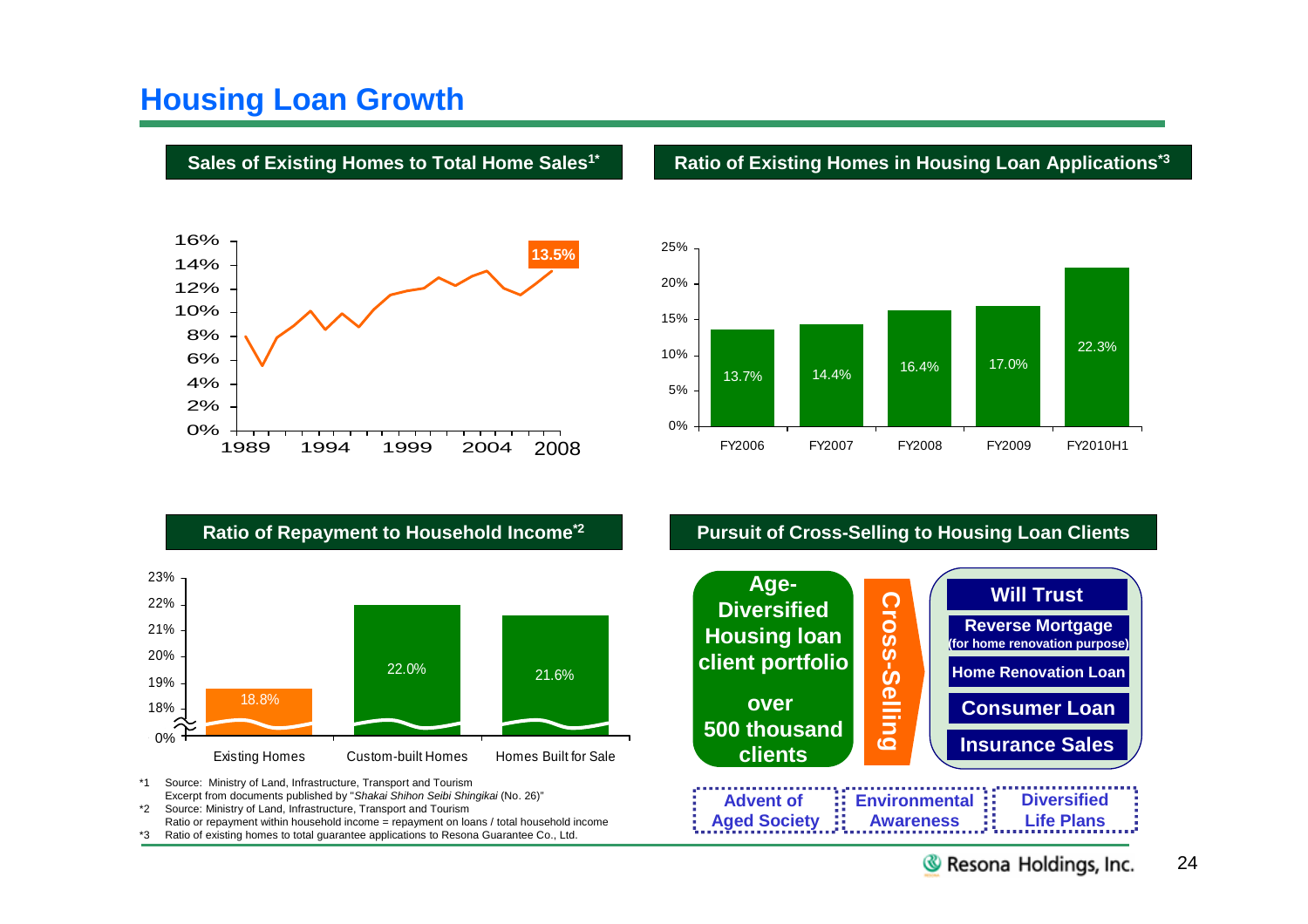# **Operational Reform at Resona Bank**

## **Profitability Maximization of Branch Offices**

■ Redefine branch offices as a "Place for Sales" by separating back-office operations



\*1. All employees excluding temporary transfers and employees on leave

\*2. Exclude branch offices not applicable for the transition to the next generation office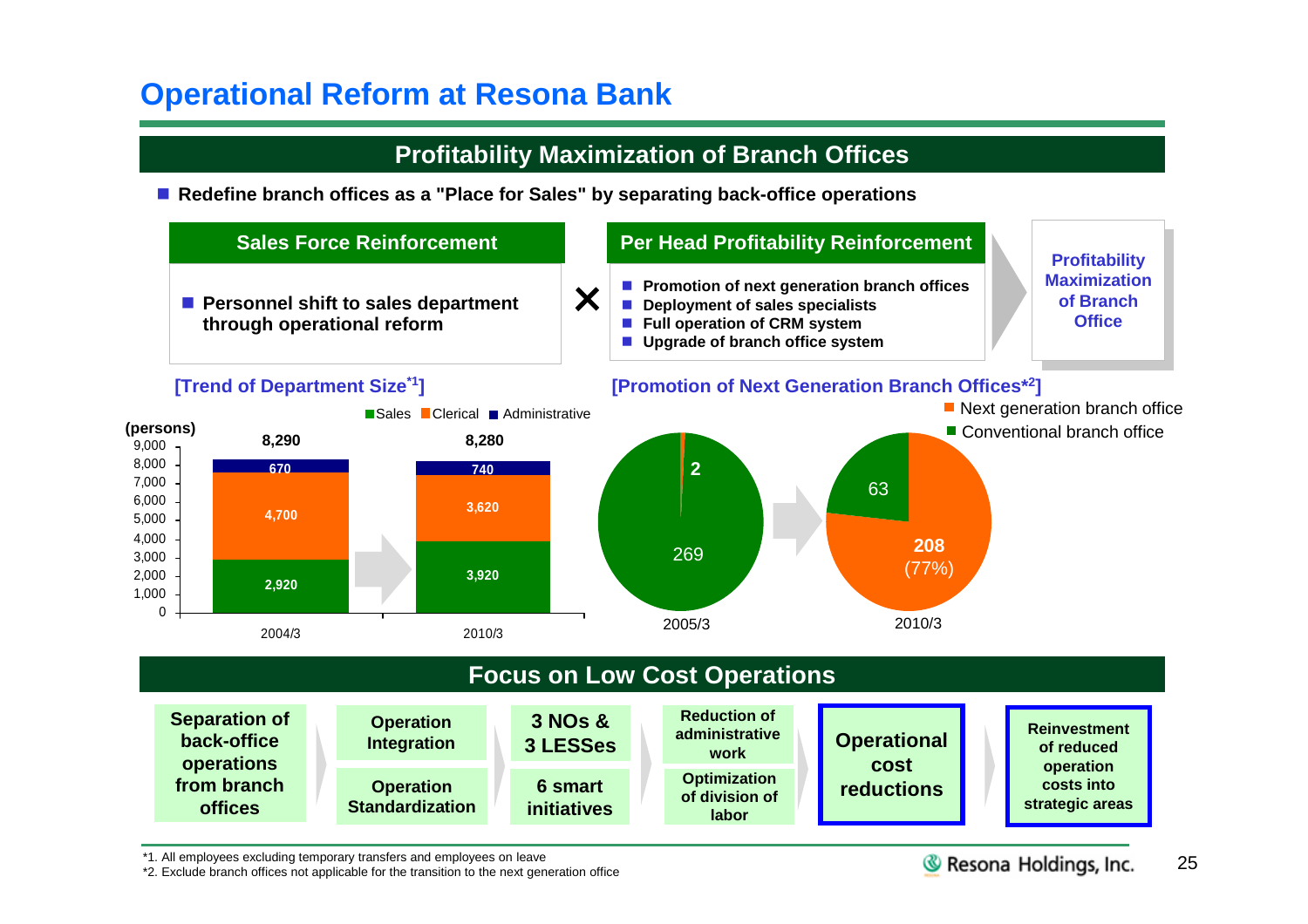**I. Outline of Business Results for 1H of FY2010**

**II. Future Management Direction**

**(1) Outline of the New Business Revitalization Plan**

**(2) Strategic Initiatives for Promoting Cross-Selling**

**III. Outline of Resona's Capital Restructuring Plan**

**[Reference Materials]**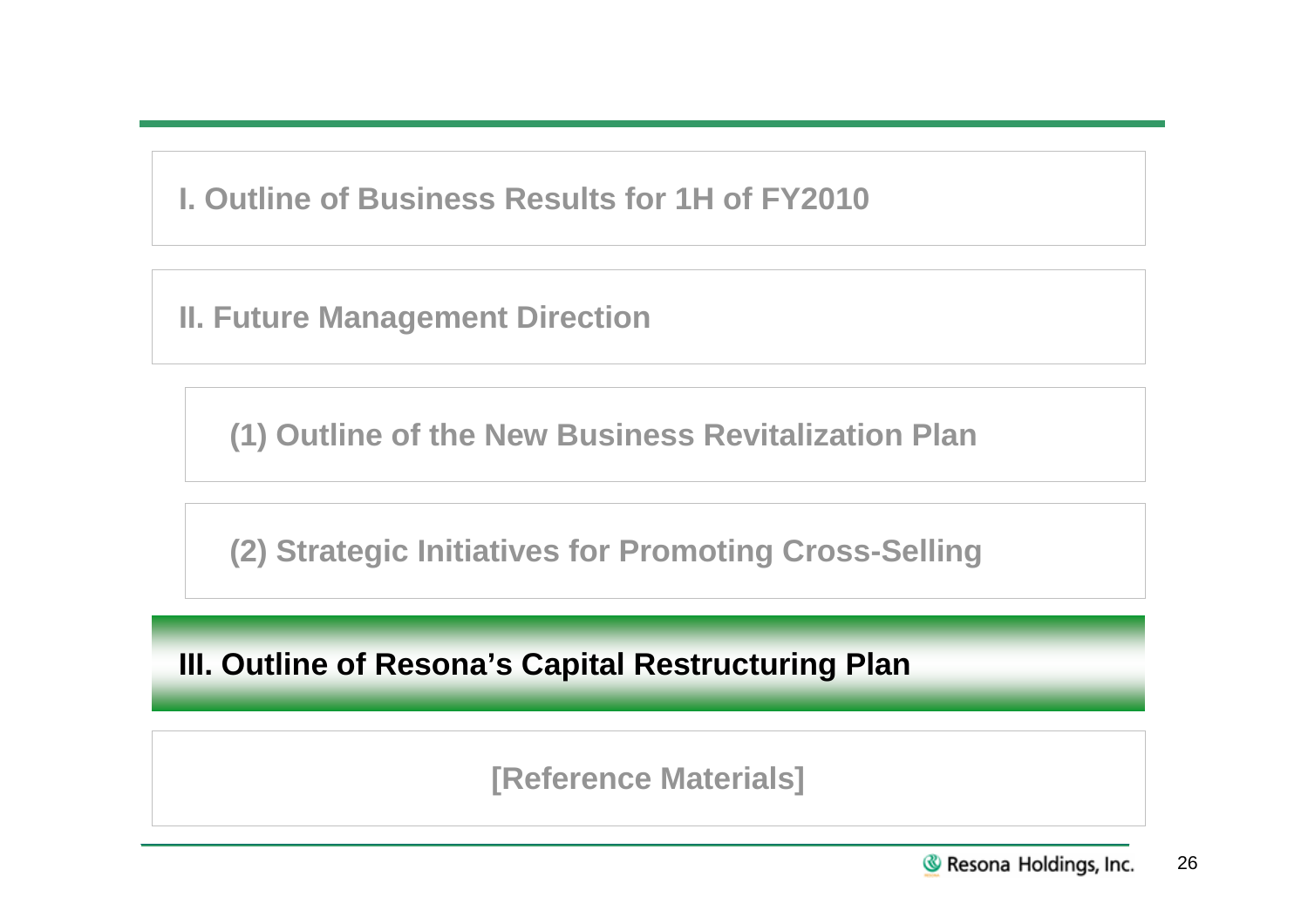# **Significance of Resona's Capital Restructuring Plan**

**Shift of Resona's Capital Policy from "Repayment of Public Funds" to "Improvement of Common Stock Shareholder Value"**

**Transforming the core of the capital base from "public fund preferred stock" to "common stock"**



**Winning greater trust as the "True Retail Bank"**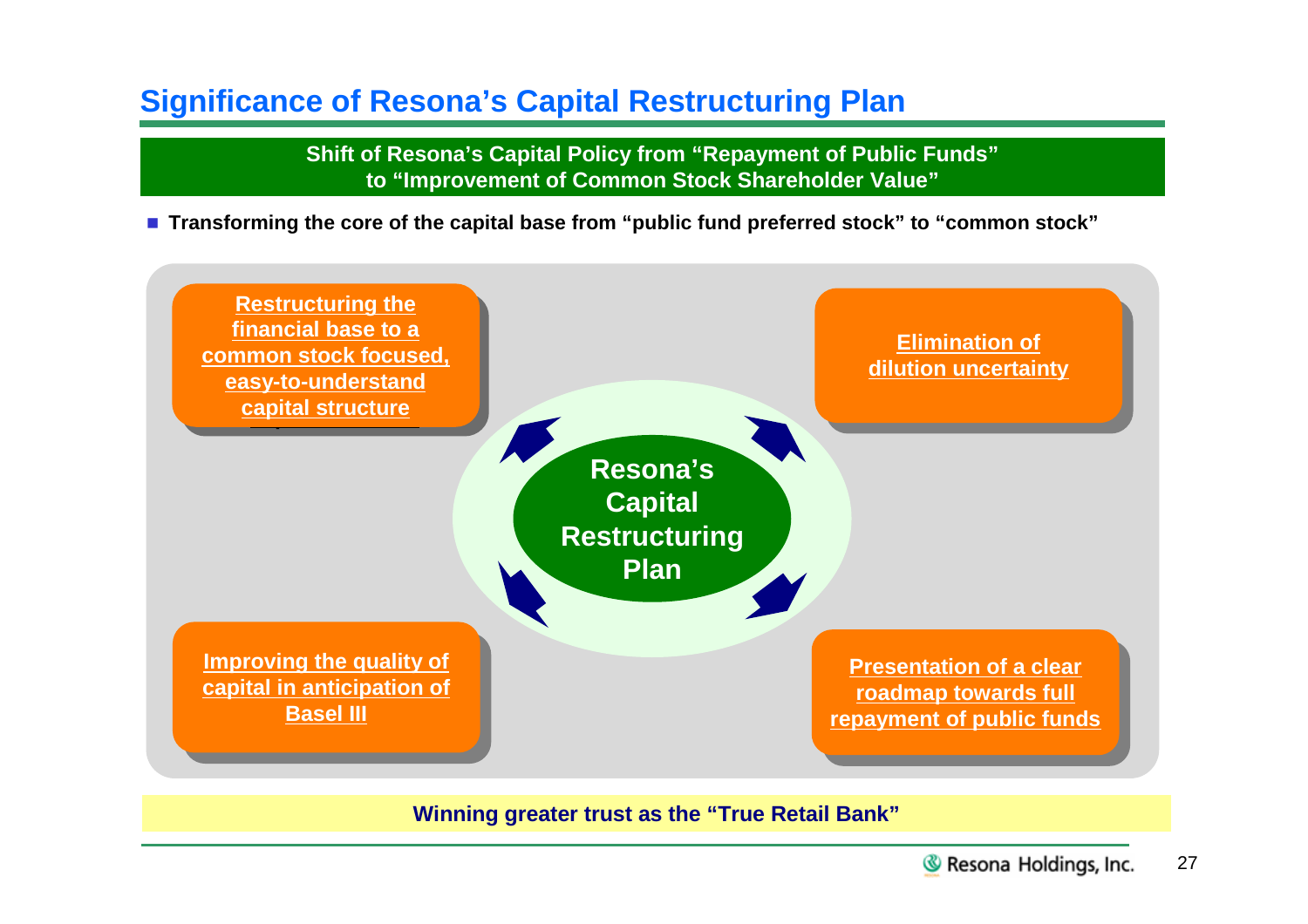# **Overview of Resona's Capital Restructuring Plan**

- With the proceeds (approx. JPY 600 billion) from common stock offering and a maximum of JPY 300 billion of **retained earnings, Resona plans to repay up to JPY 900 billion of DIC Preferred Stock\*1**
- **Resona intends to repay up to a maximum of JPY 1.3 trillion including the JPY 400 billion\*2 already repaid in August 2010**



Repayment is subject to negotiation and agreement of terms with the DIC, as well as prior approval of the relevant authorities

\*2 Figures reflect initial invested amounts by DIC

Including premium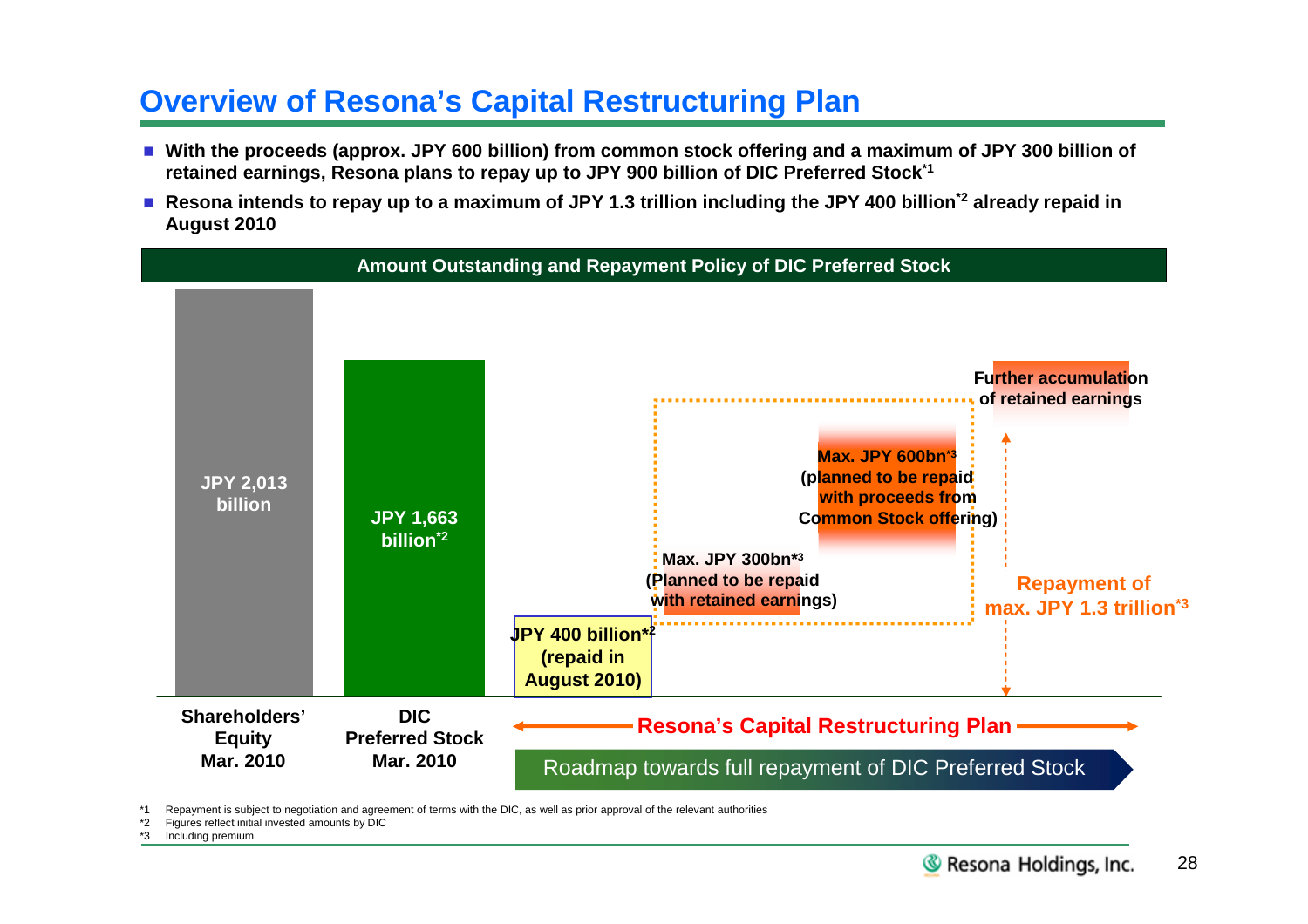# **Restructuring to an Easy-to-Understand Capital Structure**

- Going forward, Resona will aim to attribute earnings and governance to common stockholders
- Reduction in preferred stock and increase in common stock will enhance the quality of capital



\*1 Repayment is subject to negotiation and agreement of terms with the DIC, as well as prior approval of the relevant authorities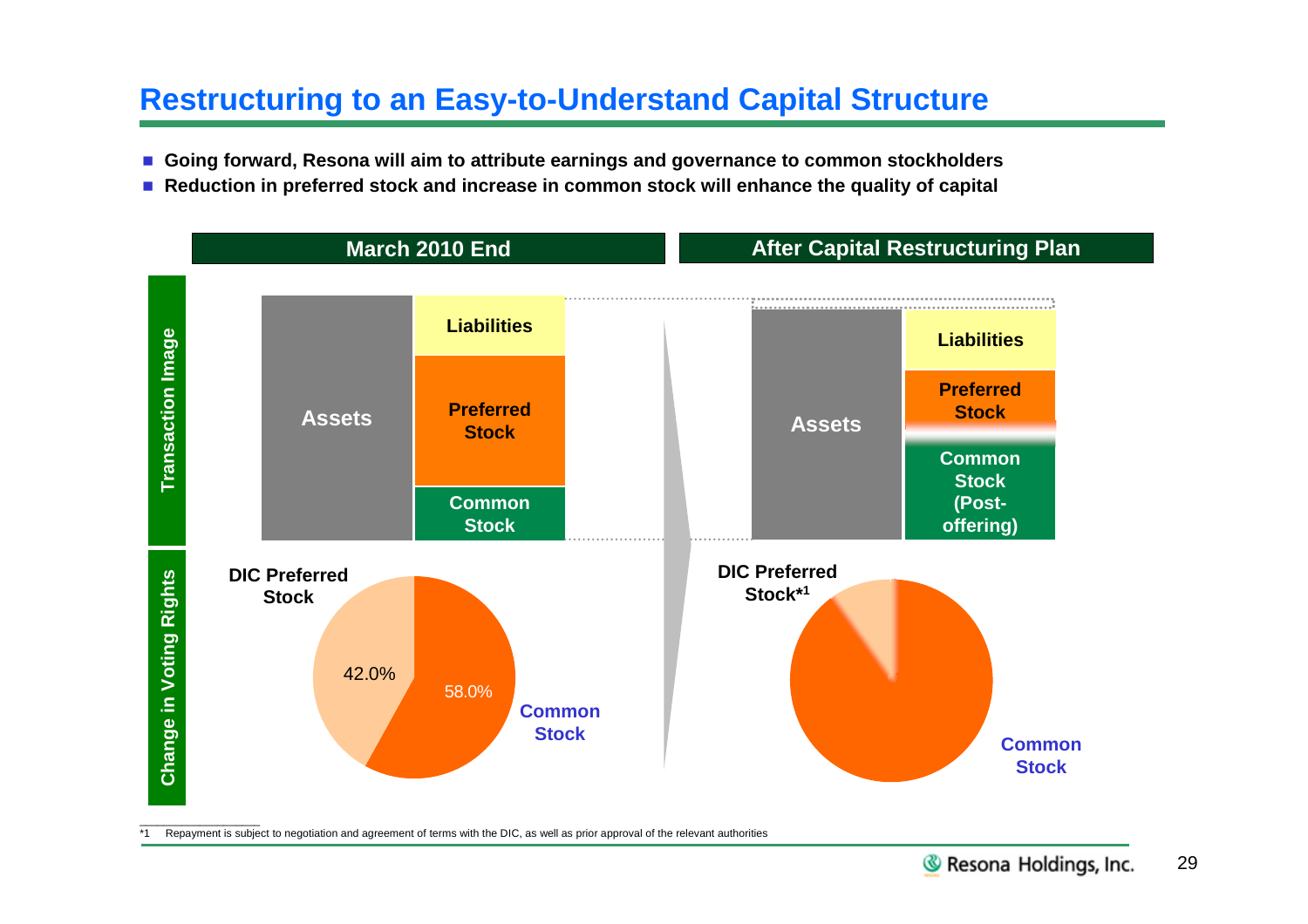# **Elimination of Dilution Uncertainty**

- **After the repayment of a maximum JPY 1.3 trillion, Resona aims to repay the remaining DIC Preferred Stock with retained earnings**
- By presenting a clear path to the full repayment of the remaining DIC Preferred Stock, the range of **valuation of Resona's common stock should narrow**



\*1 Assuming the DIC Preferred Stocks are converted at their respective exchange prices (conversion prices) applicable at present

\*2 Assuming mandatory conversion of RCC Preferred Stock to Common Stock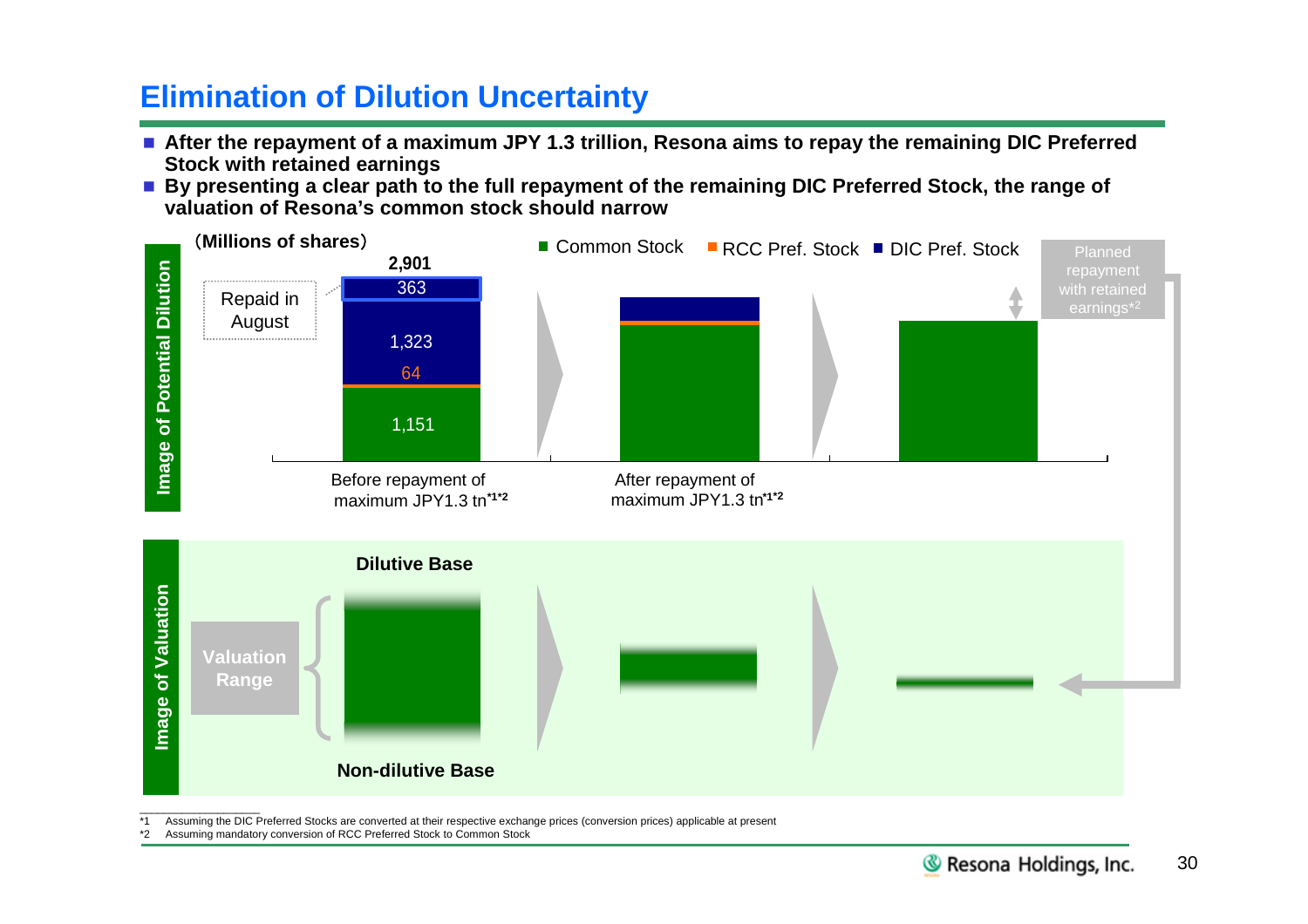# **Presentation of a Clear Roadmap Towards Full Repayment of Public Funds**

- The balance of injected public funds was halved as of Sep. 2010 compared to Sep. 2003<sup>\*1</sup>
- The roadmap towards full repayment is expected to be clear through Resona's Capital Restructuring **Plan**

|                                          |                                |                                |                                               | <b>Details of Public Funds*1</b>                                                                                                                                                      |
|------------------------------------------|--------------------------------|--------------------------------|-----------------------------------------------|---------------------------------------------------------------------------------------------------------------------------------------------------------------------------------------|
| (JPY bn)                                 | <b>Amount</b><br>2003/9<br>(A) | <b>Amount</b><br>2010/9<br>(B) | <b>Amount</b><br><b>Repaid</b><br>$(B) - (A)$ | <b>Future Planned Development in Repayment</b>                                                                                                                                        |
| Class C                                  | 60.0                           | 60.0                           |                                               | The increase in outstanding common stock upon mandatory                                                                                                                               |
| Class F                                  | 100.0                          | 100.0                          |                                               | conversion is expected to be minimal, since an equivalent<br>number of shares arising from mandatory conversion of Class<br>C and F preferred stock has already been repurchased from |
| <b>RCC Subtotal</b>                      | 868.0                          | 160.0                          | (708.0)                                       | the market and is being held as treasury shares                                                                                                                                       |
| Class 1                                  | 550.0                          | 150.0                          | (400.0)                                       | Intend to repay up to JPY 900 billion of DIC Preferred Stock<br>according to the Capital Restructuring Plan and intend to                                                             |
| Class 2                                  | 563.5                          | 563.5                          |                                               | repay the remaining balance through further accumulation of<br>profits (retained earnings)                                                                                            |
| Class 3                                  | 550.0                          | 550.0                          |                                               | Aiming for full repayment within 5 years given current profit<br>trends                                                                                                               |
| <b>DIC Subtotal</b>                      | 1,663.5                        | 1,263.5                        | (400.0)                                       | However, the timing of future repayments will take into<br>account capital adequacy regulations, etc. and will be<br>executed in an appropriate and flexible manner                   |
| <b>Total Preferred</b>                   | 2,531.5                        | 1,423.5                        | (1,108.0)                                     |                                                                                                                                                                                       |
| <b>Common Stock</b>                      | 296.4                          | 261.6                          | (34.7)                                        | • Current priority is on repayment of DIC preferred stock<br>• No current plans to apply for a secondary offering of DIC-held<br>common stock                                         |
| <b>Total Public Funds</b><br>Remaining   | 3,128.0                        | 1,685.1                        | (1,442.7)                                     |                                                                                                                                                                                       |
| Figures reflect initial invested amounts |                                |                                |                                               |                                                                                                                                                                                       |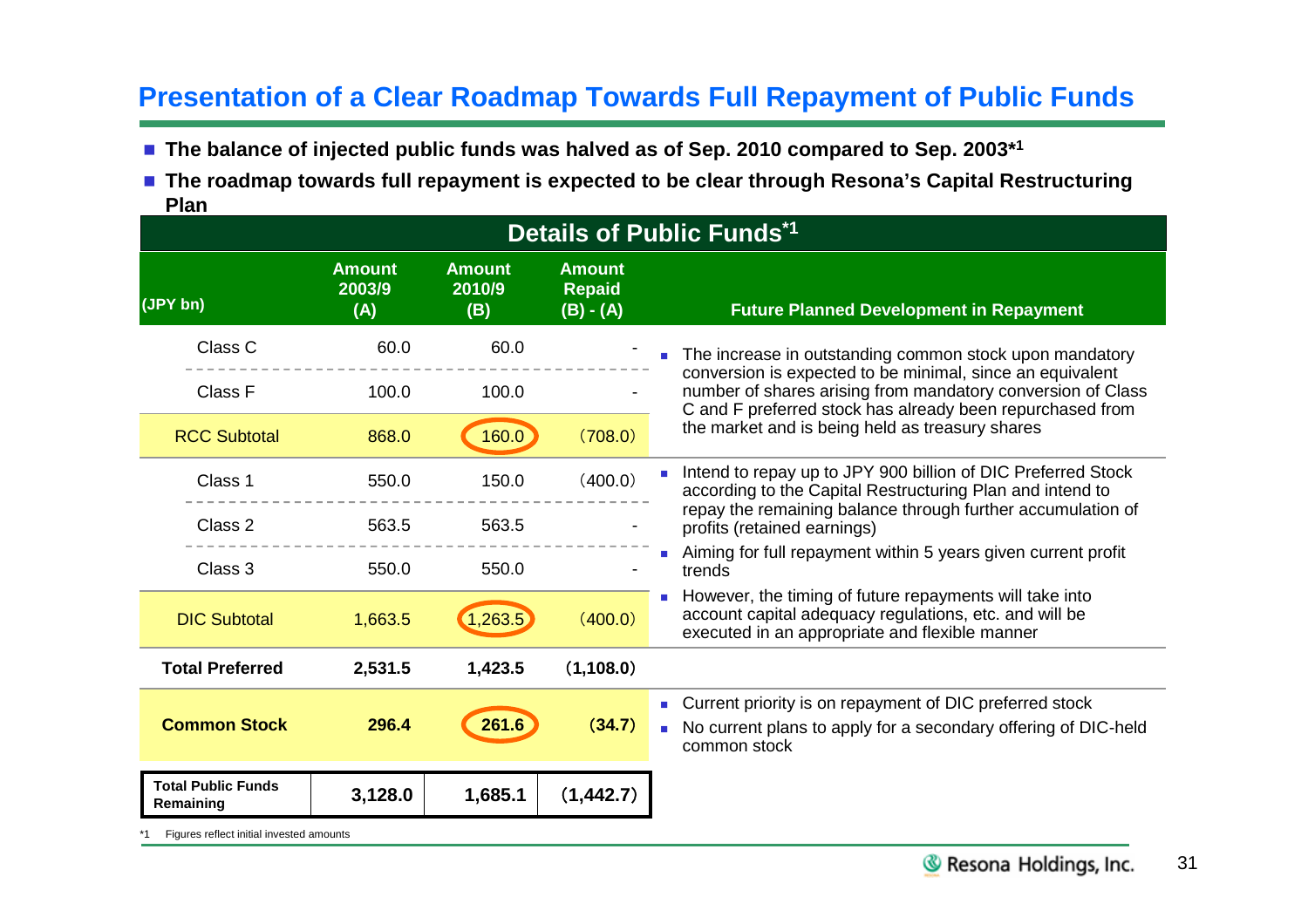# **Policy on Dividend and Response to Basel III**

## **Dividend Increase and Medium-to-Long Term Dividend Policy**

- **Business results have been strong, and dividends on the DIC Preferred Stock are expected to be reduced in line with the capital restructuring plan. Resona Holdings plans to increase dividends per common share by 20% compared to the currently outstanding forecast for annual dividends (10yen per share) subject to the implementation of the Plan, and intends to pay a stable dividend thereafter.**
	- **The forecast for future dividends per share will be announced after the completion of repayment of the DIC Preferred Stock in connection with the implementation of the Plan.**
- **Also, after completing the repayment of the DIC Preferred Stock, the Company plans to clarify its dividend policy, including a target level for the dividend payout ratio, etc.**

## **Policy Responding to Basel III**

- **Resona Group currently expects to remain subject to the capital adequacy requirements for domestic operations (second standard).**
	- **However, in order to secure reliable capital strength, the Group operates its business with a high capital adequacy ratio, taking into account the international standard (first standard).**
- **If the Plan is implemented within this fiscal year, the following ratios, each of which is approximately 1% over the minimum level of the capital adequacy ratio required by Basel III in January 2015, are expected to be achieved as of the end of March 2011.**
	- **Common equity capital ratio: Approximately 5.5%**
	- **Tier 1 ratio Approximately 7%**
- **With these ratios as its target for capital adequacy management, the Company aims to secure the excess capital (buffer) required by Basel III by accumulating future earnings.**

At this moment, details - such as the target level, the calculation method and the timing of implementation for the capital adequacy ratio of Basel III in Japan - have yet to be determined. Therefore, the capital adequacy ratio numbers, etc. under Basel III described above are estimated by the Company based on the press releases distributed by the Group of Governors and Heads of Supervision dated September 12, 2010, or the public materials created by the Basel Committee on Banking Supervision that have been published so far.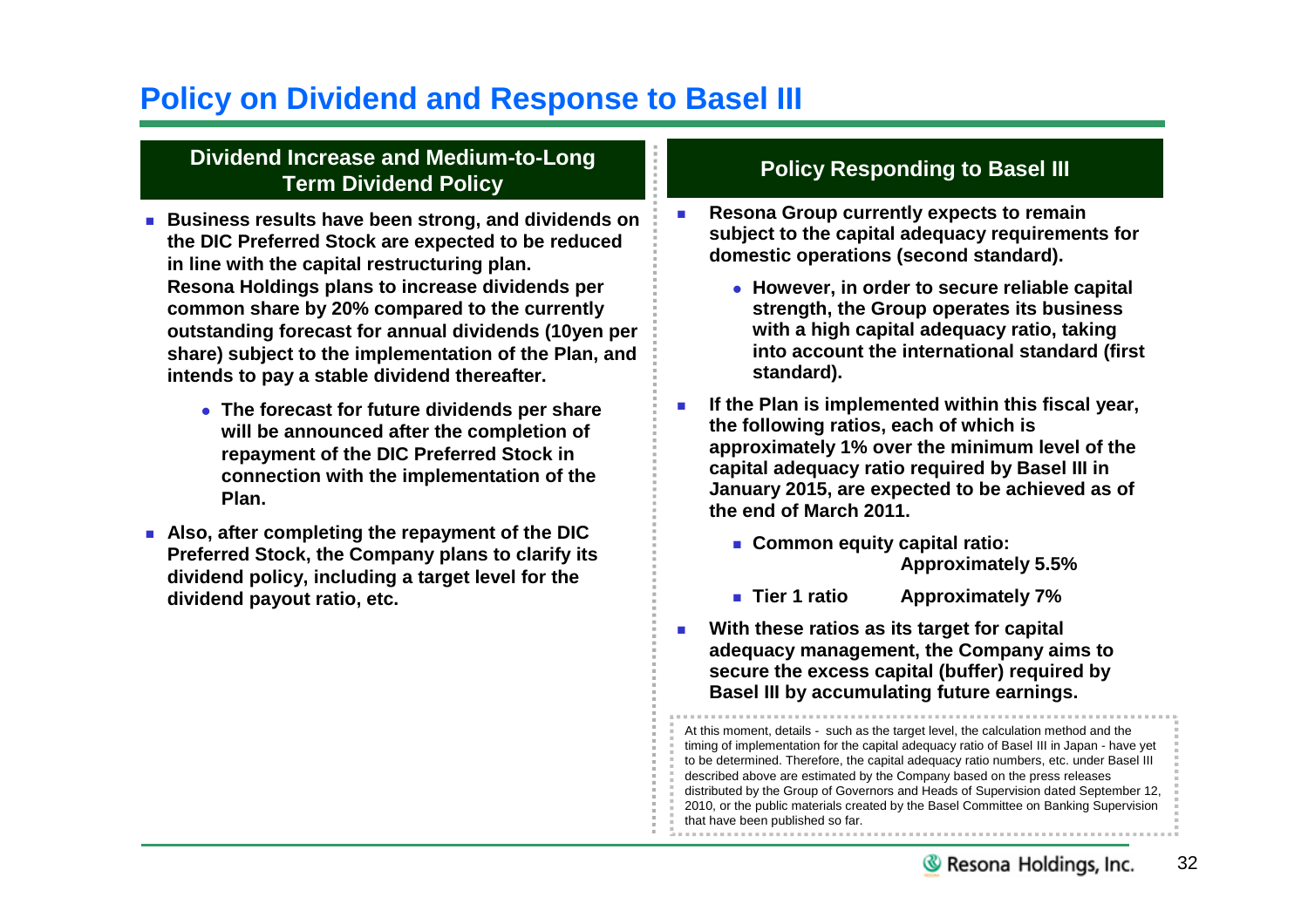**I. Outline of Business Results for 1H of FY2010**

**II. Future Management Direction**

**(1) Outline of the New Business Revitalization Plan**

**(2) Strategic Initiatives for Promoting Cross-Selling**

**III. Outline of Resona's Capital Restructuring Plan**

**[Reference Materials]**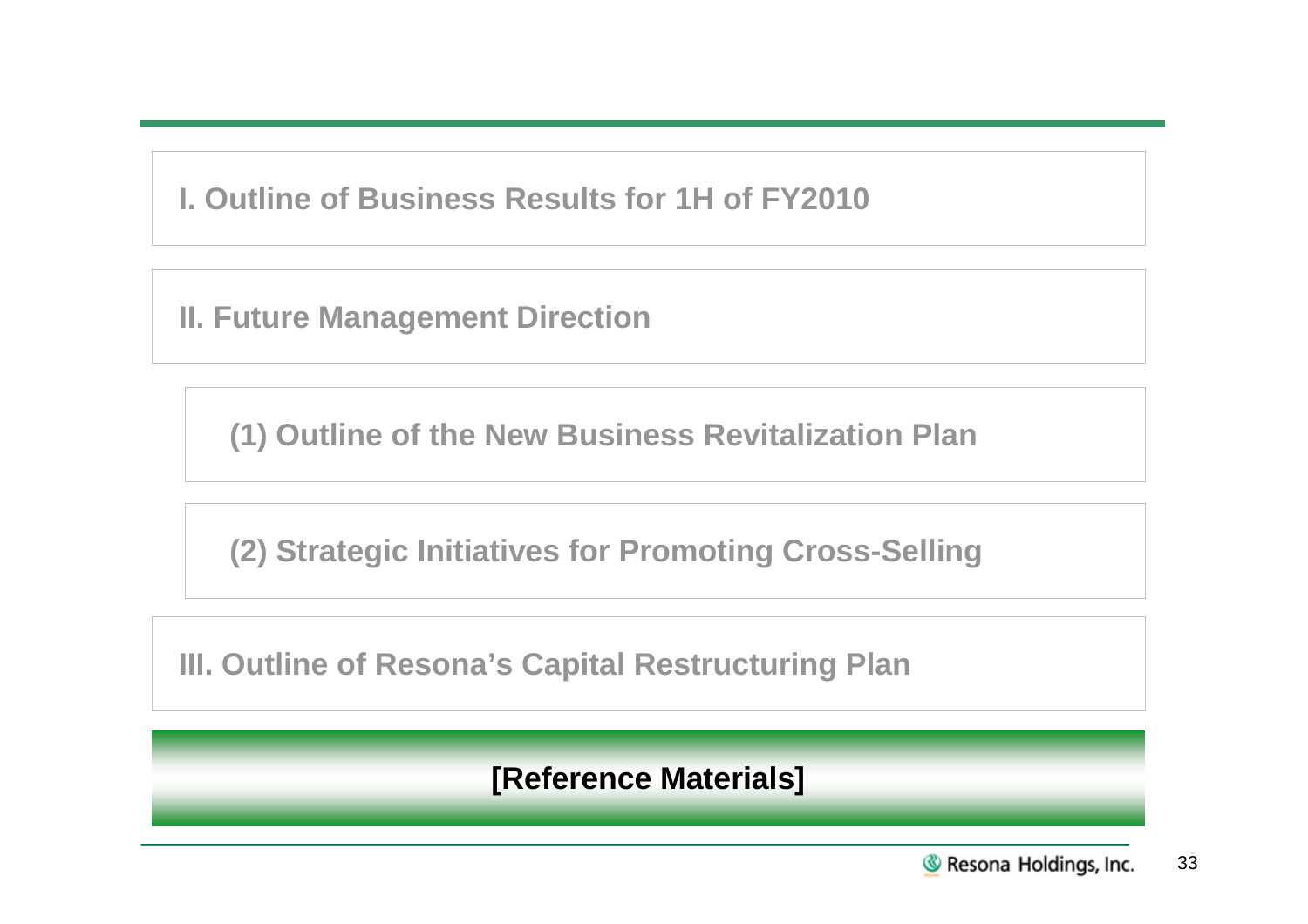# **Repurchase and Cancellation of DIC Preferred Stock (Aug. 2010)**

**Repurchased and cancelled Y400bn of DIC preferred stock on an infusion amount basis**

| <b>Class One No.1 Preferred Shares</b>             |                      |  |  |  |  |  |  |  |
|----------------------------------------------------|----------------------|--|--|--|--|--|--|--|
| (1) Number of shares repurchased                   | 200 million shares   |  |  |  |  |  |  |  |
| (2) Issue price per share                          | JPY 2,000            |  |  |  |  |  |  |  |
| (3) Purchase price per share                       | JPY 2,128.60         |  |  |  |  |  |  |  |
| (4) Total issue amount                             | JPY 400.0 billion    |  |  |  |  |  |  |  |
| (5) Total purchase amount                          | JPY 425.7 billion    |  |  |  |  |  |  |  |
| $(6)$ Premium = $(5) - (4)$                        | JPY 25.7 billion     |  |  |  |  |  |  |  |
| (7) Reduction in the number of potential shares    | 362.6 million shares |  |  |  |  |  |  |  |
| (Applicable exchange ratio)                        | 1.813                |  |  |  |  |  |  |  |
| (Ratio to the number of outstanding common shares) | 29.8%                |  |  |  |  |  |  |  |

- $\geq$  362 million potential shares (29.8% against total common shares outstanding) were eliminated
- ▶ RHD could maintain its T1 ratio above 8% after this transaction. T1 ratio would decline by 2.17% (T1 ratio as of June 30, 2010: 10.84%)
- $\triangleright$  Preferred dividends to be reduced by Y4.7 bn per annum
- $\triangleright$  Voting rights held by the DIC to decline from 67.3% to 63.7%

## **Bal. of public funds almost halved from its peak**

## **Transaction details Funds available for repayments**

[End of March 2010]

**Public fund preferred shares (remaining infusion amount): Y1,823.5 bn**

**Combined retained earnings: Y1,511.4 bn**

Covering approx. 82% of the above



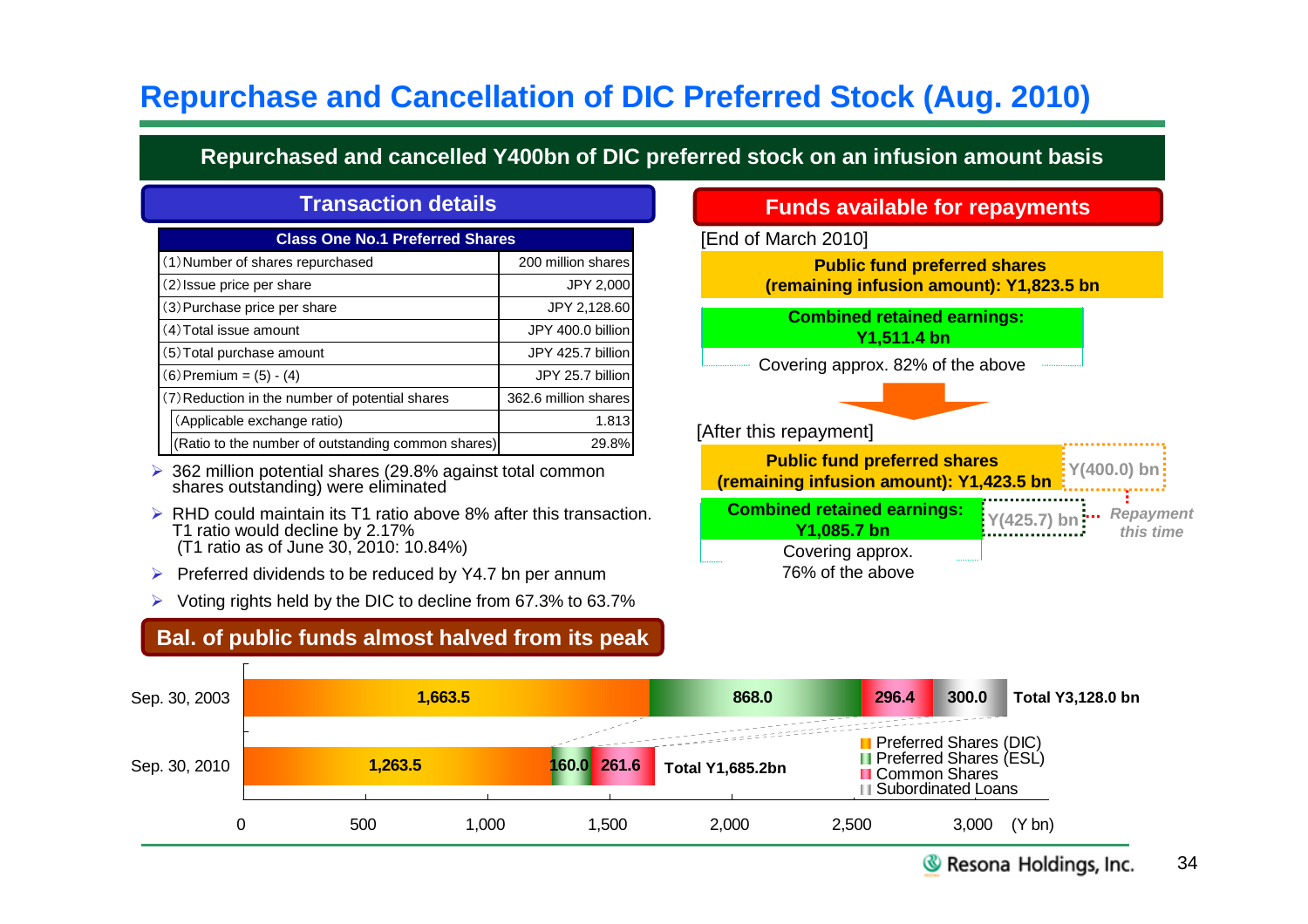# **Interest Rate Scenario in the New Plan Period**

## **Assuming two rate rises in 1H 2012 & 1H 2013 as the main scenario**

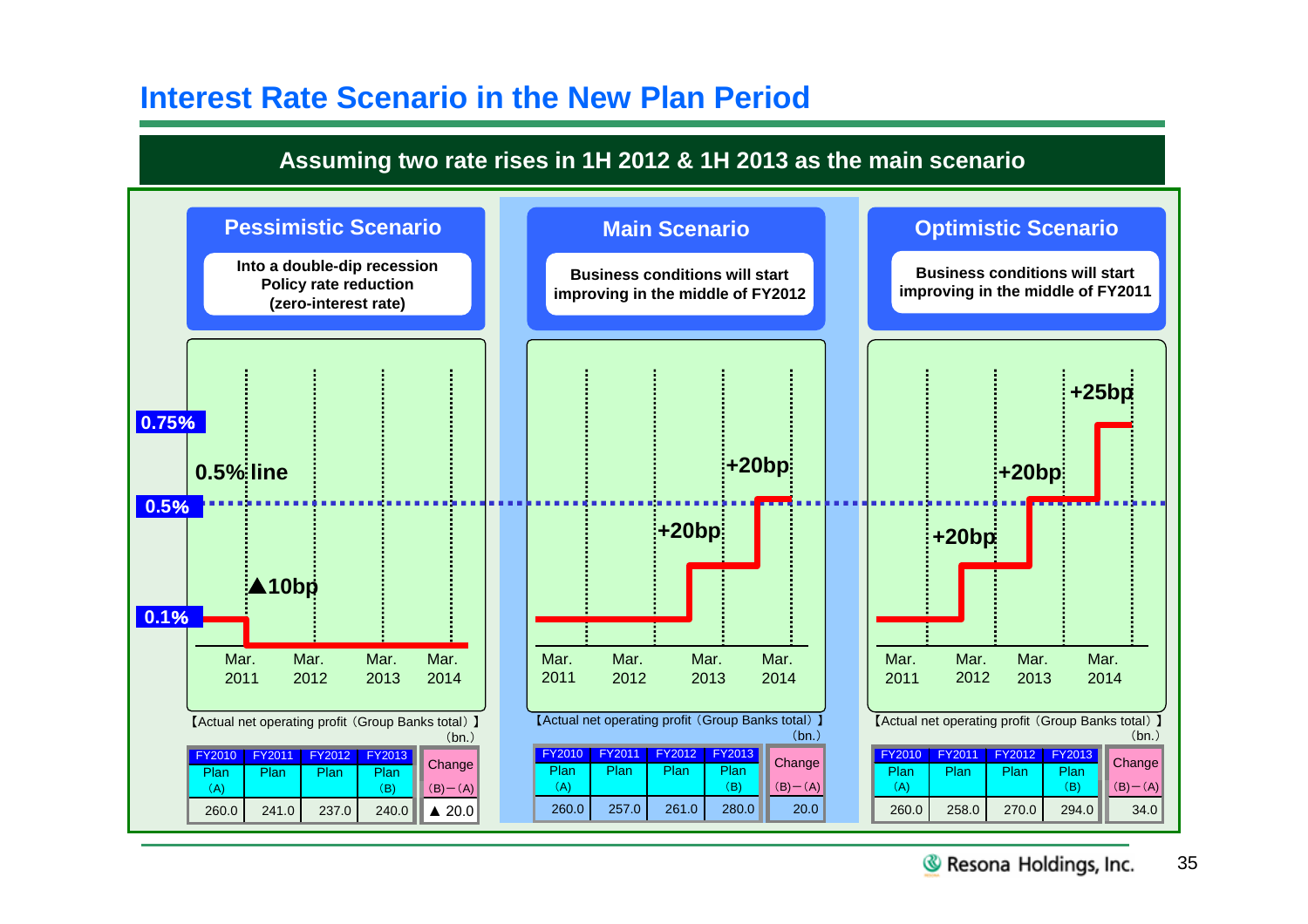# **Management Accounting by Business Lines**

## **Management Accounting by Group Business Lines (1H FY2010)**

## **"RAROC" and "RVA" as management indicators to measure profitability of allocated capital**

|  |                                                 |                                                       |               |                            |                            |                 |                                                                 |               |                             |               |                                  |                      |                      |               | (Billions of Yen, %) |               |
|--|-------------------------------------------------|-------------------------------------------------------|---------------|----------------------------|----------------------------|-----------------|-----------------------------------------------------------------|---------------|-----------------------------|---------------|----------------------------------|----------------------|----------------------|---------------|----------------------|---------------|
|  |                                                 |                                                       |               | Profitability              |                            |                 | Soundness Net operating profit after a deduction of credit cost |               |                             |               |                                  |                      |                      |               |                      |               |
|  | <b>Resona Group</b><br><b>Business Segments</b> | Net profit after a<br>deduction of cost<br>on capital |               | Profit to<br>capital ratio | Cost to<br>income<br>ratio | <b>Internal</b> |                                                                 |               | Actual net operating profit |               |                                  |                      |                      |               | Credit cost          |               |
|  |                                                 | RVA*1<br>(Actual)                                     | YoY<br>Change | <b>RAROC</b><br>(Actual)   | <b>OHR</b>                 | <b>CAR</b>      |                                                                 | YoY<br>Change |                             | YoY<br>Change | <b>Gross operating</b><br>profit | YoY<br><b>Change</b> | Operating<br>expense | YoY<br>Change |                      | YoY<br>Change |
|  | Non-treasury                                    | 31.0                                                  | 37.7          | 9.0%                       | 58.8%                      | 11.4%           | 88.0                                                            | 38.6          | 118.6                       | 5.2           | 288.1                            |                      | $2.2$ (169.5)        | 2.9           | (30.5)               | 33.4          |
|  | <b>Personal Banking</b>                         | 25.7                                                  | 0.4           | 13.1%                      | 61.5%                      | 11.7%           | 46.2                                                            | 1.0           | 61.0                        | 2.1           | 158.5                            | 2.9                  | (97.5)               | (0.7)         | (14.8)               | (1.1)         |
|  | Loan *2                                         | 27.7                                                  | (3.6)         | 14.0%                      | 25.2%                      | 11.8%           | 47.2                                                            | (3.2)         | 62.0                        | (2.0)         | 82.8                             | (2.2)                | (20.8)               | 0.2           | (14.8)               | (1.1)         |
|  | <b>Corporate Banking</b>                        | 0.1                                                   | 38.0          | 5.8%                       | 55.3%                      | 11.2%           | 36.4                                                            | 38.4          | 52.2                        |               | $3.8$   116.6                    | 0.6                  | (64.5)               | 3.2           | (15.7)               | 34.6          |
|  | <b>Trust</b>                                    | 5.3                                                   | (0.7)         | 192.7%                     | 58.4%                      | 10.4%           | 5.4                                                             | (0.8)         | 5.4                         | (0.8)         | $13.0$                           | (1.2)                | (7.6)                | 0.5           | 0.0                  | 0.0           |
|  | Treasury                                        | 33.1                                                  | (7.0)         | 57.6%                      | 10.9%                      | 22.6%           | 36.8                                                            | (6.4)         | 36.8                        | (6.4)         | 41.3                             | (7.0)                | (4.5)                | 0.6           | 0.0                  | 0.0           |
|  | Total *3                                        | 56.2                                                  | 30.3          | 10.8%                      | 53.3%                      | 12.2%           | 122.0                                                           | 32.5          | 152.6                       |               | $(1.0)$ 326.6                    |                      | $(4.4)$ (174.0)      | 3.5           | (30.5)               | 33.4          |

(Billions of Yen, %)

\*1 RVA: Resona Value Added (Net profit after a deduction of cost on internally allocated capital)

\*2 Profit and loss belonging to loan guarantee subsidiaries are included (RG, DG and KOS).

\*3 Total of 3 banks on a non-consolidated basis plus profit and loss of loan guarantee subsidiaries (RG, DG and KOS).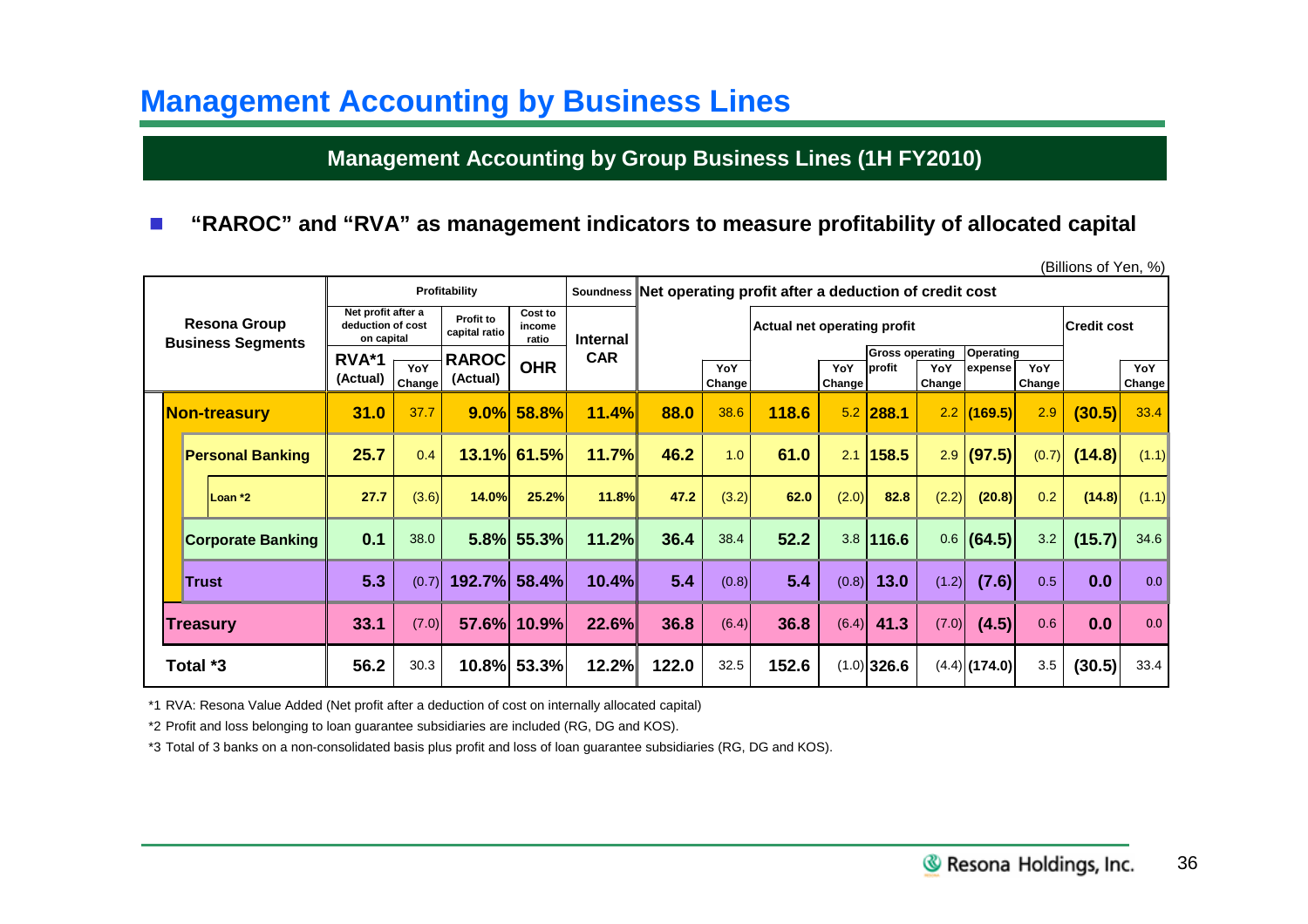# **Capital Adequacy Ratio (Subsidiary Banks)**

| Japanese Domestic<br>Standard |  |                 | <b>RB(Consolidated)</b><br>$[F-IRB]$ |            |                 | SR(Non-consolidated)<br>$[F-IRB]$ |          | <b>KO(Consolidated)</b><br>[SA] |                 |          |  |
|-------------------------------|--|-----------------|--------------------------------------|------------|-----------------|-----------------------------------|----------|---------------------------------|-----------------|----------|--|
| (Billions of Yen)             |  | Mar.31,<br>2010 | Sep.30,<br>2010                      | Change     | Mar.31,<br>2010 | Sep.30,<br>2010                   | Change   | Mar.31,<br>2009                 | Sep.30,<br>2010 | Change   |  |
| Capital adequacy ratio        |  | 11.03%          | 12.11%                               | $+1.08%$   | 11.09%          | 12.03%                            | $+0.94%$ | 10.71%                          | 11.30%          | $+0.59%$ |  |
| Tier I ratio                  |  | 7.42%           | 8.37%                                | $+0.95%$   | 6.74%           | 7.54%                             | $+0.80%$ | 6.32%                           | 6.76%           | $+0.44%$ |  |
| Total qualifying capital      |  | 1,594.7         | 1,613.9                              | 19.1       | 425.1           | 440.9                             | 15.8     | 182.3                           | 184.7           | 2.4      |  |
| Tier I capital                |  | 1,072.8         | 1,115.6                              | 42.7       | 258.5           | 276.2                             | 17.7     | 107.6                           | 110.7           | 3.0      |  |
| Tier II capital               |  | 563.1           | 538.8                                | (24.3)     | 177.2           | 177.2                             | (0.0)    | 75.6                            | 75.2            | (0.4)    |  |
| Deductions                    |  | 41.2            | 40.5                                 | (0.7)      | 10.6            | 12.5                              | 1.8      | 0.8                             | $1.1$           | 0.2      |  |
| <b>Risk weighted assets</b>   |  | 14,454.1        | 13,318.2                             | (1, 135.9) | 3,831.8         | 3,663.5                           | (168.2)  | 1,701.9                         | 1,635.2         | (66.7)   |  |
| Credit risk assets            |  | 13,636.0        | 12,537.4                             | (1,098.5)  | 3,561.1         | 3,397.4                           | (163.7)  | 1,590.0                         | 1,526.8         | (63.2)   |  |
| Operational risk assets       |  | 818.0           | 780.7                                | (37.3)     | 270.6           | 266.1                             | (4.5)    | 111.8                           | 108.3           | (3.4)    |  |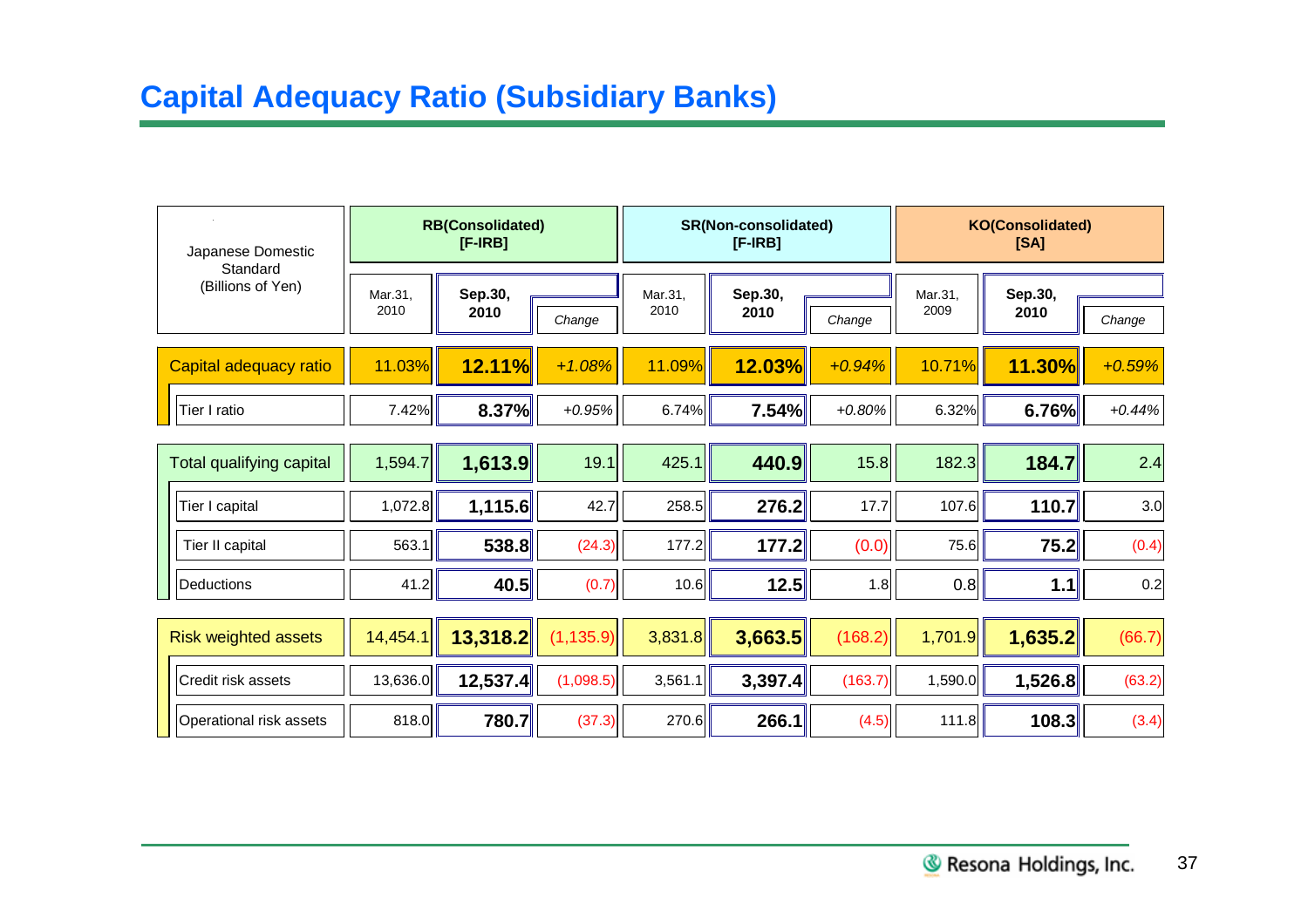# **Risk Volume Relative to Capital (End of September 2010)**

- **Primary risks such as credit, market and operational risks are controlled within Tier 1 limit**
- Risk buffers comprising of excess Tier 1 and Tier 2 are provided against the risk volume **assumed under a stress scenario or for risks difficult to measure.**

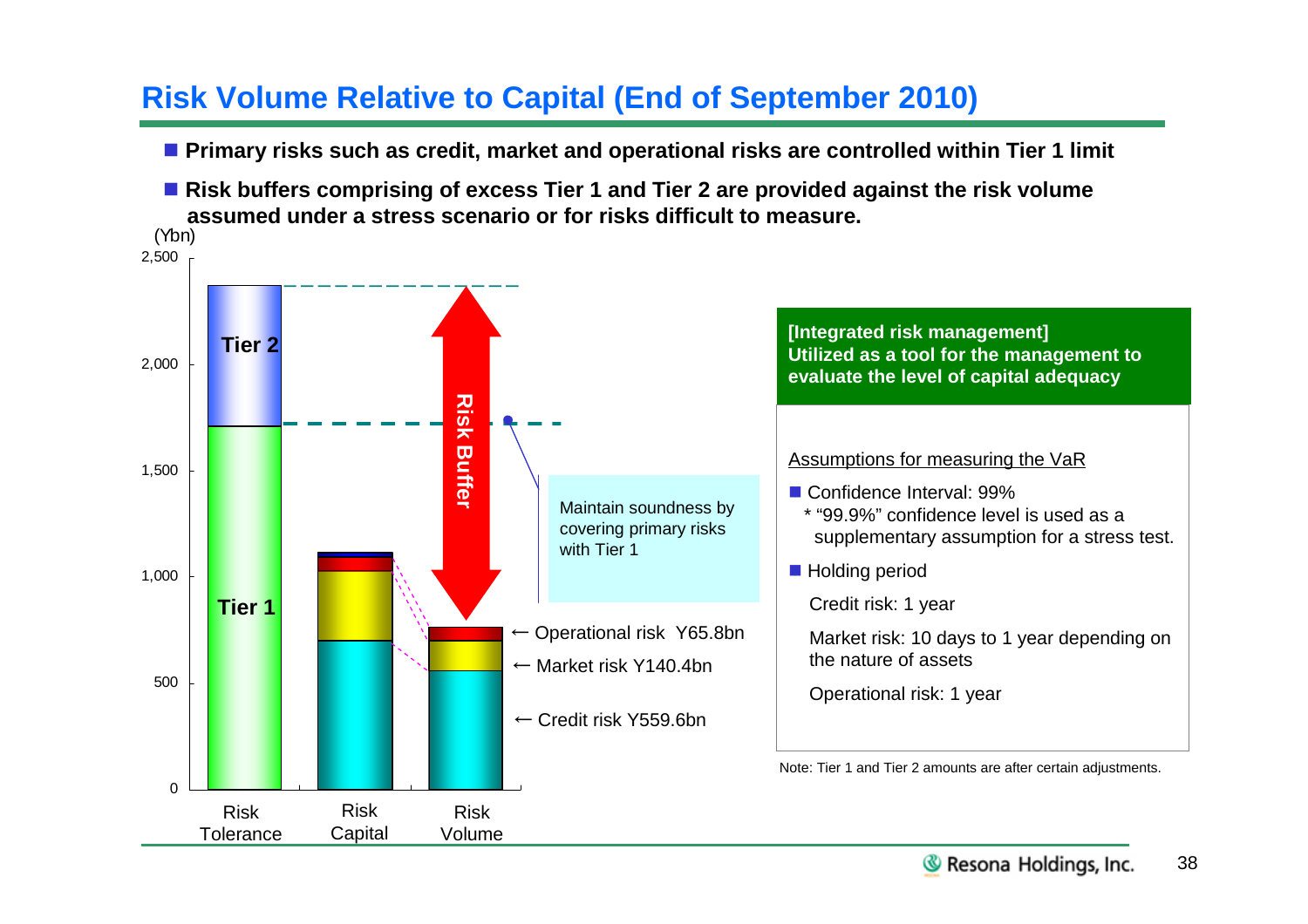# **Sophistication in ALM Interest Rate Risk Management: Introduction of Internal Model to Measure Core Liquidity Deposits**



*More sophisticated ALM interest rate risk management ALM interest rate risk management => Possibility of capturing additional => Possibility of capturing additional profit opportunity*

## **Internal model (RB and SR adopted in Apr. 2010)**

- **Maturity allocated evenly over 10 years (5 years on average)**
- Longer maturity applicable to core liquidity **deposits (from 2.5 years to 5.0 years on average) enables the banks to take longer-term interest rate risk**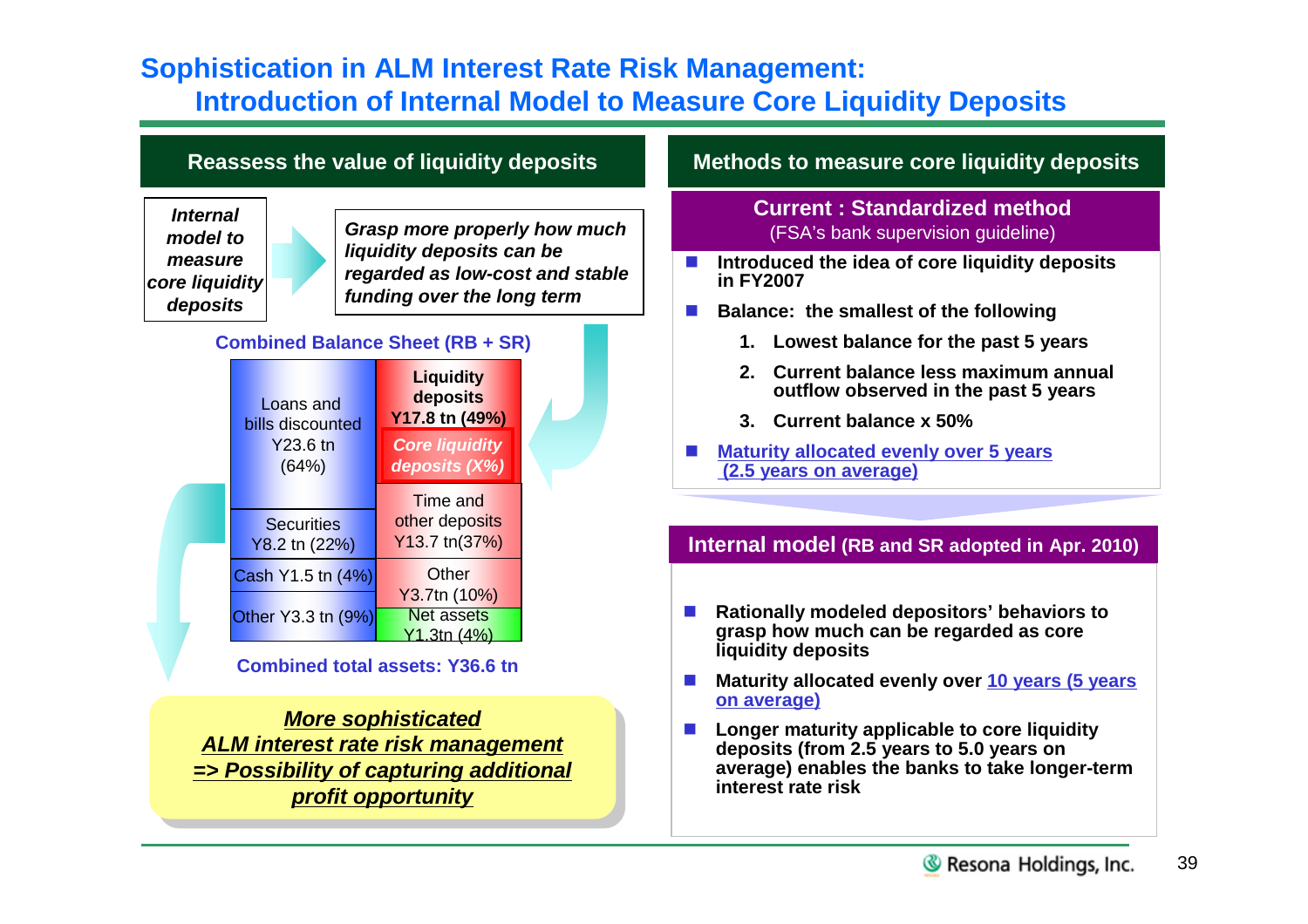# **Securities Portfolio**

■ Net unrealized gains on available-for-sale securities (RHD consolidated basis) as of the end of September 2010 **amounted to ¥95.3bn.**



<sup>■</sup> Book value of stocks sold outright **1H of FY2010 (Act): Y0.3bn (total of group banks)**

| <b>Bonds</b>                                                                    |                                             |       |                    |                         |                |               |                 |                             |       |                          |     |          |
|---------------------------------------------------------------------------------|---------------------------------------------|-------|--------------------|-------------------------|----------------|---------------|-----------------|-----------------------------|-------|--------------------------|-----|----------|
| [Balance of Securities Held (Total of group banks) ]                            |                                             |       |                    |                         |                |               |                 |                             |       |                          |     | (Ybn)    |
|                                                                                 | Within 1<br>year                            |       | $1$ to $3$<br>year | $3$ to $5$<br>year      | 5 to 7<br>year |               | 7 to 10<br>year | Over <sub>10</sub><br>years |       | No<br>designated<br>term |     | Total    |
| JGB                                                                             |                                             |       |                    | 2,262.3 1,823.9 1,348.9 |                | 369.8 1,053.1 |                 | 61.5                        |       |                          |     | 6,919.5  |
| Japanese local gov. bonds                                                       |                                             | 6.6   | 39.2               | 102.7                   | 71.1           |               | 178.5           |                             |       |                          |     | 398.3    |
| Japanese corporate bonds                                                        |                                             | 214.2 | 362.8              | 440.3                   | 83.6           |               | 10.5            |                             | 34.4  |                          | 0.0 | 1,146.1  |
| <b>Stocks</b>                                                                   |                                             |       |                    |                         |                |               |                 |                             |       | 519.0                    |     | 519.0    |
| Other                                                                           |                                             | 13.2  | 57.9               | 25.7                    | 11.2           |               | 3.9             |                             | 21.6  | 29.7                     |     | 163.4    |
| Foreign securities                                                              |                                             | 10.4  | 52.7               | 13.4                    | 1.7            |               | 3.1             |                             | 21.6  |                          | 8.5 | 111.6    |
| <foreign bonds=""></foreign>                                                    |                                             | 10.1  | 52.7               | 13.4                    | 1.7            |               | 3.1             |                             | 21.6  |                          |     | 102.8    |
| <foreign stocks=""></foreign>                                                   |                                             |       |                    |                         |                |               |                 |                             |       |                          | 8.5 | 8.5      |
| Other                                                                           |                                             | 2.7   | 5.2                | 12.2                    | 9.5            |               | 0.7             |                             |       | 21.1                     |     | 51.8     |
| Total                                                                           |                                             |       |                    | 2.496.4 2.283.9 1.917.7 | 535.9 1.246.1  |               |                 |                             | 117.5 | 548.7                    |     | 9,146.5  |
| [Net unrealized gains/(losses) on bonds(RHD Consolidated Basis)]<br>(Ybn)       |                                             |       |                    |                         |                |               |                 |                             |       |                          |     |          |
|                                                                                 |                                             |       | <b>Mar. '08</b>    | Sep. '08                | Mar. '09       |               | Sep. '09        |                             |       | Mar. '10                 |     | Sep. '10 |
| JGB                                                                             |                                             |       | (32.7)             | (57.5)                  | (54.2)         |               |                 | (4.2)                       |       | 2.2                      |     | 24.0     |
| Other*                                                                          |                                             |       | 5.8                | (18.6)                  | (8.2)          |               |                 | 8.6                         |       | 13.1                     |     | 25.2     |
| Total                                                                           |                                             |       | (26.9)             | (76.1)                  | (62.4)         |               |                 | 4.4                         |       | 15.3                     |     | 49.2     |
| *"Other"incudes local government bonds, corporate bonds and foregin bonds, etc. |                                             |       |                    |                         |                |               |                 |                             |       |                          |     |          |
|                                                                                 |                                             |       | Mar. '08           | Sep. '08 Mar. '09       |                |               | Sep. '09        |                             |       | Mar. '10                 |     | Sep. '10 |
| 10-year JGB yield                                                               |                                             |       | 1.275%             | 1.460%                  | 1.350%         |               |                 | 1.290%                      |       | 1.390%                   |     | 0.930%   |
| [JGB duration (Banking Account)]                                                |                                             |       |                    |                         |                |               |                 |                             |       |                          |     | (Years)  |
|                                                                                 |                                             |       | Mar. '08           | Sep. '08                | Mar. '09       |               | Sep. '09        |                             |       | <b>Mar.</b> '10          |     | Sep. '10 |
| Resona Group                                                                    |                                             |       | 1.7                | 1.6                     |                | 2.0           |                 | 2.3                         |       | 2.3                      |     | 2.5      |
| Resona Bank                                                                     |                                             |       | 1.6                | 1.5                     |                | 1.9           |                 | 2.5                         |       | 2.4                      |     | 2.5      |
| [Basis Point Value (BPV, Domestic Bonds)]                                       |                                             |       |                    |                         |                |               |                 |                             |       |                          |     | (Ybn)    |
|                                                                                 |                                             |       | Mar. '08           | Sep. '08                | Mar. '09       |               | Sep. '09        |                             |       | Mar. '10                 |     | Sep. '10 |
| Resona Group                                                                    |                                             |       | (0.90)             | (0.97)                  | (1.31)         |               |                 | (1.48)                      |       | (1.73)                   |     | (1.93)   |
| Resona Bank                                                                     |                                             |       | (0.48)             | (0.47)                  | (0.            | 74)           |                 | (0.82)                      |       | (0.96                    |     | (0.95    |
|                                                                                 | [Break-even Nikkei Average Points]<br>(Yen) |       |                    |                         |                |               |                 |                             |       |                          |     |          |
|                                                                                 |                                             |       | Mar. '08           | Sep. '08                | Mar. '09       |               | Sep. '09        |                             |       | Mar. '10                 |     | Sep. '10 |
| Resona Group                                                                    |                                             |       | 7,500              | 7,500                   | 7,000          |               |                 | 7,000                       |       | 7,300                    |     | 7,600    |
|                                                                                 |                                             |       |                    |                         |                |               |                 |                             |       |                          |     |          |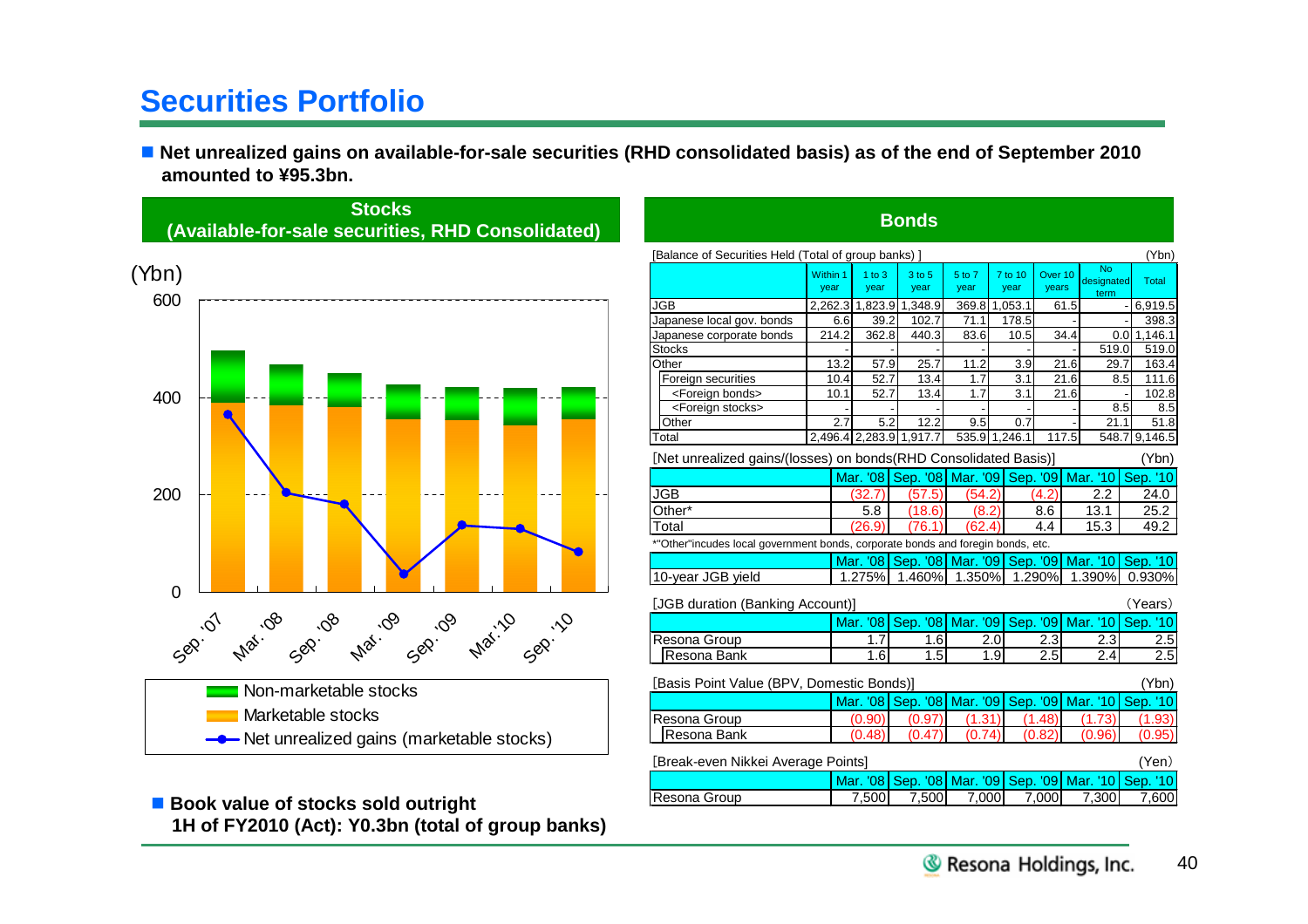# **Shareholdings by Industry (End of September 2010, Resona Bank)**

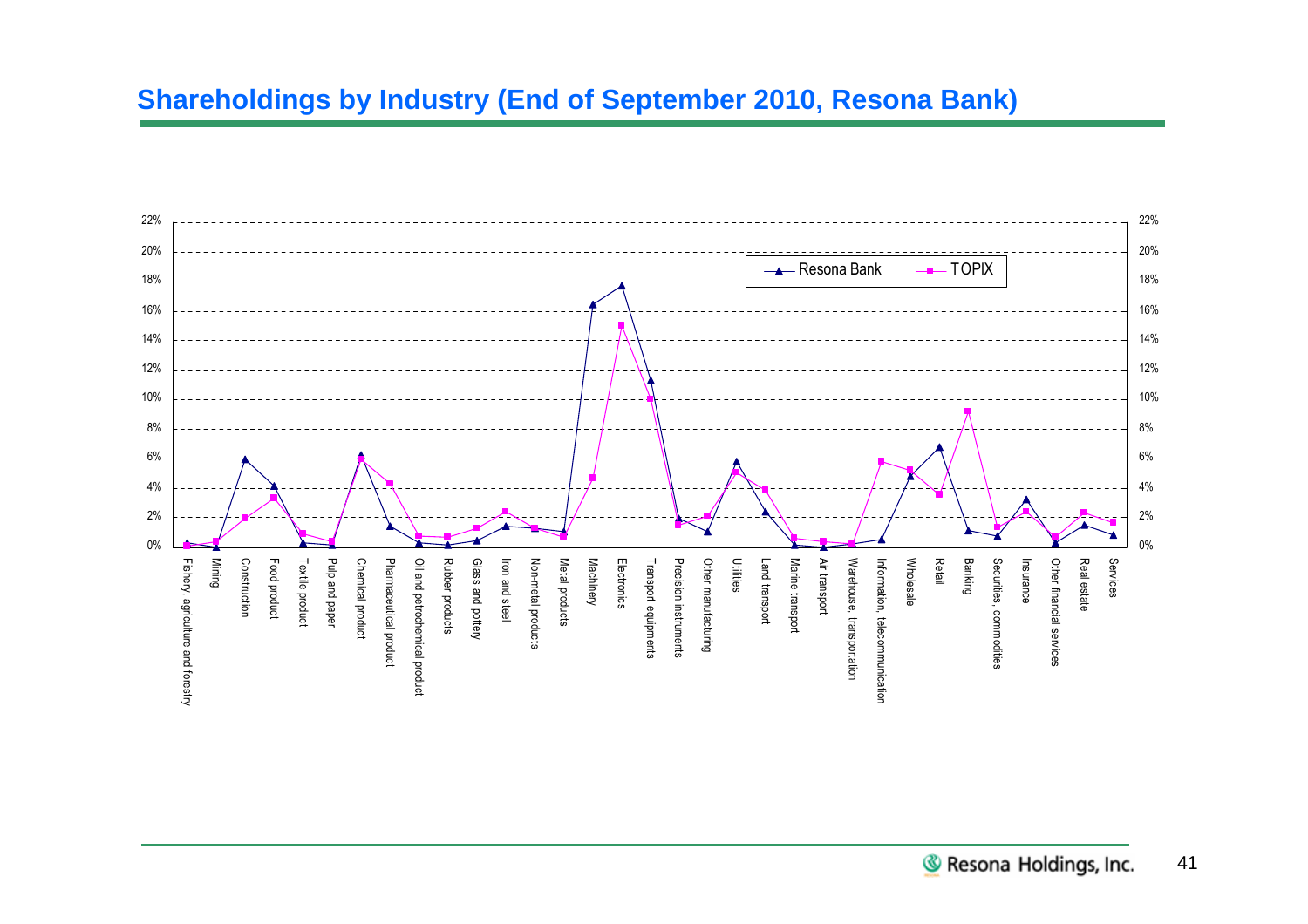# **Maturity Ladder of Deposits and Loans (Resona Bank, Domestic Operations)**

## **Loans and Bills Discounted Contract Contract Contract Deposits**

### [End of March 2010]

|                   | Within 6M 6 to 12M |      | 1 to $3Y$ | Over 3Y | <b>Total</b> |
|-------------------|--------------------|------|-----------|---------|--------------|
| Fixed rate        | 1.9%               | 1.7% | 4.7%      | 7.9%    | 16.1%        |
| Prime rate-based  | 49.3%              | 0.5% | $0.0\%$   | $0.0\%$ | 49.8%        |
| Market rate-based | 25.7%              | 2.2% | 3.6%      | $2.6\%$ | 34.1%        |
| Total             | 76.8%              | 4.4% | 8.4%      | 10.4%   | 100.0%       |

### [End of March 2010]

|                        | Within 6M 6 to 12M |       | 1 to 3Y | Over 3Y | Total  |
|------------------------|--------------------|-------|---------|---------|--------|
| <b>Liquid deposits</b> | 44.3%              | 1.0%  | 3.7%    | 13.5%   | 62.4%  |
| Time deposits          | 18.6%              | 11.1% | 6.3%    | 1.6%    | 37.6%  |
| Total                  | 62.9%              | 12.1% | 10.0%   | 15.1%   | 100.0% |

**Liquid deposits** 42.2% 1.0% 3.9% 13.5% **60.5%** Time deposits | 19.9% 11.5% 6.7% 1.4% 39.5%

Total 62.1% 12.5% 10.6% 14.9% 100.0%

Within 6M 6 to 12M  $\vert$  1 to 3Y  $\vert$  Over 3Y  $\vert$  Total

### **Loans maturing within 1 year 81.2%**

[End of September 2010]

|                   | Within 6M 6 to 12M |         | 1 to 3Y | Over 3Y | <b>Total</b> |
|-------------------|--------------------|---------|---------|---------|--------------|
| Fixed rate        | 1.7%               | 1.5%    | 4.6%    | 7.3%    | 15.1%        |
| Prime rate-based  | 51.0%              | 0.1%    | 0.0%    | $0.0\%$ | 51.1%        |
| Market rate-based | <b>25.6%</b>       | $2.2\%$ | 3.5%    | 2.5%    | 33.8%        |
| Total             | <b>78.3%</b>       | 3.8%    | 8.0%    | 9.8%    | 100.0%       |

**Loans maturing within 1 year 82.1%**

### [Change in 1H of FY2010]

|                   | Within 6M 6 to 12M |        | 1 to $3Y$ | Over 3Y | Total  |
|-------------------|--------------------|--------|-----------|---------|--------|
| <b>Fixed rate</b> | $(0.1)$ %          | (0.2)% | (0.2)%    | (0.5)%  | (1.0)% |
| Prime rate-based  | 1.7%               | (0.4)% | 0.0%      | 0.0%    | 1.3%   |
| Market rate-based | $(0.0) \%$         | (0.0)% | (0.2)%    | (0.1)%  | (0.3)% |
| Total             | 1.5%               | (0.6)% | (0.3)%    | (0.6)%  | 0.0%   |
| Loans maturing    | <b>0.00/</b>       |        |           |         |        |

**within 1 year 0.9%**

## [Change in 1H of FY2010]

[End of September 2010]

|                        | Within 6M 6 to 12M |      | 1 to 3Y | Over 3Y | Total   |
|------------------------|--------------------|------|---------|---------|---------|
| <b>Liquid deposits</b> | $(2.1)\%$          | 0.0% | 0.2%    | 0.0%    | (1.9)%  |
| Time deposits          | 1.3%               | 0.4% | 0.4%    | (0.2)%  | 1.9%    |
| Total                  | (0.7)%             | 0.4% | 0.6%    | (0.2)%  | $0.0\%$ |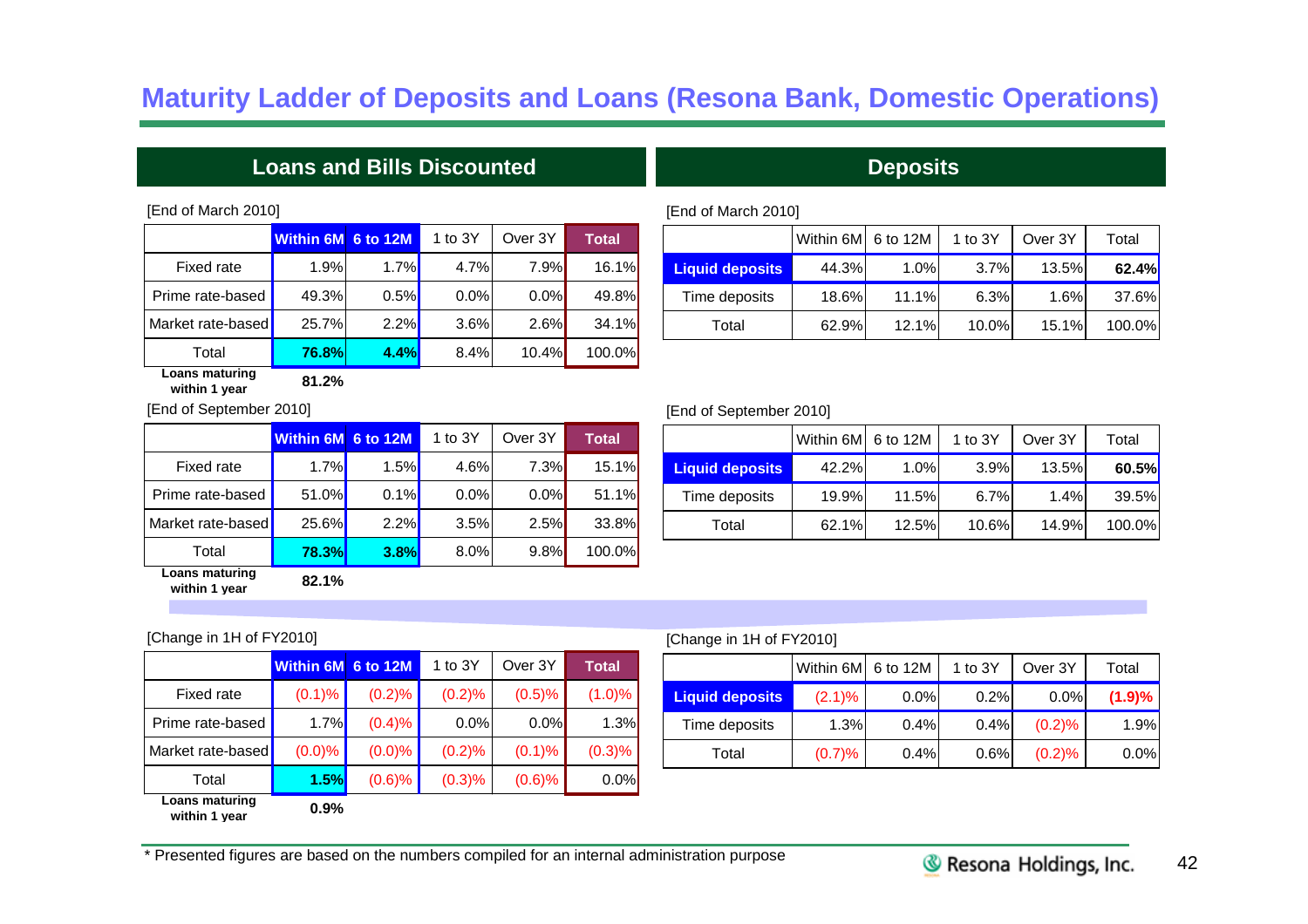# **Swap Positions by Remaining Periods (Resona Bank)**

## **Notional amounts of interest rate swaps by remaining period**

(Billions of Yen)

|                                      | End of September 2010 |              |              |              | End of March 2010 |              |              |              |  |
|--------------------------------------|-----------------------|--------------|--------------|--------------|-------------------|--------------|--------------|--------------|--|
|                                      | Within 1 year         | 1 to 5 years | Over 5 years | <b>Total</b> | Within 1 year     | 1 to 5 years | Over 5 years | <b>Total</b> |  |
| Receive fixed rate/Pay floating rate | 120.0                 | 589.1        | 940.0        | 1,649.1      | 173.0             | 381.0        | 1,093.9      | 1,647.9      |  |
| Receive floating rate/Pay fixed rate | 195.0                 | 315.0        | 585.0        | 1,095.0      | 145.0             | 355.0        | 595.0        | 1,095.0      |  |
| Net position to receive fixed rate   | (75.0)                | 274.1        | 355.0        | 554.1        | 28.0              | 26.0         | 498.9        | 552.9        |  |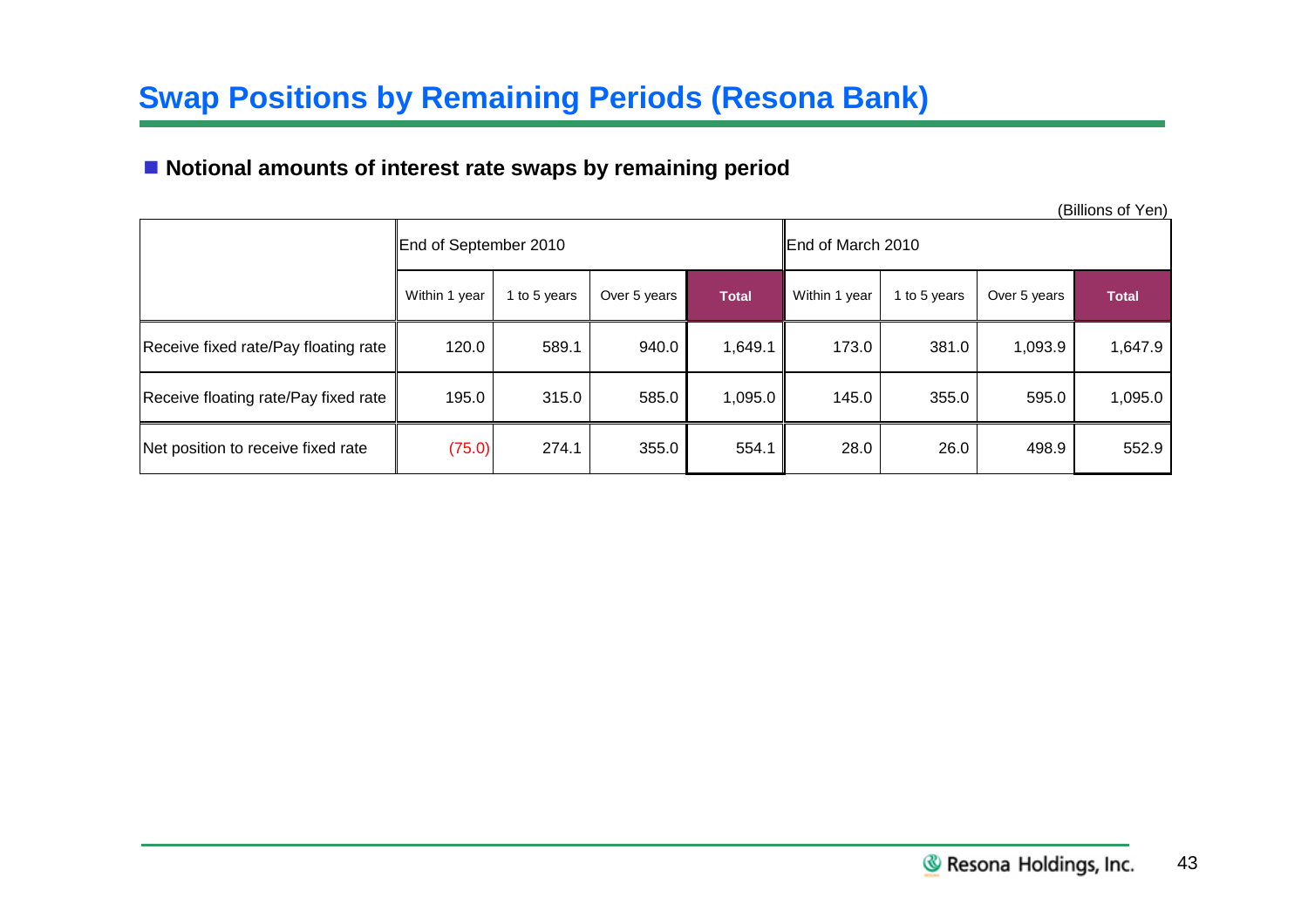# **Composition of Loan Portfolio by Corporate/Individual Customers (RB)**



\* Portfolio composition is computed based on the numbers compiled for administration purposes.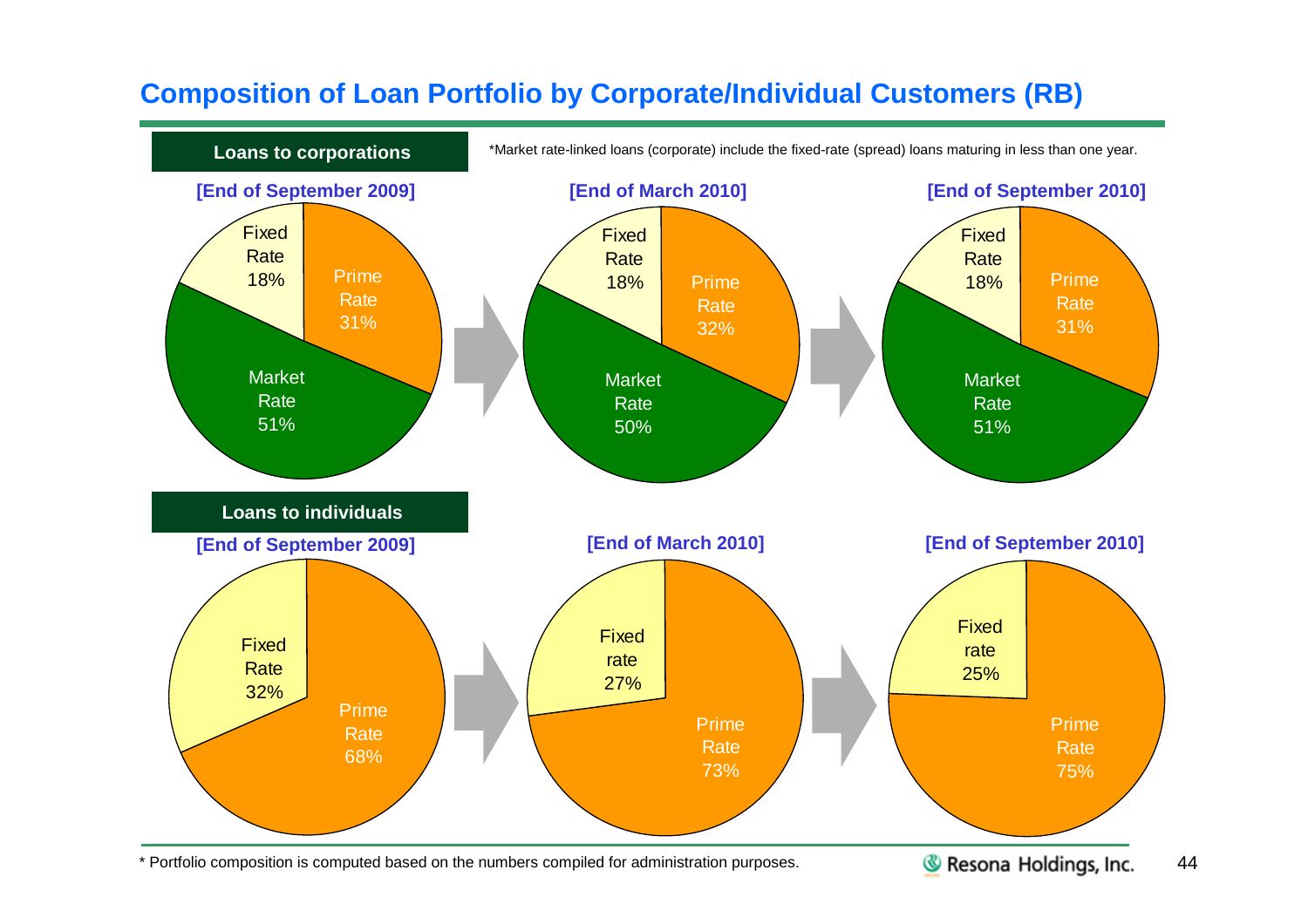# **Composition of Deposits by Corporate/Individual Customers (RB)**

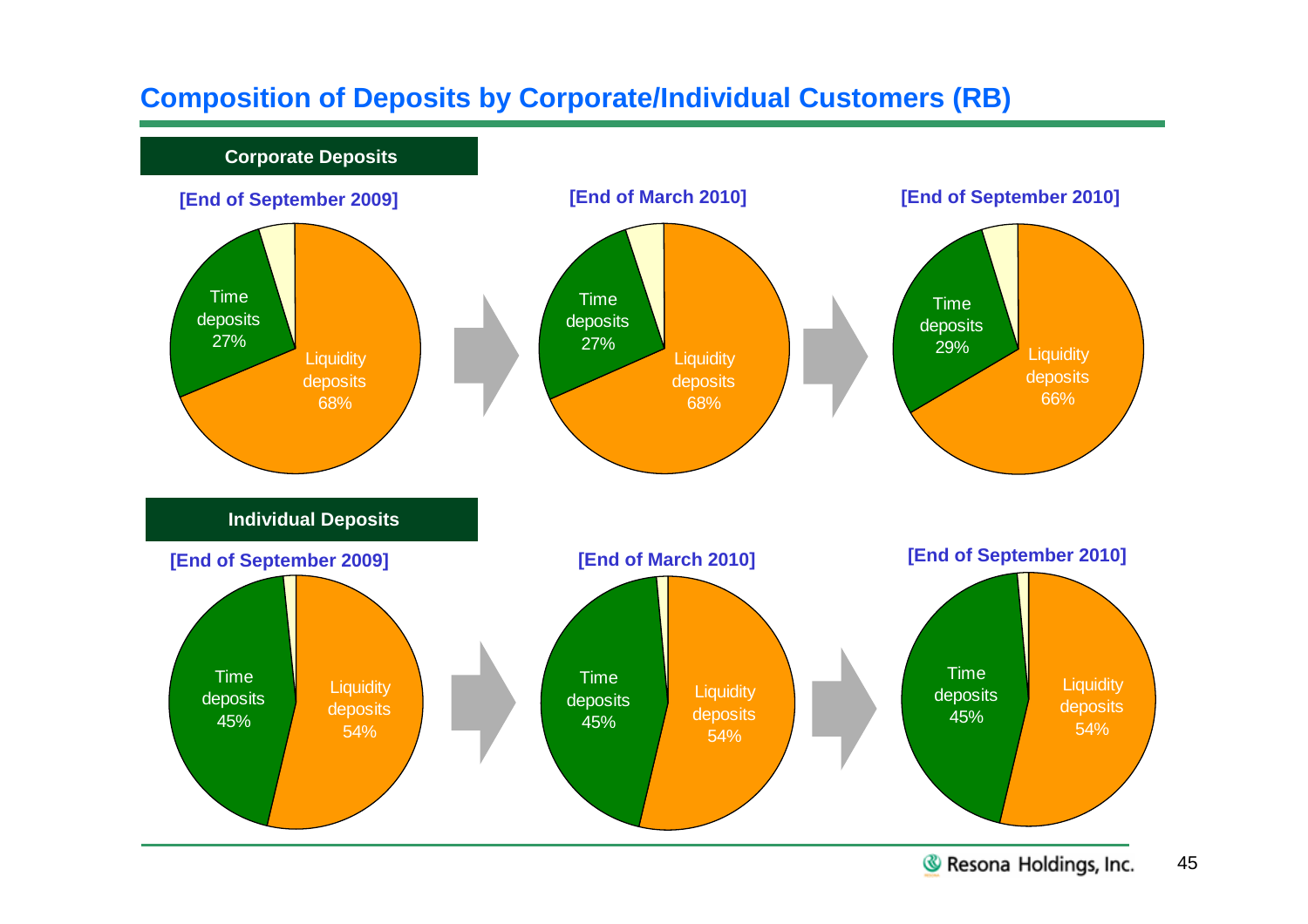# **Migrations of Borrowers (RB, 1H of FY2010)**

### **Exposure amount basis** (**Migration during the 1H of FY2010**)

|                 | End of September 2010              |                                      |       |                                    |                                              |       |                 |              |                    |                      |       |                                                         |
|-----------------|------------------------------------|--------------------------------------|-------|------------------------------------|----------------------------------------------|-------|-----------------|--------------|--------------------|----------------------|-------|---------------------------------------------------------|
|                 |                                    | <b>Other Watchl</b><br><b>Normal</b> |       | <b>Special</b><br><b>Attention</b> | Quasi-<br><b>Doubtful</b><br><b>Bankrupt</b> |       | <b>Bankrupt</b> | <b>Other</b> | Collection,        | Assignments,<br>Sale |       | <b>Downward</b><br><b>Migration</b><br><b>Migration</b> |
|                 | <b>Normal</b>                      | 97.2%                                | 2.1%  | 0.1%                               | 0.1%                                         | 0.0%  | 0.0%            | 0.4%         | Repayments<br>0.4% | 0.0%                 |       | 2.4%                                                    |
| $\mathbb{E}$ nd | <b>Other Watch</b>                 | 10.4%                                | 81.0% | 1.4%                               | 3.1%                                         | 0.3%  | 0.3%            | 3.4%         | 3.4%               | 0.0%                 | 10.4% | 5.1%                                                    |
| of March        | <b>Special</b><br><b>Attention</b> | 0.6%                                 | 6.2%  | 78.0%                              | 11.1%                                        | 1.3%  | 0.2%            | 2.6%         | 2.6%               | 0.0%                 | 6.8%  | 12.6%                                                   |
|                 | <b>Doubtful</b>                    | 1.0%                                 | 5.5%  | 1.2%                               | 76.3%                                        | 8.3%  | 3.4%            | 4.4%         | 4.4%               | 0.0%                 | 7.6%  | 11.7%                                                   |
| 2010            | Quasi-<br><b>Bankrupt</b>          | 0.0%                                 | 0.1%  | 0.1%                               | 0.7%                                         | 89.2% | 3.8%            | 6.2%         | 2.9%               | 3.2%                 | 0.9%  | 3.8%                                                    |
|                 | <b>Bankrupt</b>                    | 0.0%                                 | 0.0%  | 0.0%                               | 0.9%                                         | 0.0%  | 92.1%           | 7.1%         | 1.4%               | 5.6%                 | 0.9%  | ۰                                                       |

- 1. Above table shows how a borrower belonging to either of the borrower categories shown as of the end of March 2010 moved to a new category in the first half of FY2010.
- 2. Percentage points are calculated based on exposure amounts as of the end of March 2010. (New loans extended, loans collected or writtenoff during the period are not taken into account.)
- 3. "Other" for end of September 2010 indicates those exposures removed from the balance sheet due to collection, repayments, assignments or sale of claims.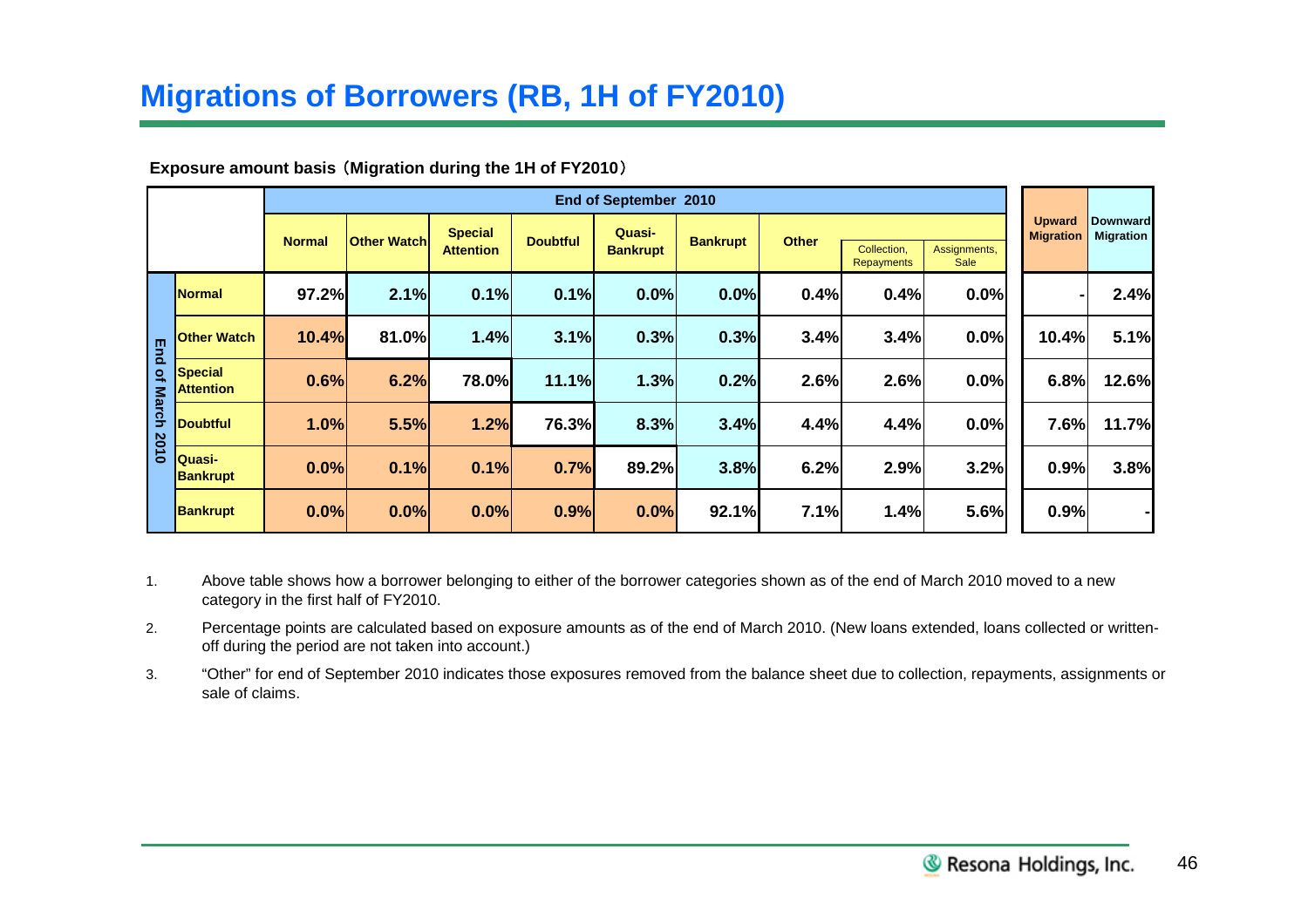# **List of Preferred Shares Issued by RHD (1)**

### **[As of November 1st, 2010]**

|                                        |                                              | <b>Class C Preferred Shares</b> | <b>Class F Preferred Shares</b> |  |  |  |
|----------------------------------------|----------------------------------------------|---------------------------------|---------------------------------|--|--|--|
|                                        | Distinction between public and private funds | <b>Public Fund</b>              | <b>Public Fund</b>              |  |  |  |
| Original issuer and name of securities |                                              | Kinki Osaka Bank Series 1       | Asahi Bank Series 2 Class 2     |  |  |  |
| <b>Original issue date</b>             |                                              | 4/26/2001                       | 3/31/1999                       |  |  |  |
| <b>Current number of shares</b>        |                                              | 12,000,000 shares               | 8,000,000 shares                |  |  |  |
| <b>Issue price per share</b>           |                                              | JPY 5,000                       | JPY 12,500                      |  |  |  |
|                                        | Total issue amount remaining at present      | JPY 60.0 Billion                | JPY 100.0 Billion               |  |  |  |
| <b>Original total issue amount</b>     |                                              | JPY 60.0 Billion                | JPY 100.0 Billion               |  |  |  |
| <b>Shareholder</b>                     |                                              | <b>RCC</b>                      | <b>RCC</b>                      |  |  |  |
| <b>Preferred dividend</b>              | Dividend per share                           | JPY 68.00                       | JPY 185.00                      |  |  |  |
|                                        | Total amount of dividend                     | JPY 816 Million                 | JPY 1,480 Million               |  |  |  |
|                                        | Yield                                        | 1.36%                           | 1.48%                           |  |  |  |
| <b>Acquisition right</b>               | <b>Acquisition period</b>                    | 1/1/2002                        | 7/1/2003                        |  |  |  |
|                                        |                                              | 3/31/2015                       | 11/30/2014                      |  |  |  |
|                                        | Current exchange price                       | JPY 1,667                       | JPY 3,597                       |  |  |  |
|                                        | Current exchange rate                        | (2.999)                         | (3.475)                         |  |  |  |
| <b>Reset of</b>                        | Date of reset                                | 1/1                             | 7/1                             |  |  |  |
| exchange rate                          | Direction of reset                           | Upward/Downward                 | Upward/Downward                 |  |  |  |
|                                        | Cap exchange rate                            | (2.999)                         | (3.475)                         |  |  |  |
|                                        | Floor exchange rate                          |                                 |                                 |  |  |  |
|                                        | Cap exchange price                           | ---                             |                                 |  |  |  |
|                                        | Floor exchange price                         | JPY 1,667                       | JPY 3,597                       |  |  |  |
|                                        | Start of market price calculation            | 45 trading days before          | 45 trading days before          |  |  |  |
|                                        | <b>Calculation period</b>                    | 30 trading days                 | 30 trading days                 |  |  |  |
| <b>Acquisition clause</b>              | Date of mandatory exchange                   | 4/1/2015                        | 12/1/2014                       |  |  |  |
|                                        | Mandatory exchange rate                      | JPY 5,000 / Market Price        | JPY 12,500 / Market Price       |  |  |  |
|                                        | Start of market price calculation            | 45 trading days before          | 45 trading days before          |  |  |  |
|                                        | <b>Calculation period</b>                    | 30 trading days                 | 30 trading days                 |  |  |  |
|                                        | Floor exchange price                         | JPY 1,667                       | JPY 3,598                       |  |  |  |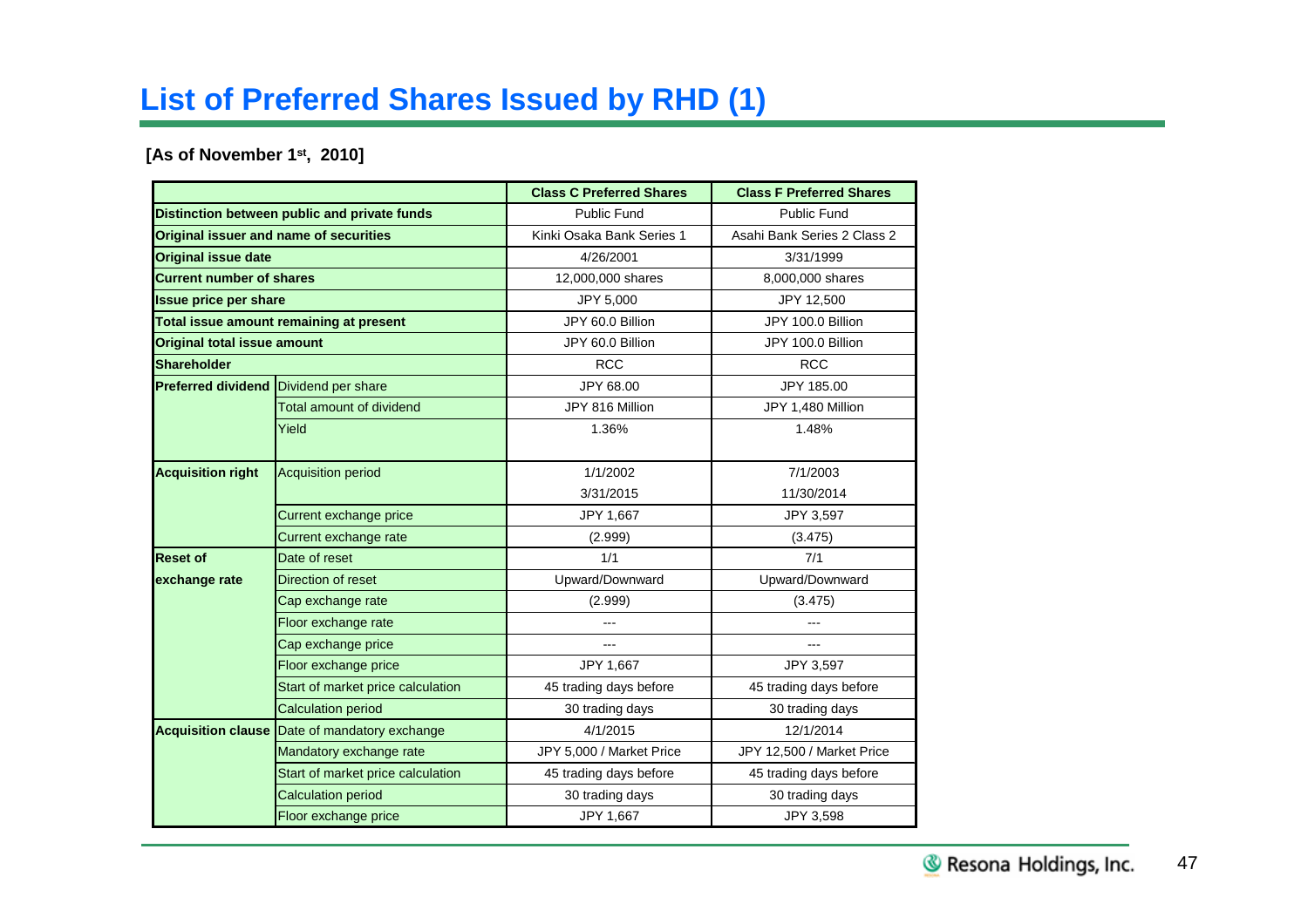# **List of Preferred Shares Issued by RHD (2)**

## **[As of November 1st, 2010]**

|                                         |                                                 | <b>Class 1 Preferred Shares</b> | <b>Class 2 Preferred Shares</b>                                                                       | <b>Class 3 Preferred Shares</b> | <b>Class 4 Preferred Shares</b>                                                                                          | <b>Class 5 Preferred Shares</b>                                                                                          | <b>Class 6 Preferred Shares</b>                                                                                          |  |
|-----------------------------------------|-------------------------------------------------|---------------------------------|-------------------------------------------------------------------------------------------------------|---------------------------------|--------------------------------------------------------------------------------------------------------------------------|--------------------------------------------------------------------------------------------------------------------------|--------------------------------------------------------------------------------------------------------------------------|--|
|                                         | Distinction between public and private fund     | Public Fund                     | Public Fund                                                                                           | Public Fund                     | Private Fund                                                                                                             | Private Fund                                                                                                             | Private Fund                                                                                                             |  |
| Original issuer and name of securities  |                                                 | Resona Bank Class 1 Series 1    | Resona Bank Class 2 Series 1                                                                          | Resona Bank Class 3 Series      | Resona Holdings Class 4                                                                                                  | Resona Holdings Class 5                                                                                                  | Resona Holdings Class 6                                                                                                  |  |
| <b>Original issue date</b>              |                                                 | 7/1/2003                        | 7/1/2003                                                                                              | 7/1/2003                        | 8/31/2006                                                                                                                | 8/28/2007                                                                                                                | 12/8/2009                                                                                                                |  |
| <b>Current number of shares</b>         |                                                 | 75,000,000 shares               | 281,780,786 shares                                                                                    | 275,000,000 shares              | 2,520,000 shares                                                                                                         | 4,000,000 shares                                                                                                         | 3,000,000 shares                                                                                                         |  |
| <b>Issue price per share</b>            |                                                 | JPY 2,000                       | JPY 2,000<br>JPY 2,000                                                                                |                                 | JPY 25,000                                                                                                               | JPY 25,000                                                                                                               | JPY 25,000                                                                                                               |  |
| Total issue amount remaining at present |                                                 | JPY 150.0 Billion               | JPY 563.5 Billion                                                                                     | JPY 550.0 Billion               | JPY 63.0 Billion                                                                                                         | JPY 100.0 Billion                                                                                                        | JPY 75.0 Billion                                                                                                         |  |
| Original total issue amount             |                                                 | JPY 550.0 Billion               | JPY 563.5 Billion                                                                                     | JPY 550.0 Billion               | JPY 63.0 Billion                                                                                                         | JPY 100.0 Billion                                                                                                        | JPY 75.0 Billion                                                                                                         |  |
| <b>Shareholder</b>                      |                                                 | <b>DIC</b>                      | <b>DIC</b>                                                                                            | <b>DIC</b>                      | <b>Shinkin Trust Bank</b>                                                                                                | Dai-ichi Life                                                                                                            | Nippon Life<br>Meiii Yasuda Life<br>Daido Life                                                                           |  |
|                                         | Preferred dividend Dividend per share (Jun '11) | JPY 23.56                       | JPY 23.56                                                                                             | JPY 23.56                       | JPY 992.50                                                                                                               | JPY 918.75                                                                                                               | JPY 1,237.50                                                                                                             |  |
|                                         | Total amount of dividend (Jun '11)              | JPY 1.767 Million               | JPY 6.638 Million                                                                                     | JPY 6.479 Million               | JPY 2,501 Million                                                                                                        | JPY 3,675 Million                                                                                                        | JPY 3,712 Million                                                                                                        |  |
|                                         | Yield                                           | Libor $(1y) + 50bp$             | Libor $(1y) + 50bp$                                                                                   | Libor $(1y) + 50bp$             | 3.97%                                                                                                                    | 3.675%                                                                                                                   | 4.950%                                                                                                                   |  |
|                                         |                                                 | 1.178%                          | 1.178%                                                                                                | 1.178%                          |                                                                                                                          |                                                                                                                          |                                                                                                                          |  |
| <b>Acquisition right</b>                | <b>Acquisition period</b>                       | 7/1/2006                        | 7/1/2008                                                                                              | 7/1/2010                        | ---                                                                                                                      | $\cdots$                                                                                                                 | ---                                                                                                                      |  |
|                                         |                                                 | $\cdots$                        | $\hspace{0.05cm} \ldots$                                                                              | $\hspace{0.05cm}\ldots$         | $\cdots$                                                                                                                 | $\overline{\phantom{a}}$                                                                                                 | ---                                                                                                                      |  |
|                                         | Current exchange price                          | JPY 1,103                       | <b>JPY 811</b>                                                                                        | JPY 1,117                       | ---                                                                                                                      | $\hspace{0.05cm} \ldots$                                                                                                 | ---                                                                                                                      |  |
|                                         | Current exchange rate                           | (1.813)                         | (2.466)                                                                                               | (1.791)                         | $(- - )$                                                                                                                 | $(--)$                                                                                                                   | $(--)$                                                                                                                   |  |
| <b>Reset of</b><br>exchange rate        | Date of reset                                   | 8/1                             | 11/1                                                                                                  | 5/1                             | ---                                                                                                                      | $\cdots$                                                                                                                 | ---                                                                                                                      |  |
|                                         | Direction of reset                              | Upward/Downward                 | Upward/Downward                                                                                       | Upward/Downward                 | $\cdots$                                                                                                                 | $\hspace{0.05cm} \ldots$                                                                                                 | $\overline{a}$                                                                                                           |  |
|                                         | Cap exchange rate                               | (7.143)                         | (10.000)<br>(11.765)<br>---                                                                           |                                 | $\hspace{0.05cm} \ldots$                                                                                                 | ---                                                                                                                      |                                                                                                                          |  |
|                                         | Floor exchange rate                             | ---                             | ---<br>$\hspace{0.05cm}\ldots$<br>---<br>---                                                          |                                 |                                                                                                                          | ---                                                                                                                      |                                                                                                                          |  |
|                                         | Cap exchange price                              | $\overline{a}$                  | $\overline{a}$<br>$\overline{a}$<br>---<br>$\overline{\phantom{a}}$                                   |                                 |                                                                                                                          | ---                                                                                                                      |                                                                                                                          |  |
|                                         | Floor exchange price                            | <b>JPY 280</b>                  | <b>JPY 200</b>                                                                                        | <b>JPY 170</b>                  | ---                                                                                                                      | $\cdots$                                                                                                                 | ---                                                                                                                      |  |
|                                         | Start of market price calculation               | 45 trading days before          | 45 trading days before                                                                                | 45 trading days before          | ---                                                                                                                      | $\overline{a}$                                                                                                           | $-$                                                                                                                      |  |
|                                         | <b>Calculation period</b>                       | 30 trading days                 | 30 trading days                                                                                       | 30 trading days                 | ---                                                                                                                      | $\hspace{0.05cm} \ldots$                                                                                                 | $\overline{a}$                                                                                                           |  |
| <b>Acquisition clause</b>               | Date of mandatory exchange                      |                                 | Mandatory exchange not applicable Mandatory exchange not applicable Mandatory exchange not applicable |                                 |                                                                                                                          | Mandatory exchange not applicable Mandatory exchange not applicable                                                      | Mandatory exchange not applicable                                                                                        |  |
|                                         |                                                 |                                 |                                                                                                       |                                 | Acquisition clause exercisable under<br>certain conditions at the issuer's option<br>after seven years affter issue date | Acquisition clause exercisable under<br>certain conditions at the issuer's option<br>after seven years affter issue date | Acquisition clause exercisable under<br>certain conditions at the issuer's option<br>after seven years affter issue date |  |
|                                         | Mandatory exchange rate                         | ---                             | ---                                                                                                   | $\hspace{0.05cm}\ldots$         | ---                                                                                                                      | ---                                                                                                                      | ---                                                                                                                      |  |
|                                         | Start of market price calculation               | ---                             | ---                                                                                                   | $\cdots$                        | ---                                                                                                                      | $\hspace{0.05cm} \ldots$                                                                                                 | ---                                                                                                                      |  |
|                                         | <b>Calculation period</b>                       | ---                             | ---                                                                                                   | $\hspace{0.05cm}\ldots$         | ---                                                                                                                      | $\hspace{0.05cm} \ldots$                                                                                                 | ---                                                                                                                      |  |
|                                         | Floor exchange price                            | $\overline{\phantom{a}}$        | ---                                                                                                   | $\overline{\phantom{a}}$        | ---                                                                                                                      | ---                                                                                                                      | ---                                                                                                                      |  |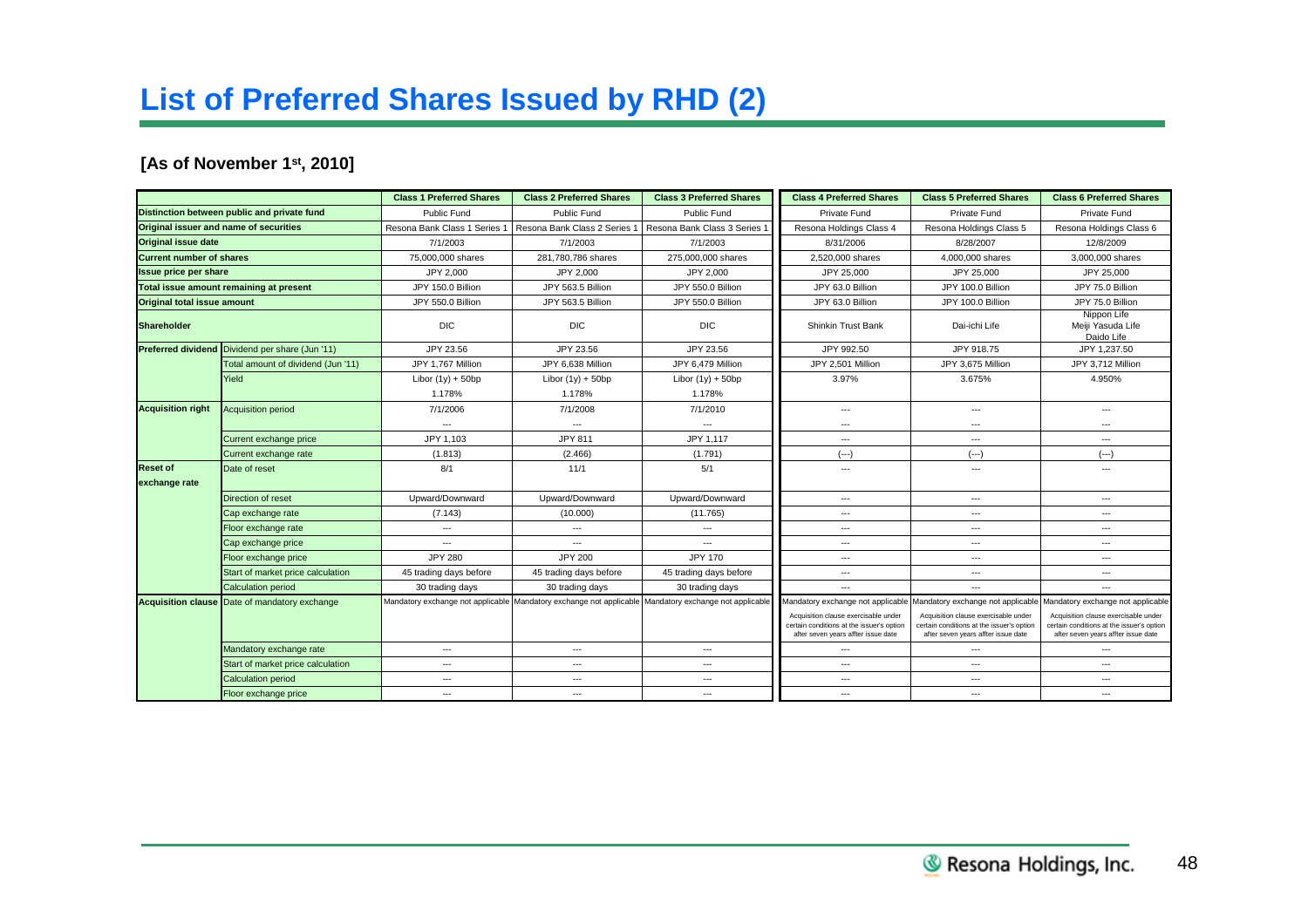# **Trend of Long-term Senior Debt Rating (RB)**

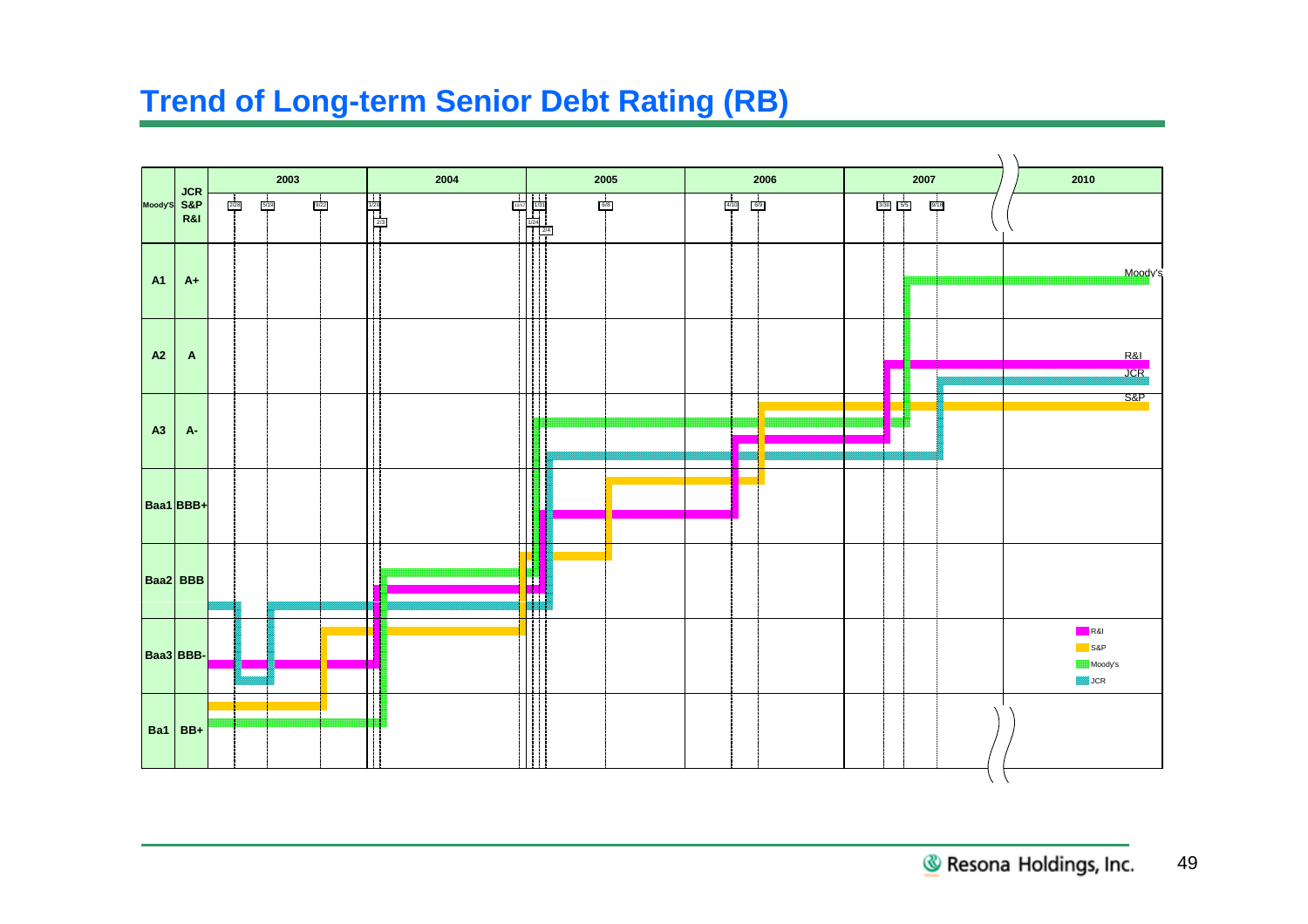# **Business Revitalization Plan: Earnings Plan**

### (Total of Group Banks)

| .                                                                                         |          |         |         |         |         |                                                   |          |          |          |          |          |
|-------------------------------------------------------------------------------------------|----------|---------|---------|---------|---------|---------------------------------------------------|----------|----------|----------|----------|----------|
|                                                                                           | FY 2009  | FY 2010 | FY 2011 | FY 2012 | FY 2013 |                                                   | FY 2009  | FY 2010  | FY 2011  | FY 2012  | FY 2013  |
| (Billions of Yen)                                                                         | (Actual) | (Plan)  | (Plan)  | (Plan)  | (Plan)  | (Billions of Yen                                  | (Actual) | (Plan)   | (Plan)   | (Plan)   | (Plan)   |
| Gross operating profit                                                                    | 615.2    | 607.0   | 603.0   | 606.0   | 623.0   | Total assets *1                                   | 39.336.8 | 40,290.0 | 40,480.0 | 41,050.0 | 41,510.0 |
| <b>Trust</b> fees                                                                         | 28.7     | 25.9    | 25.1    | 26.1    | 28.7    | Loans and bills discounted                        | 25,668.3 | 25,440.0 | 25,620.0 | 26,000.0 | 26,390.0 |
| Jointly Operated Designated Money Trust                                                   | 4.4      | 3.5     | 3.3     | 3.5     | 4.0     | <b>Securities</b>                                 | 8,837.4  | 9,560.0  | 9,970.0  | 10,060.0 | 10,040.0 |
| NPL disposal in the trust account                                                         | (0.0)    |         |         |         |         | <b>Trading assets</b>                             | 467.6    | 470.0    | 500.0    | 500.0    | 500.0    |
| Interest income                                                                           | 578.4    | 542.0   | 539.0   | 555.0   | 604.0   | DTA (term-end bal.)                               | 219.0    | 162.5    | 107.1    | 98.1     | 97.4     |
| Interest expense                                                                          | 92.5     | 78.0    | 73.0    | 86.0    | 123.0   | Total liabilities*1                               | 38,104.7 | 38,810.0 | 38,960.0 | 39,540.0 | 40.000.0 |
| Net fees & commissions                                                                    | 67.6     | 76.0    | 80.0    | 81.0    | 83.0    | Deposits and NCDs                                 | 33,192.0 | 33,630.0 | 33,550.0 | 34,000.0 | 34,430.0 |
| Net trading income                                                                        | 27.4     | 7.5     | 7.2     | 7.9     | 8.7     | <b>Trading liabilities</b>                        | 5.1      | 67.0     | 50.0     | 50.0     | 50.0     |
| Other operating income                                                                    | 5.4      | 33.6    | 24.7    | 22.0    | 21.6    | DTL (term-end bal.)                               |          |          |          |          |          |
| Gains/(losses) on bonds                                                                   | 19.7     | 23.2    | 2.0     | (2.7)   | 0.9     | DTL for land revaluation (term-end bal.)          | 29.8     | 26.9     | 25.9     | 25.3     | 24.5     |
| Net operating profit<br>Before provision to general reserve and NPL disposal in the trust | 264.6    | 260.0   | 257.0   | 261.0   | 280.0   | Net assets*1                                      | 1,459.9  | 1,563.3  | .563.1   | 1,556.2  | 1,572.9  |
| account)                                                                                  |          |         |         |         |         | Capital stock                                     | 388.8    | 388.8    | 388.8    | 388.8    | 388.8    |
| Net operating profit                                                                      | 273.3    | 260.0   | 257.0   | 261.0   | 280.0   | Capital reserve                                   | 418.8    | 418.8    | 418.8    | 418.8    | 418.8    |
| Provision to general reserve                                                              | (8.6)    |         |         |         |         |                                                   |          |          |          |          |          |
| Expenses                                                                                  | 350.5    | 347.0   | 346.0   | 345.0   | 343.0   | Other capital surplus                             | 113.7    | 113.7    | 113.7    | 113.7    | 113.7    |
| Personnel expense                                                                         | 126.0    | 128.0   | 127.5   | 127.5   | 129.0   | Earned surplus reserve                            | 20.0     | 20.0     | 20.0     | 20.0     | 20.0     |
| Non-personnel expenses                                                                    | 206.0    | 200.0   | 199.5   | 198.5   | 195.0   | Retained earnings *2                              | 381.1    | 490.7    | 493.2    | 484.1    | 501.3    |
| Disposal of NPL                                                                           | 114.6    | 66.0    | 64.0    | 64.0    | 61.0    | Land revaluation excess                           | 40.4     | 36.2     | 34.7     | 33.8     | 32.6     |
| Net gain/(loss) on stocks                                                                 | 4.3      |         | 4.0     | 7.0     | 8.0     | Net unrealized gains/(losses) on other securities | 82.8     | 81.5     | 80.3     | 83.4     | 84.1     |
| Loss on devaluation                                                                       | 3.1      | 2.0     | 1.5     | 1.5     | 1.5     | (Management Indicators)                           |          |          |          |          |          |
| Ordinary profit*3                                                                         | 152.6    | 193.0   | 195.0   | 204.0   | 229.0   | Yield on interest earning assets (A)              | 1.61     | 1.49     | 1.47     | 1.49     | 1.60     |
| Extraordinary gains                                                                       | 28.9     | 1.0     | 1.0     |         |         | Interest earned on loans and bills discounted     | 1.95     | 1.81     | 1.78     | 1.80     | 1.93     |
| <b>Extraordinary losses</b>                                                               | 4.9      | 7.0     | 4.0     | 4.0     | 4.0     | Interest on securities                            | 0.61     | 0.61     | 0.62     | 0.63     | 0.68     |
| Income taxes - current                                                                    | 48.7     | 3.0     | 6.0     | 69.0    | 88.0    | Total cost of funding (B)                         | 1.21     | 1.15     | 1.12     | 1.14     | 1.22     |
| Income taxes - deferred                                                                   | 4.6      | 54.0    | 55.0    | 10.0    |         | Interest paid on deposits and NCDs (D)            | 0.16     | 0.12     | 0.10     | 0.12     | 0.21     |
| Net income/(loss)                                                                         | 123.1    | 130.0   | 131.0   | 121.0   | 137.0   | Overall interest spread (A) - (B)                 | 0.39     | 0.34     | 0.34     | 0.35     | 0.38     |
| Credit related expenses                                                                   | 82.1     | 66.0    | 64.0    | 64.0    | 64.0    | Cost-to-income ratio (OHR)                        | 56.98    | 57.16    | 57.37    | 56.93    | 55.05    |

\*1. Assets and liabilities are stated in average balance. Net assets are reported in term-end balance.

\*2. Earned surplus excluding earned surplus reserve

\*3. Ordinary profit includes gains from recoveries of written-off claims etc. in extraordinary gains.